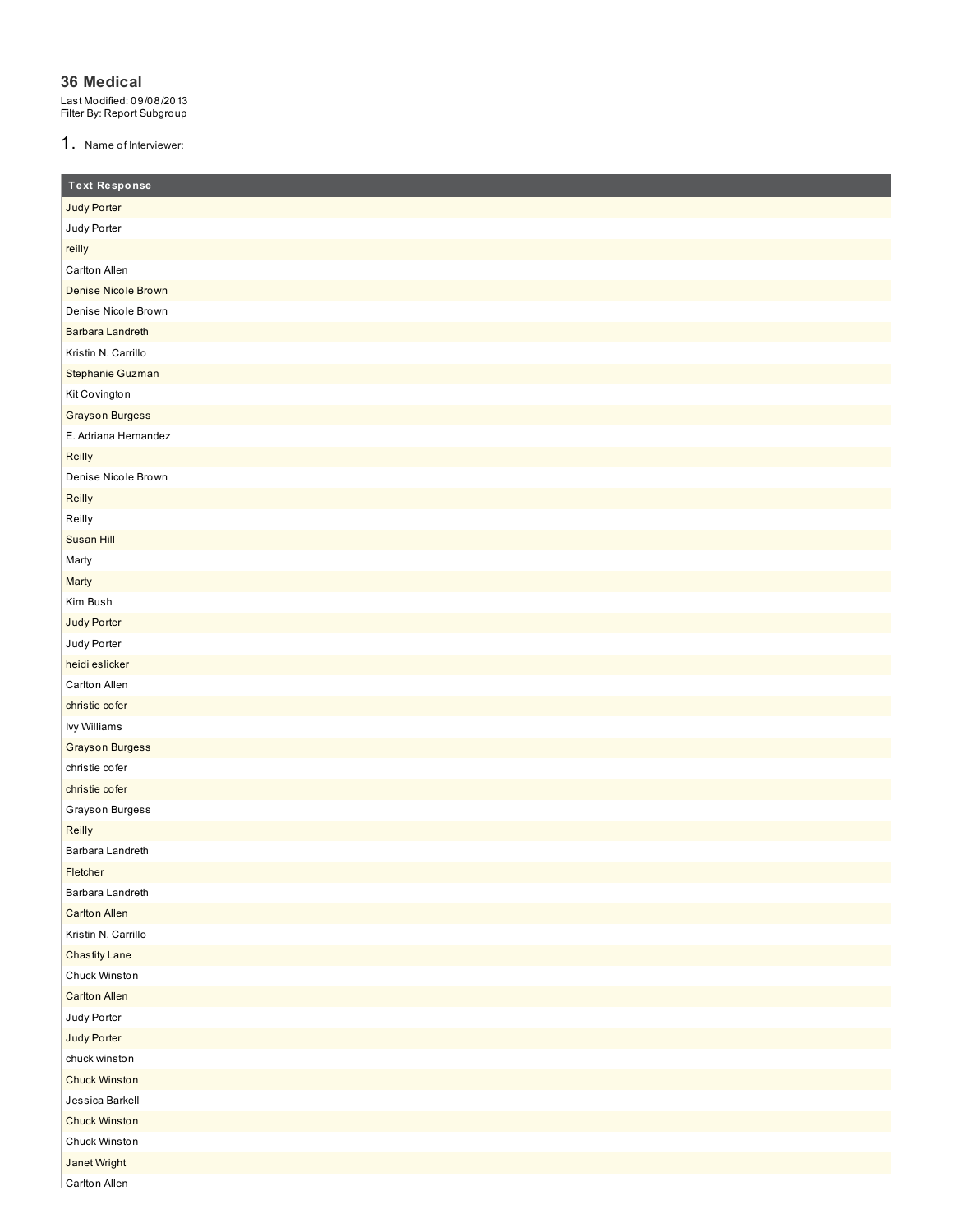| Denise Nicole Brown  |       |
|----------------------|-------|
| Denise Nicole Brown  |       |
| Pat Krahn            |       |
| Kristin N. Carrillo  |       |
| jessica barkell      |       |
| Chuck Winston        |       |
| Kit Covington        |       |
| heidi eslicker       |       |
| Sara Webb            |       |
| Carlton Allen        |       |
| <b>Carlton Allen</b> |       |
| Barbara Landreth     |       |
| Denise Nicole Brown  |       |
| Kim Bush             |       |
| Kim Bush             |       |
| reilly               |       |
| <b>Chuck Winston</b> |       |
|                      |       |
| <b>Statistic</b>     | Value |

6 5

Total Responses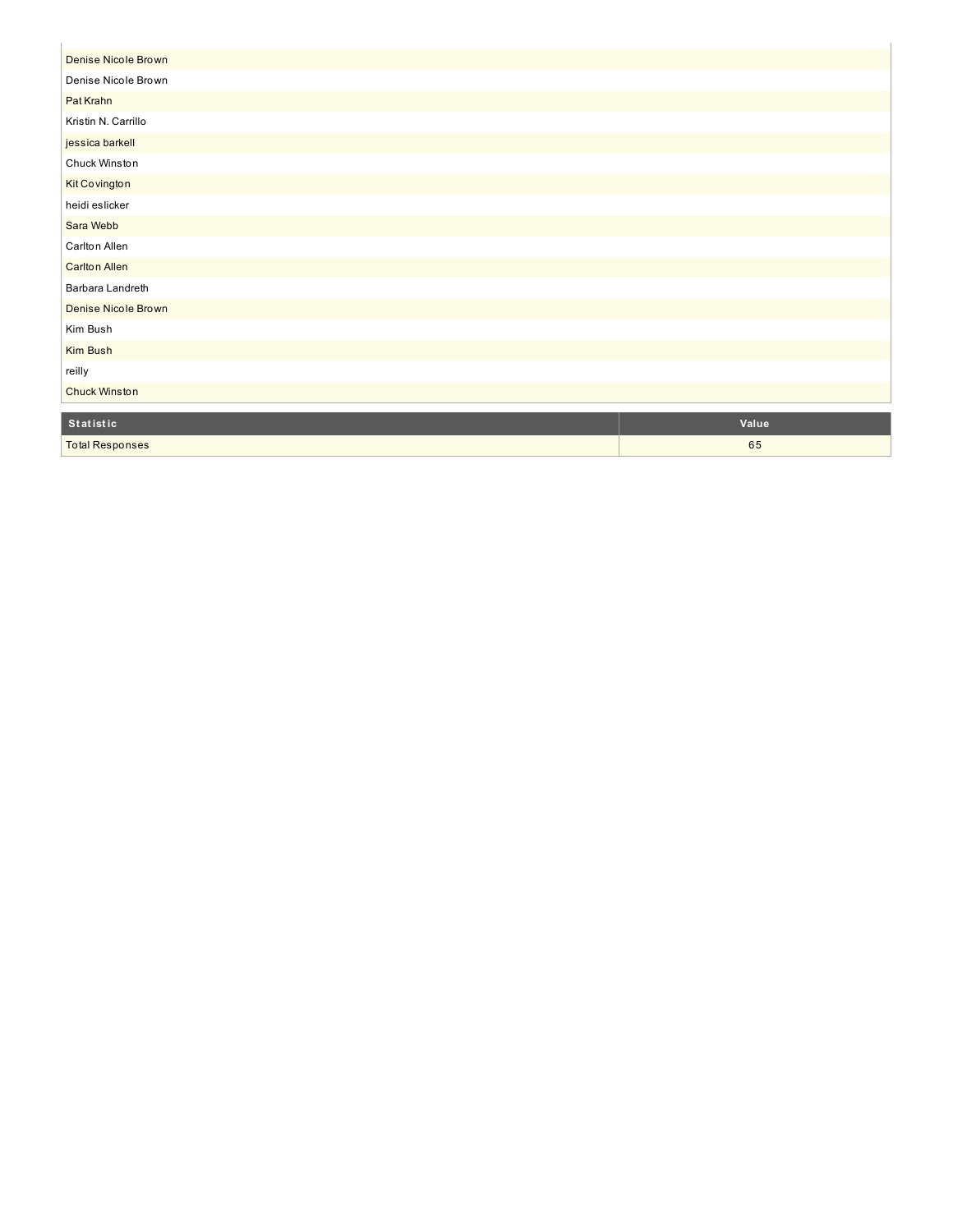2. My name is (name of interviewer), and I am a/an (student, volunteer, staff member) at (name of institution/facility). I am inviting you to participate in a research study. Involvement in the study is voluntary, so you may choose to participate or not. I am going to explain the study to you. Please feel free to ask any questions that you may have about the research; I will be happy to explain anything in greater detail. I am interested in learning more about your family's resources and needs. You will be asked to answer survey questions that include education, employment, housing, healthcare, and other basic needs. This will take approximately 30 - 45 minutes of your time. All information will be kept anonymous. This means that your name will not appear anywhere and no one except me will know about your specific answers. The benefit of this research is that you will be helping the East Texas Human Needs Network to better understand our community needs, the resources available, and the services that are still needed. This information will help us to work together to address services that are needed the most. There are no risks to you for participating in this study, and no penalty for not participating. If you do not wish to continue, you have the right to stop, at any time.Before we begin, I want to make sure that you understand the information I have told you about this project and your rights. Please tell me in your own words what you understand about this project and your rights as a participant. (if they are unsure or unclear about any elements of information, tell them again, and ask again that they tell you what they understand.)Now that you understand the study, are you willing to help me with this survey?

| Ħ | Answer                    | <b>Bar</b> | Response        | $\%$  |
|---|---------------------------|------------|-----------------|-------|
|   | Yes                       |            | 10 <sub>1</sub> | 99%   |
| b | No                        |            |                 | $1\%$ |
| 6 | Already completed. Where? |            |                 | $0\%$ |
|   | Total                     |            | 102             |       |

| Already completed. Where? |                |  |  |
|---------------------------|----------------|--|--|
| Statistic                 | Value          |  |  |
| Min Value                 | $\overline{4}$ |  |  |
| Max Value                 | 5              |  |  |
| Mean                      | 4.01           |  |  |
| Variance                  | 0.01           |  |  |
| <b>Standard Deviation</b> | 0.10           |  |  |
| <b>Total Responses</b>    | 102            |  |  |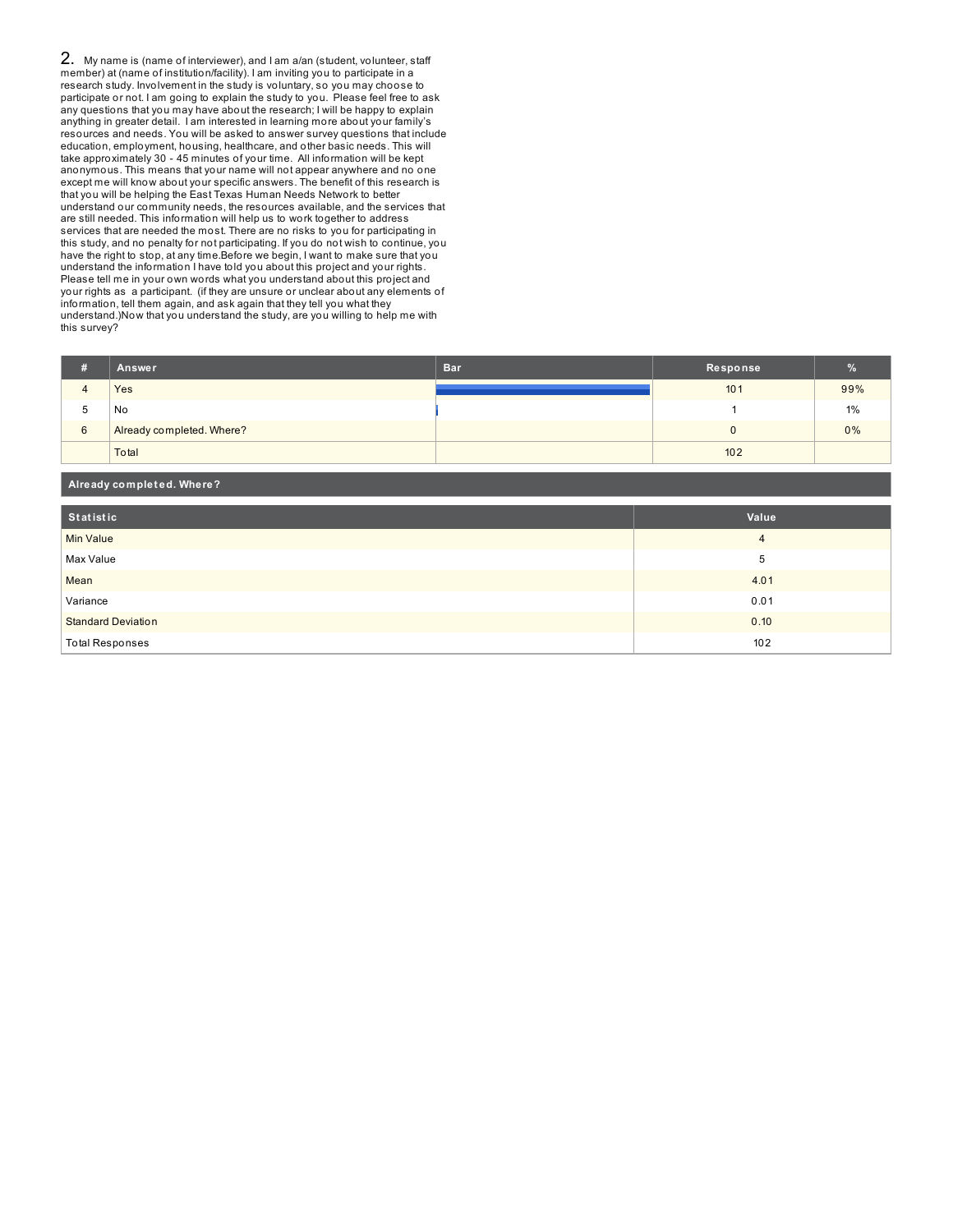## 3. Today's date?

| <b>Text Response</b> |
|----------------------|
| 06/19/13             |
| 06/19/13             |
| 06/19/13             |
| 06/19/13             |
| 06/19/13             |
| 06/19/13             |
| 06/19/13             |
| 06/20/13             |
| 06/19/13             |
| 06/19/13             |
| 06/19/13             |
| 06/19/13             |
| 06/19/13             |
| 06/20/13             |
| 06/20/13             |
| 06/20/13             |
| 06/21/13             |
| 06/21/13             |
| 06/21/13             |
| 06/21/19             |
| 06/24/13             |
| 06/24/13             |
| 06/24/13             |
| 06/25/13             |
| 06/25/13             |
| 06/25/13             |
| 06/26/13             |
| 06/26/13             |
| 06/26/13             |
| 06/26/13             |
| 06/26/13             |
| 06/27/13             |
| 06/27/13             |
| 06/27/13             |
| 06/27/13             |
| 06/27/13             |
| 07/02/13             |
| 07/02/13             |
| 07/03/13             |
| 07/03/13             |
| 07/03/13             |
| 07/05/13             |
| 07/06/13             |
| 07/06/13             |
| 07/08/13             |
| 07/09/13             |
| 07/09/13             |
| 07/09/13             |
| 07/09/13             |
| 07/10/13             |
| 07/10/13             |
| 07/10/13             |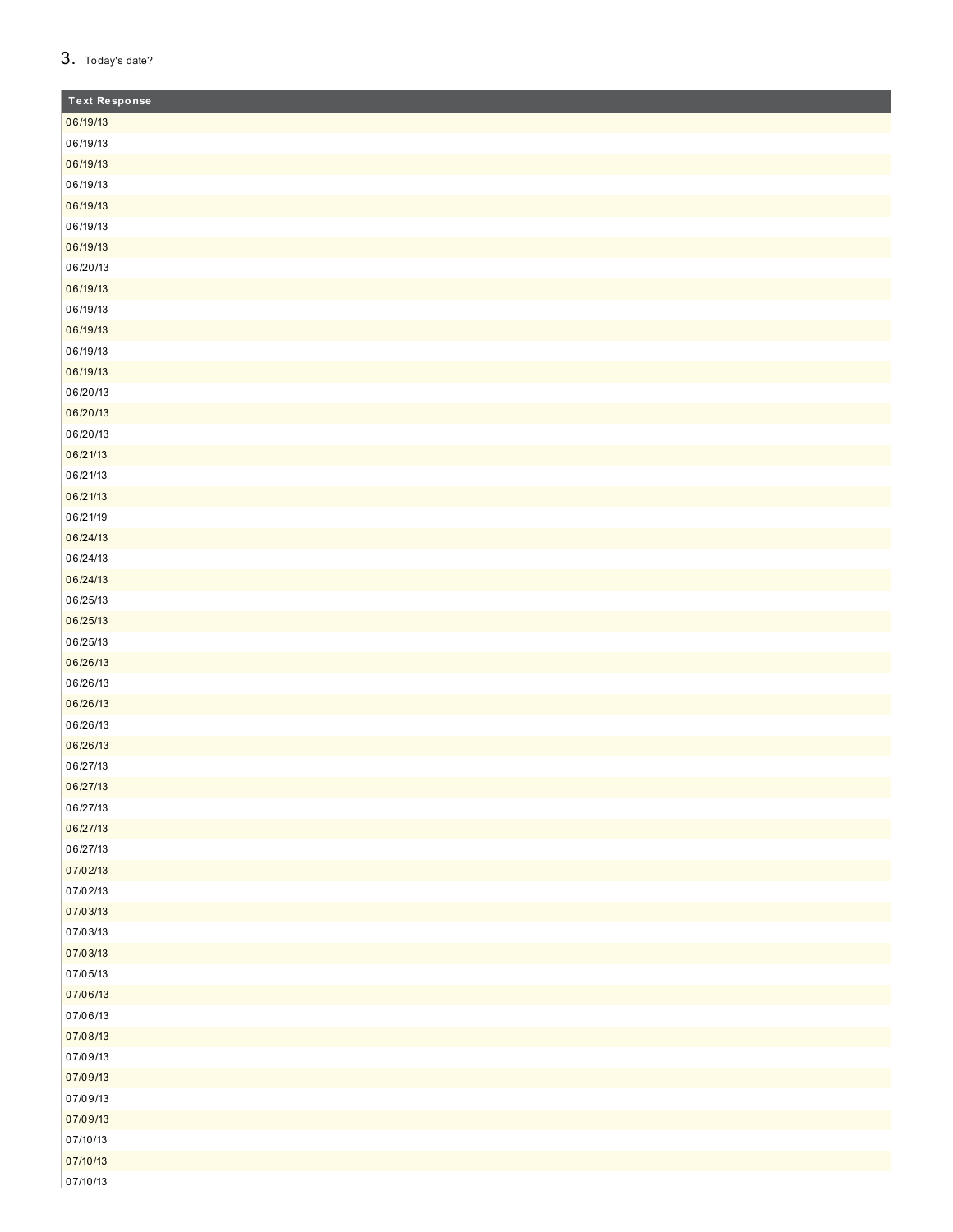| 07/10/13                                                            |       |
|---------------------------------------------------------------------|-------|
| 07/10/13                                                            |       |
| 07/10/13                                                            |       |
| 07/10/13                                                            |       |
| 07/10/13                                                            |       |
| 07/10/13                                                            |       |
| 07/11/13                                                            |       |
| 07/11/13                                                            |       |
| 07/11/13                                                            |       |
| 07/12/13                                                            |       |
| 07/12/13                                                            |       |
| 07/12/13                                                            |       |
| 07/13/13                                                            |       |
| 07/13/13                                                            |       |
| 07/12/13                                                            |       |
| 07/12/13                                                            |       |
| 07/13/13                                                            |       |
| 07/13/13                                                            |       |
| 07/13/13                                                            |       |
| 07/15/13                                                            |       |
| 07/15/13                                                            |       |
| 07/15/13                                                            |       |
| 07/16/13                                                            |       |
| 07/16/13                                                            |       |
| 07/16/13                                                            |       |
| 07/16/13                                                            |       |
| 07/17/13                                                            |       |
| 07/17/13                                                            |       |
| 07/16/13                                                            |       |
| 07/17/13                                                            |       |
| 07/24/13                                                            |       |
| 07/17/13                                                            |       |
| 07/19/13                                                            |       |
| 07/22/13                                                            |       |
| 07/22/13                                                            |       |
| 07/29/13                                                            |       |
| 07/23/13                                                            |       |
| 07/23/13                                                            |       |
| 07/24/13                                                            |       |
| 07/25/13                                                            |       |
| 07/26/13                                                            |       |
| 07/25/13                                                            |       |
| 07/26/13                                                            |       |
| 07/26/13                                                            |       |
| 07/27/13                                                            |       |
| 07/29/13                                                            |       |
| 07/30/13                                                            |       |
| 07/30/13                                                            |       |
| This table has more than 100 rows. Click here to view all responses |       |
| Statistic                                                           | Value |
| <b>Total Responses</b>                                              | $102$ |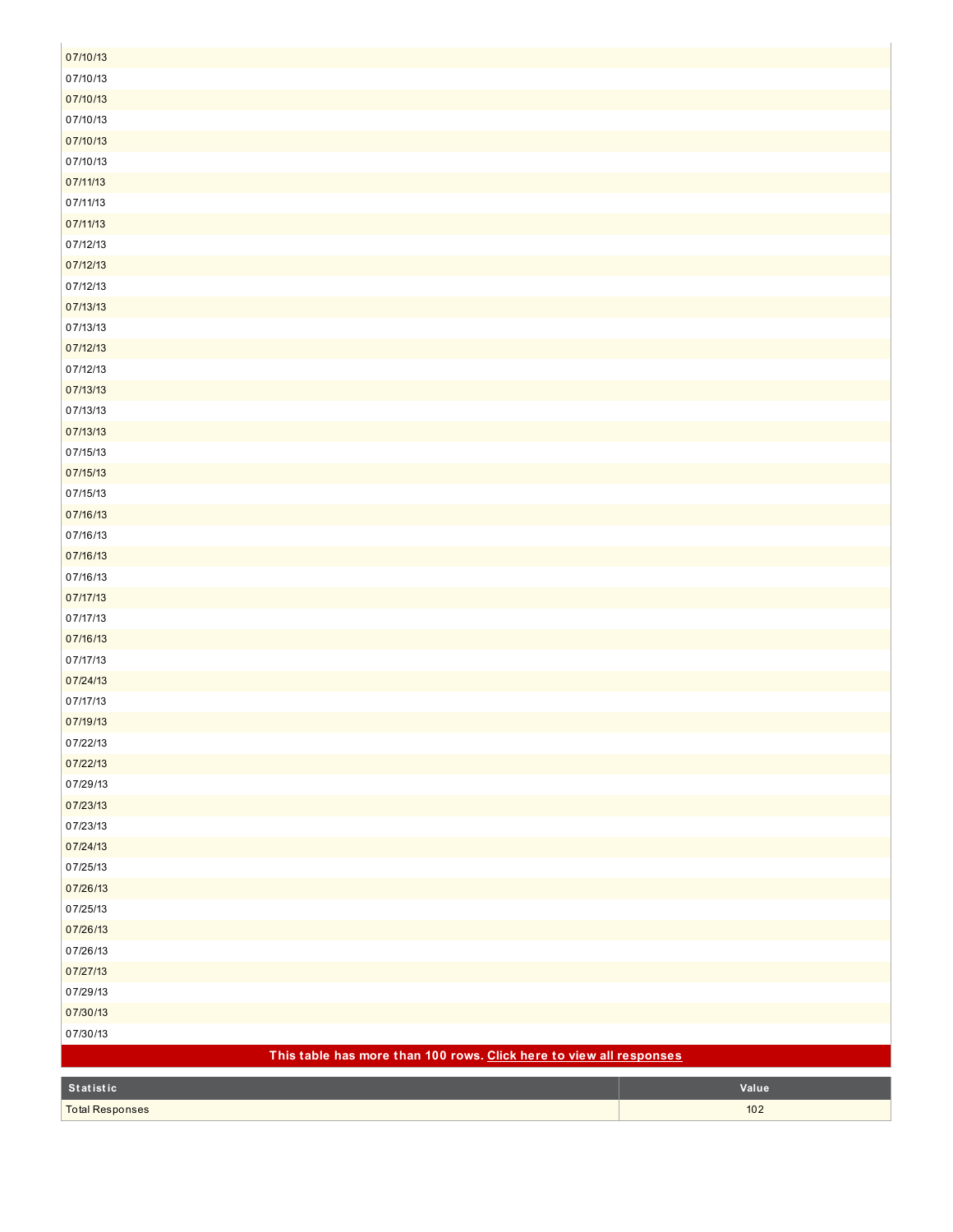## 4. Location of interview:

| #              | Answer                            | <b>Bar</b> | Response       | %     |
|----------------|-----------------------------------|------------|----------------|-------|
| $\mathbf{1}$   | Allegiance Home Health            |            | $\overline{7}$ | 7%    |
| $\overline{2}$ | Andrews Center                    |            | 6              | 6%    |
| 3              | <b>ETCADA</b>                     |            | $\mathbf 0$    | 0%    |
| 4              | <b>ETCIL</b>                      |            | $\mathbf 0$    | 0%    |
| 5              | <b>ETMC</b>                       |            | 12             | 12%   |
| 6              | Gateway to Hope                   |            | 8              | 8%    |
| $\overline{7}$ | <b>Literacy Council of Tyler</b>  |            | 22             | 22%   |
| 8              | Mission Tyler / Hunger for Love   |            | 6              | 6%    |
| 9              | <b>New Creation Foundation</b>    |            | $\mathbf{0}$   | $0\%$ |
| 10             | PATH                              |            | 13             | 13%   |
| 11             | <b>Salvation Army</b>             |            | $\mathbf{0}$   | 0%    |
| 12             | <b>Total Healthcare Center</b>    |            | $\Omega$       | $0\%$ |
| 13             | <b>UT Health Northeast</b>        |            | 22             | 22%   |
| 14             | Veterans and Community Roundtable |            | 0              | 0%    |
| 15             | Other                             |            | 6              | 6%    |
|                | Total                             |            | 102            |       |

Other

East Texas Crisis Center

| <b>East Texas Crisis Center</b> |  |
|---------------------------------|--|
| <b>ETCC</b>                     |  |
| <b>ETCC</b>                     |  |
| <b>ETCC</b>                     |  |
| <b>ETCC</b>                     |  |

| Statistic                 | Value |
|---------------------------|-------|
| Min Value                 |       |
| Max Value                 | 15    |
| Mean                      | 8.19  |
| Variance                  | 15.97 |
| <b>Standard Deviation</b> | 4.00  |
| <b>Total Responses</b>    | 102   |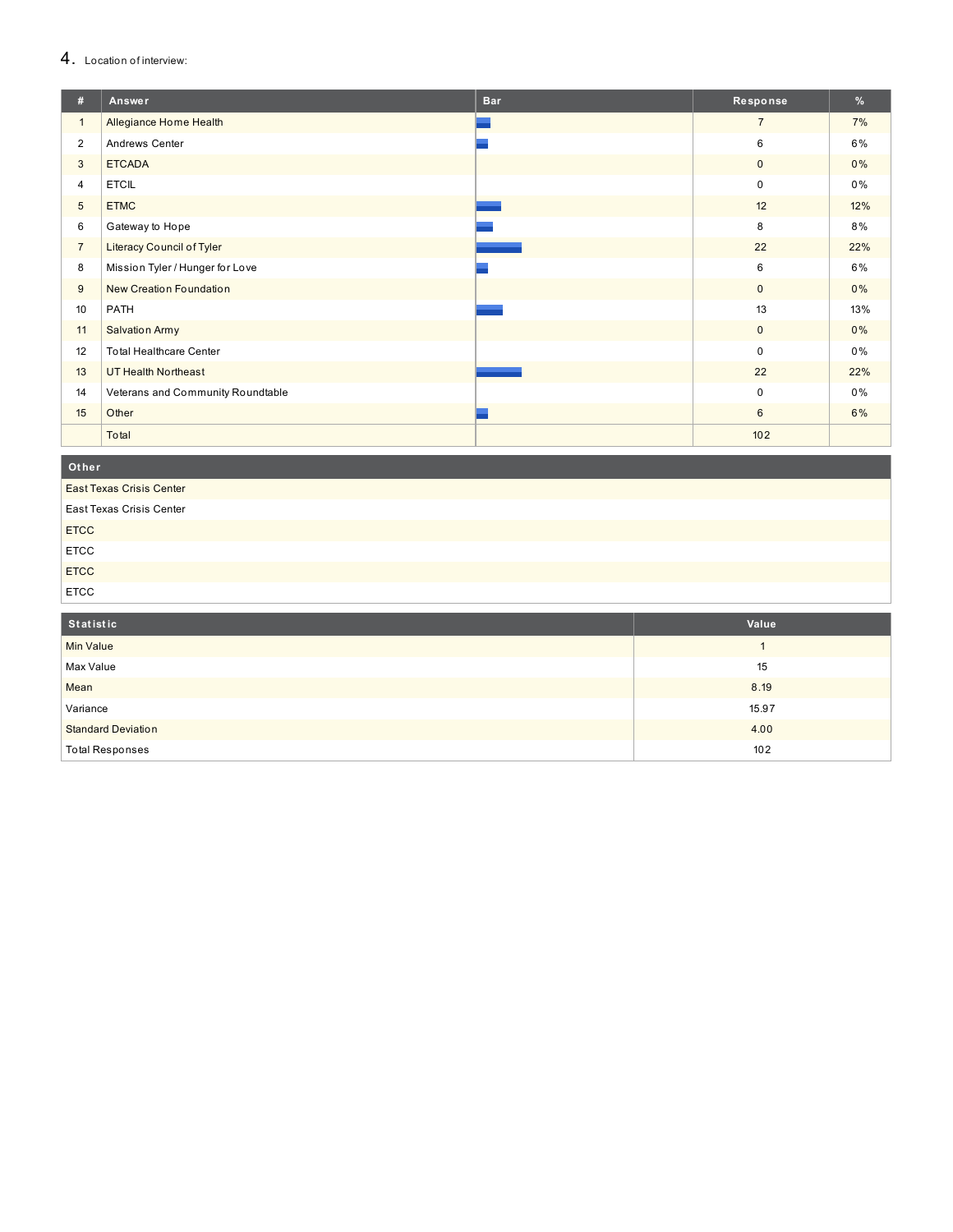## 5. What is your age?

| <b>Text Response</b> |  |
|----------------------|--|
| $35\,$               |  |
| $23\,$               |  |
| 34                   |  |
| ${\bf 74}$           |  |
| 31                   |  |
| $37\,$               |  |
| $40\,$               |  |
| $8\,8$               |  |
| 46                   |  |
| $73\,$               |  |
| 43                   |  |
| $34\,$               |  |
| $43\,$               |  |
| $38\,$               |  |
| 45                   |  |
| $21\,$               |  |
| 24                   |  |
| $39\,$               |  |
| 33                   |  |
| 59                   |  |
| 60                   |  |
| ${\bf 51}$           |  |
| 42                   |  |
| $33\,$               |  |
| ${\bf 75}$<br>55     |  |
| 28                   |  |
| $35\,$               |  |
| ${\bf 26}$           |  |
| ${\bf 46}$           |  |
| 49                   |  |
| 41                   |  |
| 46                   |  |
| ${\bf 54}$           |  |
| 49                   |  |
| $\bf 84$             |  |
| 84                   |  |
| ${\bf 48}$           |  |
| 27                   |  |
| $18\,$               |  |
| $32$                 |  |
| $57\,$               |  |
| 51                   |  |
| $39\,$               |  |
| 38                   |  |
| $\bf 71$             |  |
| 69                   |  |
| ${\bf 78}$           |  |
| 49                   |  |
| ${\bf 50}$           |  |
| 37                   |  |
| 32                   |  |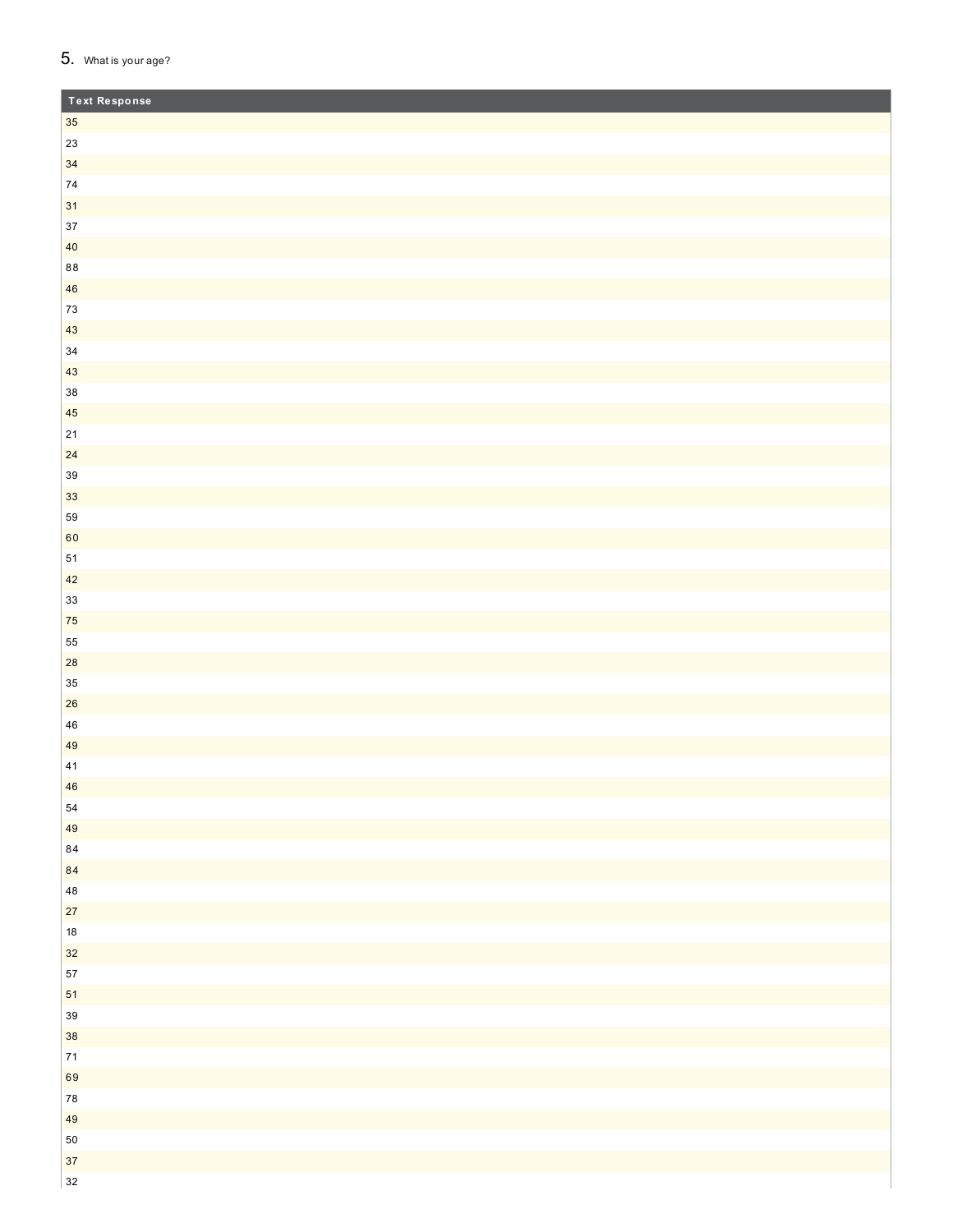| $20\,$                                                              |       |
|---------------------------------------------------------------------|-------|
| $\bf 45$                                                            |       |
| ${\bf 74}$                                                          |       |
| 66                                                                  |       |
| $71$                                                                |       |
| 68                                                                  |       |
| $22\,$                                                              |       |
| 68                                                                  |       |
| 62                                                                  |       |
| $47\,$                                                              |       |
| ${\bf 75}$                                                          |       |
| $60\,$                                                              |       |
| $33\,$                                                              |       |
| ${\bf 29}$                                                          |       |
| 46                                                                  |       |
| 58                                                                  |       |
| 53                                                                  |       |
| 58                                                                  |       |
| 33                                                                  |       |
| 53                                                                  |       |
| 64                                                                  |       |
| $\bf 88$                                                            |       |
| 61                                                                  |       |
| 69                                                                  |       |
| 69                                                                  |       |
| $34\,$                                                              |       |
| 47                                                                  |       |
| $29\,$                                                              |       |
| $35\,$                                                              |       |
| $43\,$                                                              |       |
| 13                                                                  |       |
| 68                                                                  |       |
| 33                                                                  |       |
| 59                                                                  |       |
| 28                                                                  |       |
| ${\bf 44}$                                                          |       |
| 23                                                                  |       |
| 28                                                                  |       |
| 56                                                                  |       |
| $52\,$                                                              |       |
| $32\,$                                                              |       |
| ${\bf 74}$                                                          |       |
| $70$                                                                |       |
| ${\bf 50}$                                                          |       |
| $23\,$                                                              |       |
| $77\,$                                                              |       |
| 86                                                                  |       |
| $25\,$                                                              |       |
| This table has more than 100 rows. Click here to view all responses |       |
| Statistic                                                           | Value |
| <b>Total Responses</b>                                              | $101$ |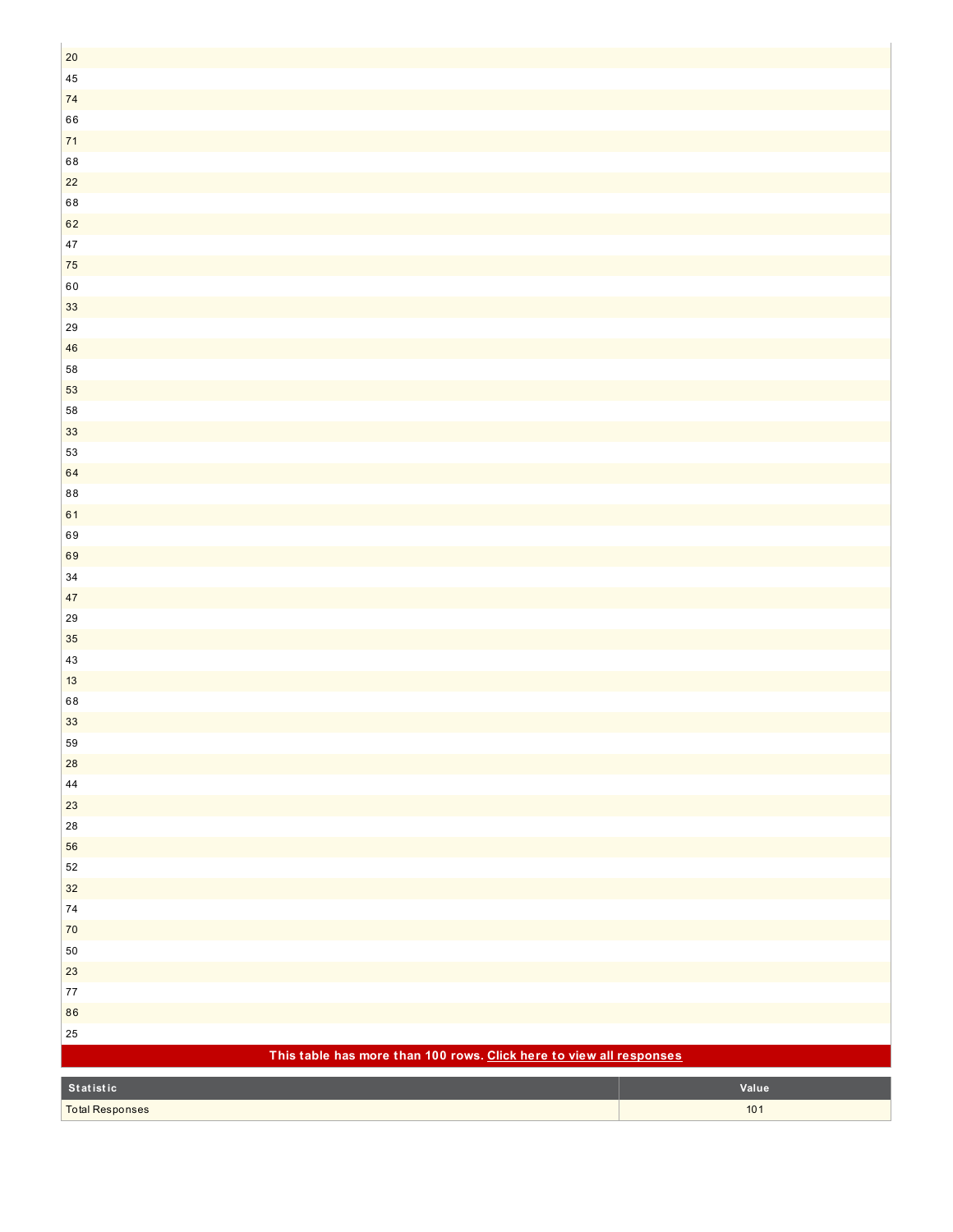## 6. How far did you go in School?

| #               | Answer                     | <b>Bar</b> | Response       | %     |
|-----------------|----------------------------|------------|----------------|-------|
| $\mathbf{1}$    | 8th grade or less          |            | $9\,$          | 9%    |
| $\overline{2}$  | Associate's Degree         |            | 8              | 8%    |
| 3               | <b>Bachelor's Degree</b>   |            | 18             | 18%   |
| $\overline{4}$  | Did not attend school      |            | $\mathbf 0$    | $0\%$ |
| $5\phantom{.0}$ | Doctoral Degree            |            | $\mathbf{0}$   | $0\%$ |
| 6               | GED                        |            | $\overline{4}$ | 4%    |
| $\overline{7}$  | <b>High School Diploma</b> |            | 20             | 20%   |
| 8               | Master's Degree            |            | 3              | 3%    |
| 9               | Other?                     |            | $\mathbf{1}$   | $1\%$ |
| 10              | Professional Certification |            | $\overline{2}$ | 2%    |
| 11              | Some College               |            | 13             | 13%   |
| 12              | Some High School           |            | 20             | 20%   |
| 13              | <b>Trade School</b>        |            | 3              | 3%    |
|                 | Total                      |            | 101            |       |

#### Other?

obtaining Masters

| Statistic                 | Value |
|---------------------------|-------|
| <b>Min Value</b>          |       |
| Max Value                 | 13    |
| Mean                      | 7.11  |
| Variance                  | 16.56 |
| <b>Standard Deviation</b> | 4.07  |
| <b>Total Responses</b>    | 101   |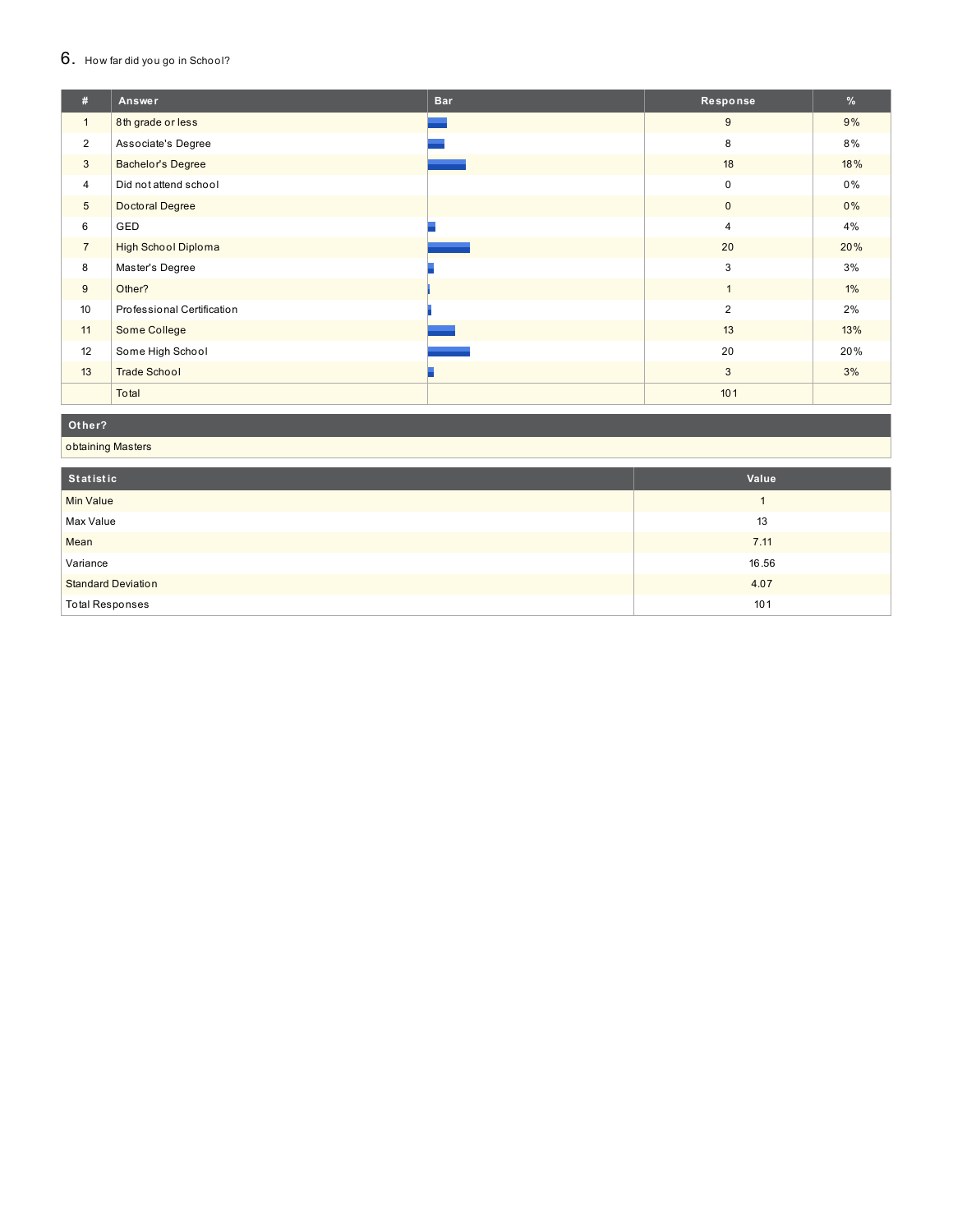# 7. <sup>I</sup> am going to read you <sup>a</sup> list of agencies in our community. Please tell me if each one is providing you and your family with help?

I

| #               | Answer                                   | <b>Bar</b> | Response       | $\frac{9}{6}$ |
|-----------------|------------------------------------------|------------|----------------|---------------|
| $\mathbf{1}$    | <b>Andrew's Center</b>                   |            | 21             | 22%           |
| $\overline{2}$  | Benevolence Center (East Erwin Church)   |            | $\overline{4}$ | 4%            |
| 3               | <b>Bethesda Clinic</b>                   |            | 11             | 12%           |
| 4               | Community Health Clinic (Glenwood)       |            | 10             | 11%           |
| $5\phantom{.0}$ | <b>Cornerstone Assistance Network</b>    |            | 3              | 3%            |
| 6               | East Texas Center for Independent Living |            | $\Omega$       | $0\%$         |
| $\overline{7}$  | <b>East Texas Crisis Center</b>          |            | 10             | 11%           |
| 8               | Goodwill                                 |            | 11             | 12%           |
| 9               | <b>Literacy Council</b>                  |            | 8              | 8%            |
| 10              | Loaves & Fishes (Christ Episcopal)       |            | $\overline{4}$ | 4%            |
| 11              | <b>Meals on Wheels</b>                   |            | $\sqrt{5}$     | 5%            |
| 12              | <b>Parents Services</b>                  |            | $\mathbf 0$    | $0\%$         |
| 13              | <b>PATH</b>                              |            | 31             | 33%           |
| 14              | Salvation Army                           |            | 16             | 17%           |
| 15              | St. Paul Children's Foundation           |            | 11             | 12%           |
| 16              | St. Vincent de Paul (Cathedral)          |            | 9              | 9%            |
| 17              | <b>Tyler AIDS Services</b>               |            | $\mathbf 0$    | 0%            |
| 18              | <b>Transportation Agency</b>             |            | $\overline{7}$ | 7%            |
| 19              | Other (please specify)                   |            | 8              | 8%            |
| 20              | <b>NONE</b>                              |            | 28             | 29%           |

| <b>Transportation Agency</b>                         | Other (please specify)                                                     |
|------------------------------------------------------|----------------------------------------------------------------------------|
|                                                      | Literacy Council of Tyler                                                  |
|                                                      | <b>DARS</b>                                                                |
|                                                      | Literacy council of tyler                                                  |
|                                                      | a church but I can't think of the name, it's right down the road from PATH |
|                                                      | <b>Home Health Care</b>                                                    |
|                                                      | <b>DADS</b>                                                                |
|                                                      | parents                                                                    |
|                                                      | food stamps                                                                |
| Andrew's Center and Medical Trans in Canton (Angela) |                                                                            |
| <b>Tyler Paratransit</b>                             |                                                                            |
| <b>Tyler Paratransit</b>                             |                                                                            |
| <b>Tyler Cap Company</b>                             |                                                                            |
| <b>Tyler Transit</b>                                 |                                                                            |
| Go Bus                                               |                                                                            |
| <b>Medicaid Transportation</b>                       |                                                                            |

| Statistic              | Value |
|------------------------|-------|
| <b>Min Value</b>       |       |
| Max Value              | 20    |
| <b>Total Responses</b> | 95    |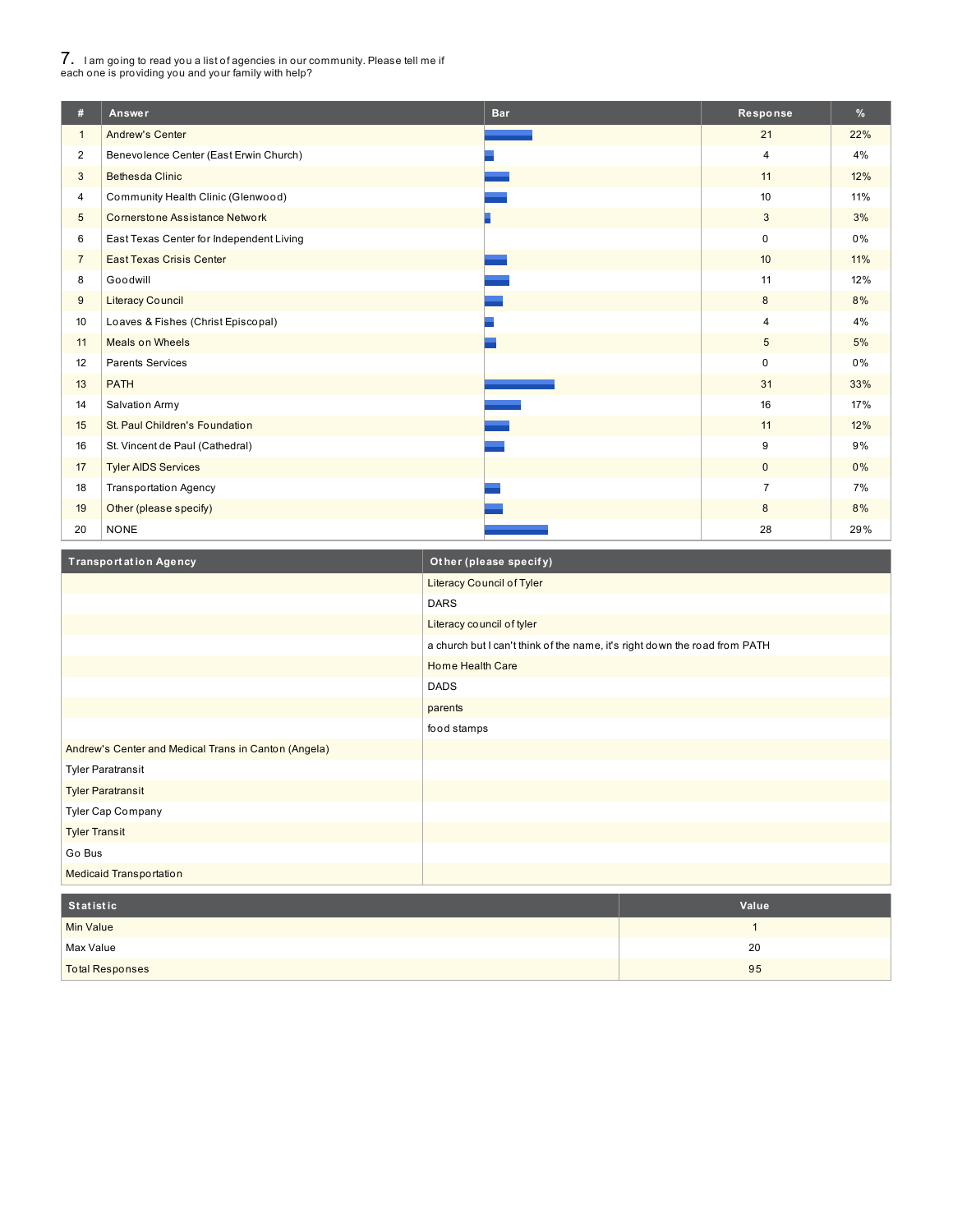#### 8. Are you able to work?

| #                             | Answer | <b>Bar</b> |  | Response | $\%$ |
|-------------------------------|--------|------------|--|----------|------|
| $\mathbf{1}$                  | Yes    |            |  | 67       | 66%  |
| 2                             | No     |            |  | 35       | 34%  |
|                               | Total  |            |  | 102      |      |
|                               |        |            |  |          |      |
| Statistic                     |        |            |  | Value    |      |
| <b>Min Value</b>              |        |            |  | и        |      |
| $\overline{2}$<br>Max Value   |        |            |  |          |      |
| Mean                          | 1.34   |            |  |          |      |
| Variance                      | 0.23   |            |  |          |      |
| <b>Standard Deviation</b>     |        | 0.48       |  |          |      |
| <b>Total Responses</b><br>102 |        |            |  |          |      |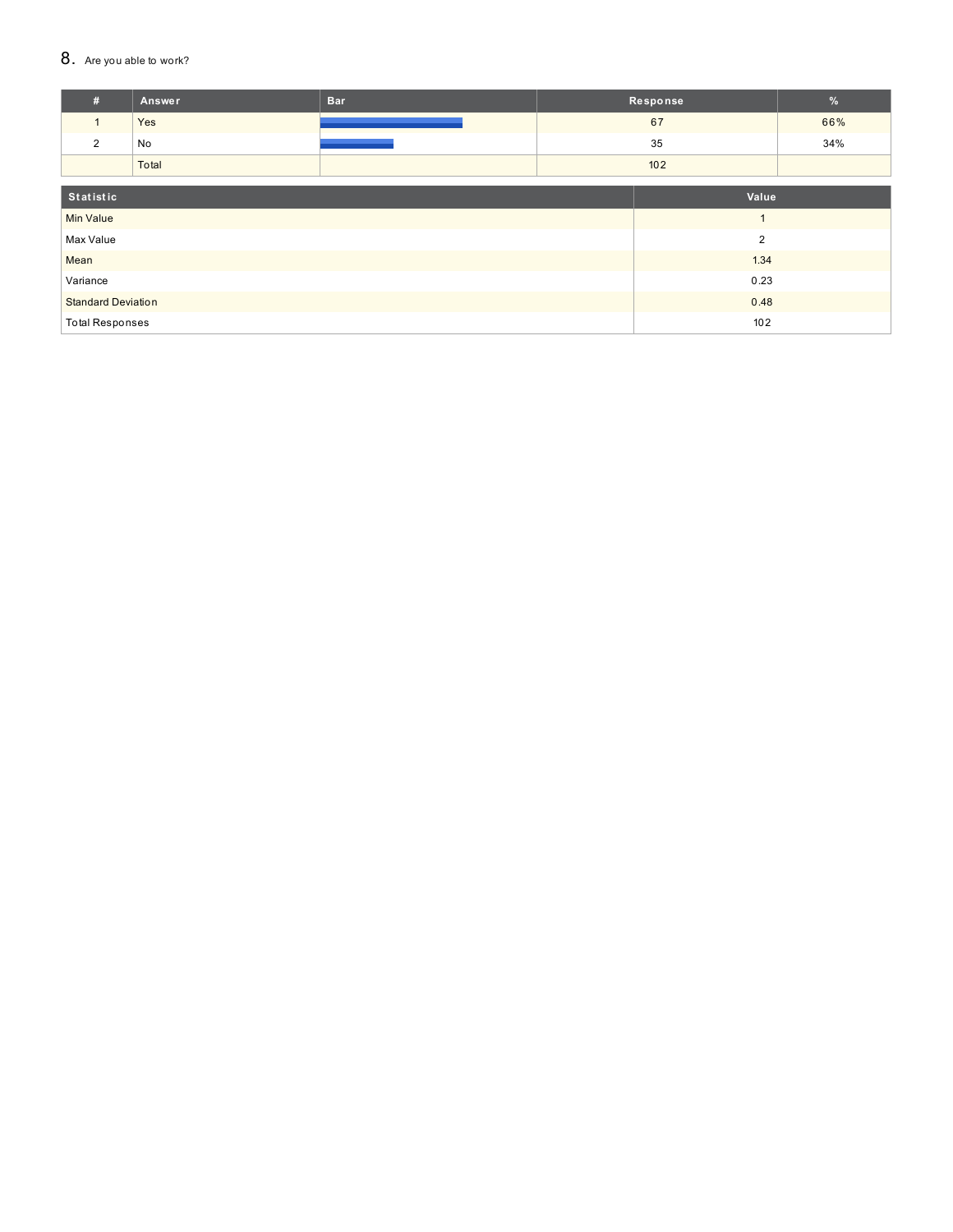## 9. What is your employment status?

| Ħ. | Answer               | <b>Bar</b> | Response | %   |
|----|----------------------|------------|----------|-----|
|    | Full time            |            | 26       | 39% |
| 2  | Part time            |            | 15       | 22% |
| 3  | Seasonal             |            | $\Omega$ | 3%  |
| 4  | Unemployed           |            | 18       | 27% |
| 5  | Not working, retired |            | 6        | 9%  |
|    | Total                |            | 67       |     |
|    |                      |            |          |     |

| Statistic                 | Value |
|---------------------------|-------|
| <b>Min Value</b>          |       |
| Max Value                 |       |
| Mean                      | 2.45  |
| Variance                  | 2.13  |
| <b>Standard Deviation</b> | 1.46  |
| <b>Total Responses</b>    | 67    |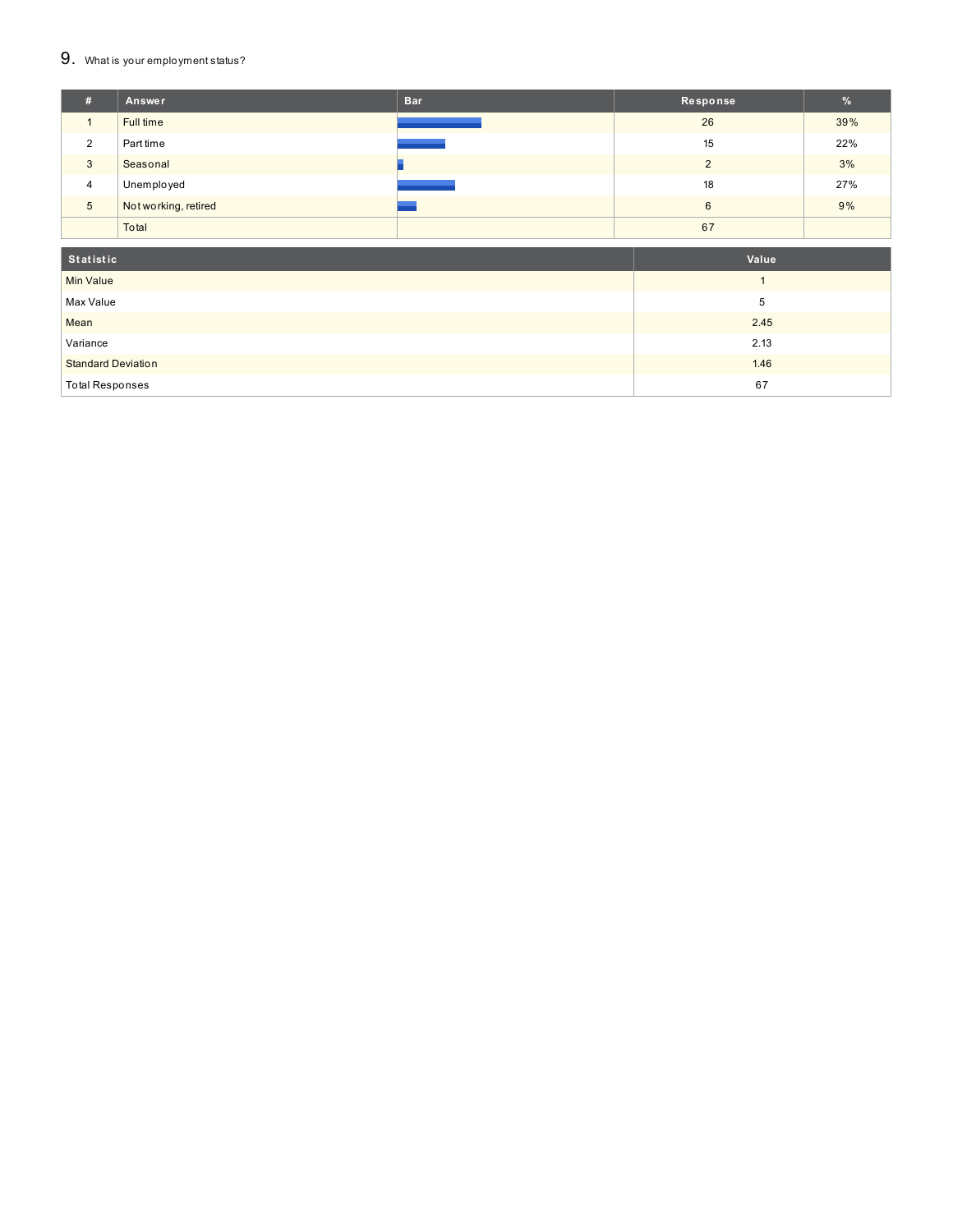#### 10. Are you satisfied with your job?

| #                         | Answer | <b>Bar</b>     |    | Response       | %   |
|---------------------------|--------|----------------|----|----------------|-----|
| $\mathbf{1}$              | Yes    |                |    | 38             | 84% |
| $\overline{2}$            | No     |                |    | $\overline{7}$ | 16% |
|                           | Total  |                | 45 |                |     |
|                           |        |                |    |                |     |
| Statistic                 |        |                |    | Value          |     |
| <b>Min Value</b>          |        |                |    |                |     |
| Max Value                 |        | $\overline{2}$ |    |                |     |
| Mean                      |        | 1.16           |    |                |     |
| Variance                  |        | 0.13           |    |                |     |
| <b>Standard Deviation</b> |        | 0.37           |    |                |     |
| <b>Total Responses</b>    |        |                | 45 |                |     |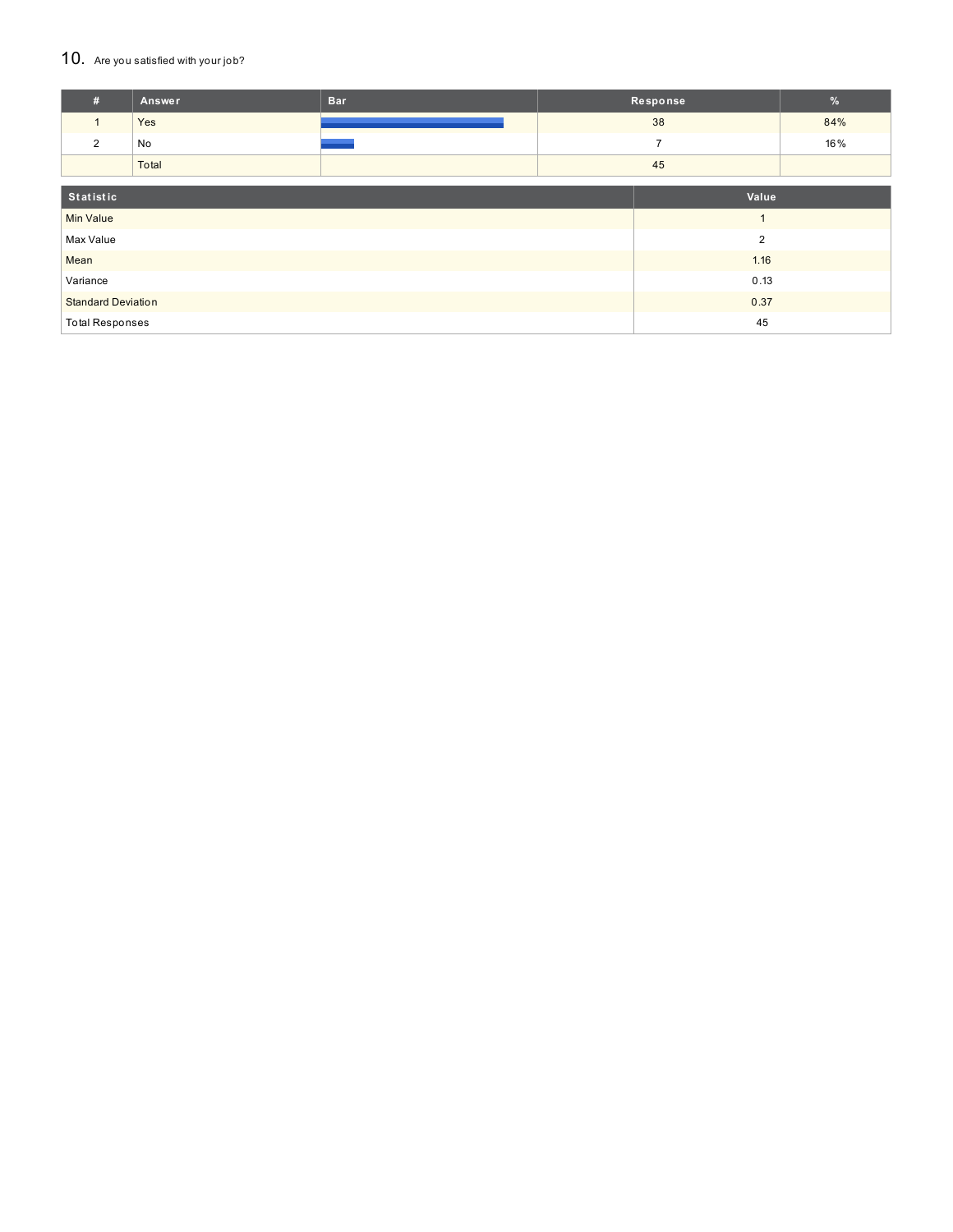## 11. Are you currently looking for work?

| #                            | Answer | <b>Bar</b>     |    | Response       | $\%$ |
|------------------------------|--------|----------------|----|----------------|------|
| $\mathbf{1}$                 | Yes    |                |    | 14             | 64%  |
| 2                            | No     |                |    | 8              | 36%  |
|                              | Total  |                | 22 |                |      |
| Statistic                    |        |                |    | Value          |      |
| <b>Min Value</b>             |        |                |    | $\overline{A}$ |      |
| Max Value                    |        | $\overline{2}$ |    |                |      |
| Mean                         |        | 1.36           |    |                |      |
| Variance                     | 0.24   |                |    |                |      |
| <b>Standard Deviation</b>    |        | 0.49           |    |                |      |
| <b>Total Responses</b><br>22 |        |                |    |                |      |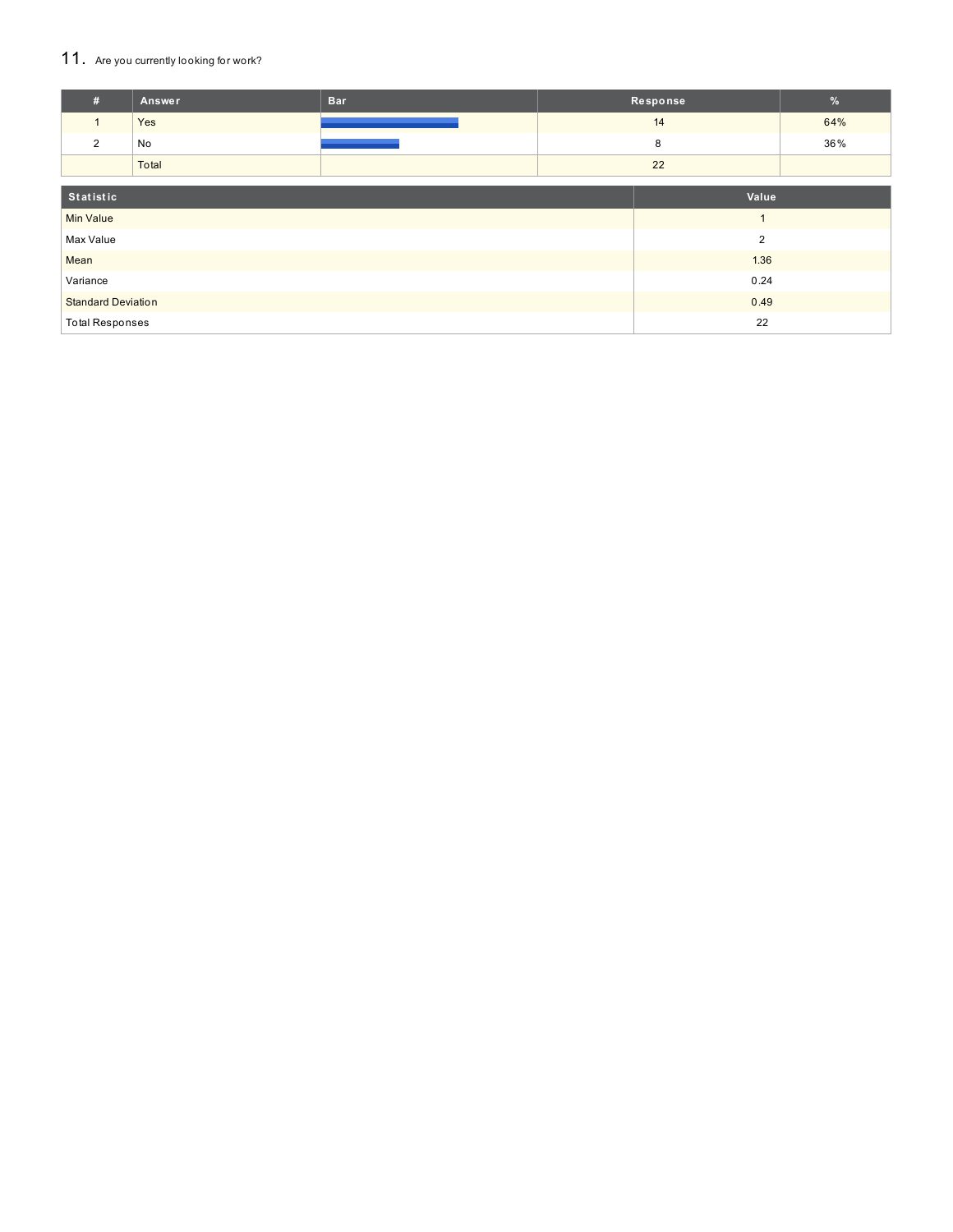**12.** If you are unemployed, please tell me about the reasons that you are unemployed. (Don't read the list, just check all that apply based on what they tell you. If legal difficulties are mentioned, ask if you can read a

| #              | Answer                                              | <b>Bar</b> | Response       | %     |
|----------------|-----------------------------------------------------|------------|----------------|-------|
| $\mathbf{1}$   | Attempting to flee domestic abuse or sexual assault |            | $\overline{2}$ | 10%   |
| $\overline{2}$ | Criminal Background                                 |            | $\Omega$       | 0%    |
| 3              | Criminal background: Misdemeanor                    |            | $\mathbf{1}$   | 5%    |
| 4              | Criminal background: felony                         |            | $\mathbf 0$    | 0%    |
| 5              | Criminal background: deferred adjudication          |            | $\mathbf 0$    | 0%    |
| 6              | Criminal background: probation                      |            | $\mathbf 0$    | 0%    |
| $\overline{7}$ | Criminal background: awaiting outcome               |            | $\mathbf{0}$   | 0%    |
| 8              | Domestic violence/sexual assault victim             |            | $\mathbf 0$    | $0\%$ |
| 9              | Drug/alcohol problem                                |            | $\mathbf{1}$   | 5%    |
| 10             | Lack childcare                                      |            | $\mathbf{1}$   | 5%    |
| 11             | Lack permanent address                              |            | $\mathbf{1}$   | 5%    |
| 12             | Lack proper clothing                                |            | $\overline{2}$ | 10%   |
| 13             | Lack skills/education                               |            | 5              | 24%   |
| 14             | Lack transportation                                 |            | $\overline{c}$ | 10%   |
| 15             | Lack US documents                                   |            | $\mathbf{1}$   | 5%    |
| 16             | Language barrier                                    |            | 4              | 19%   |
| 17             | <b>Layoff or Downsizing</b>                         |            | $\mathbf{0}$   | 0%    |
| 18             | Learning/developmental disability                   |            | $\mathbf 0$    | 0%    |
| 19             | Mental health problem                               |            | $\mathbf{0}$   | 0%    |
| 20             | Other health issues                                 |            | $\mathbf{1}$   | 5%    |
| 21             | Permanent physical disability                       |            | $\mathbf{1}$   | 5%    |
| 22             | Sexual orientation or gender identity               |            | $\mathbf 0$    | 0%    |
| 23             | Temporary physical disability                       |            | $\mathbf{1}$   | 5%    |
| 24             | Unaccompanied youth                                 |            | $\Omega$       | 0%    |
| 25             | Other (please specify)                              |            | 11             | 52%   |

## **Ot her (please specif y)**

| el horario de trabajo es el mismo del horario de la escuela de ingles |            |
|-----------------------------------------------------------------------|------------|
| economy                                                               |            |
| stay at home mom                                                      |            |
| scheduling conflicts                                                  |            |
| o worker's comp right now                                             |            |
| Full-time student                                                     |            |
| Retired                                                               |            |
| Health reasons                                                        |            |
| In School                                                             |            |
| Retired, don't need to                                                |            |
| Retired                                                               |            |
| CALLED AT A PARTIE                                                    | $M = 1.12$ |

| Statistic              | Value |
|------------------------|-------|
| Min Value              |       |
| Max Value              | 25    |
| <b>Total Responses</b> | 21    |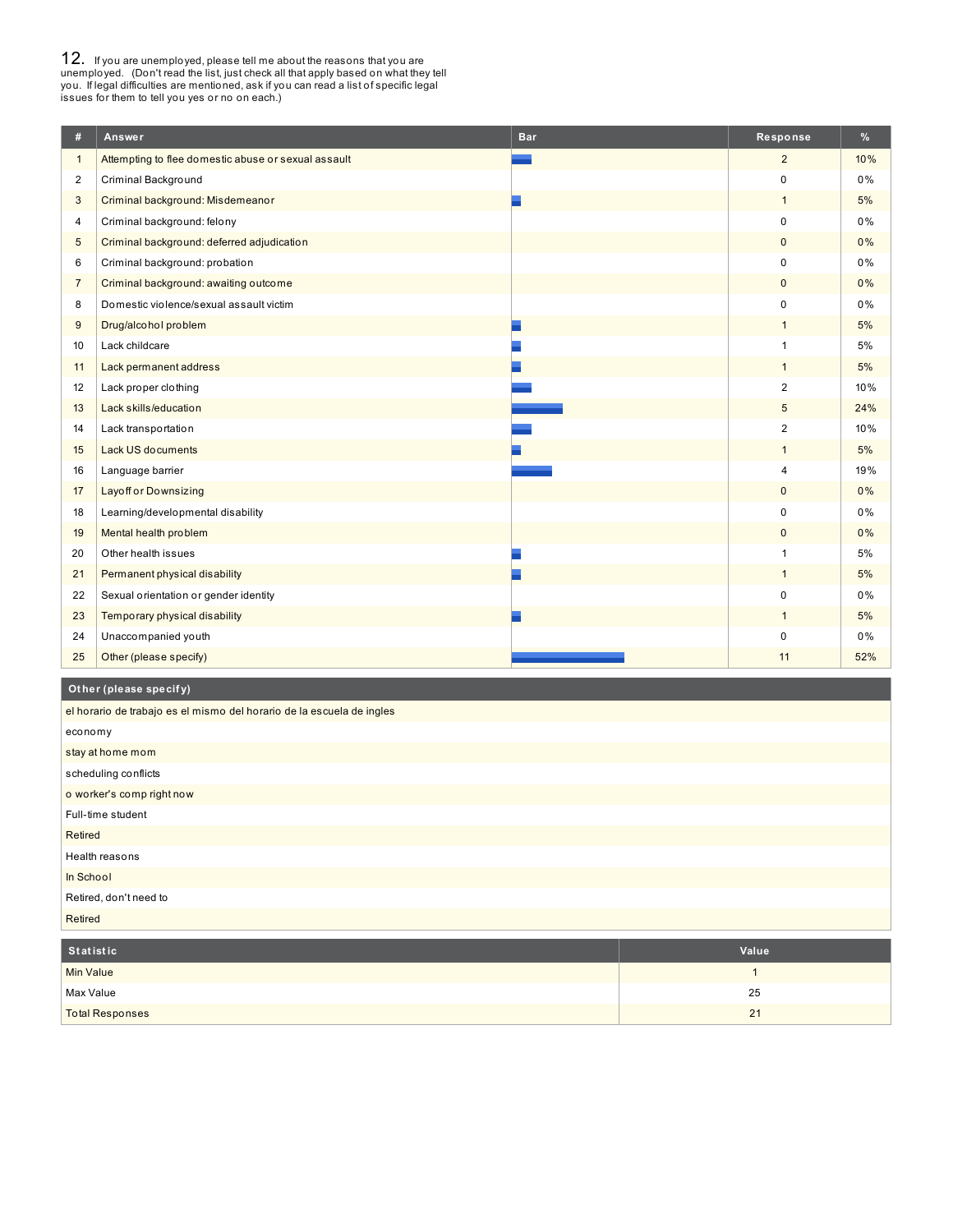# $13_\cdot$  Please tell me if you would like help with any of these job related<br>activities? (Read list and check all that apply)

| #              | Answer                     | <b>Bar</b> | Response | %   |
|----------------|----------------------------|------------|----------|-----|
|                | Career assessment          |            | 13       | 20% |
| 2              | Career/job training        |            | 20       | 30% |
| 3              | Job search strategies      |            | 23       | 35% |
| 4              | Job Interviewing skills    |            | 17       | 26% |
| $\sqrt{5}$     | <b>Resume writing</b>      |            | 20       | 30% |
| 6              | Career Information options |            | 20       | 30% |
| $\overline{7}$ | Work clothes               |            | 19       | 29% |
| 8              | None                       |            | 26       | 39% |
|                | Value<br><b>Statistic</b>  |            |          |     |

| statistic              | value |
|------------------------|-------|
| Min Value              |       |
| Max Value              |       |
| <b>Total Responses</b> | 66    |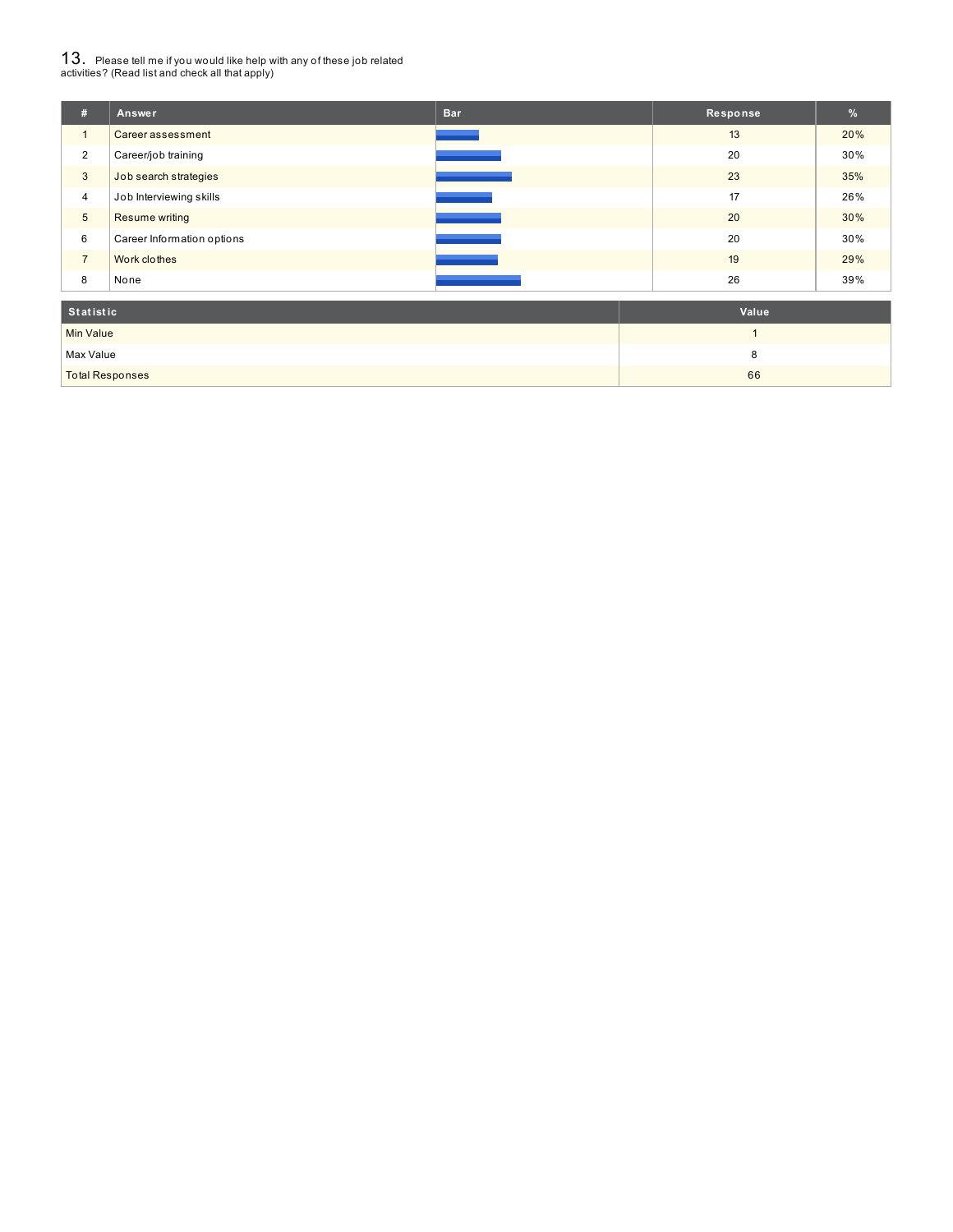#### 14. Do you have reliable telephone access?

| #                         | <b>Answer</b> | <b>Bar</b>     |     | Response       | $\%$ |
|---------------------------|---------------|----------------|-----|----------------|------|
| $\mathbf{1}$              | Yes           |                |     | 98             | 96%  |
| 2                         | No            |                |     | 4              | 4%   |
|                           | Total         |                |     | 102            |      |
| Statistic                 |               |                |     | Value          |      |
| <b>Min Value</b>          |               |                |     | $\overline{A}$ |      |
| Max Value                 |               | $\overline{2}$ |     |                |      |
| Mean                      |               | 1.04           |     |                |      |
| Variance                  |               | 0.04           |     |                |      |
| <b>Standard Deviation</b> |               | 0.20           |     |                |      |
| <b>Total Responses</b>    |               |                | 102 |                |      |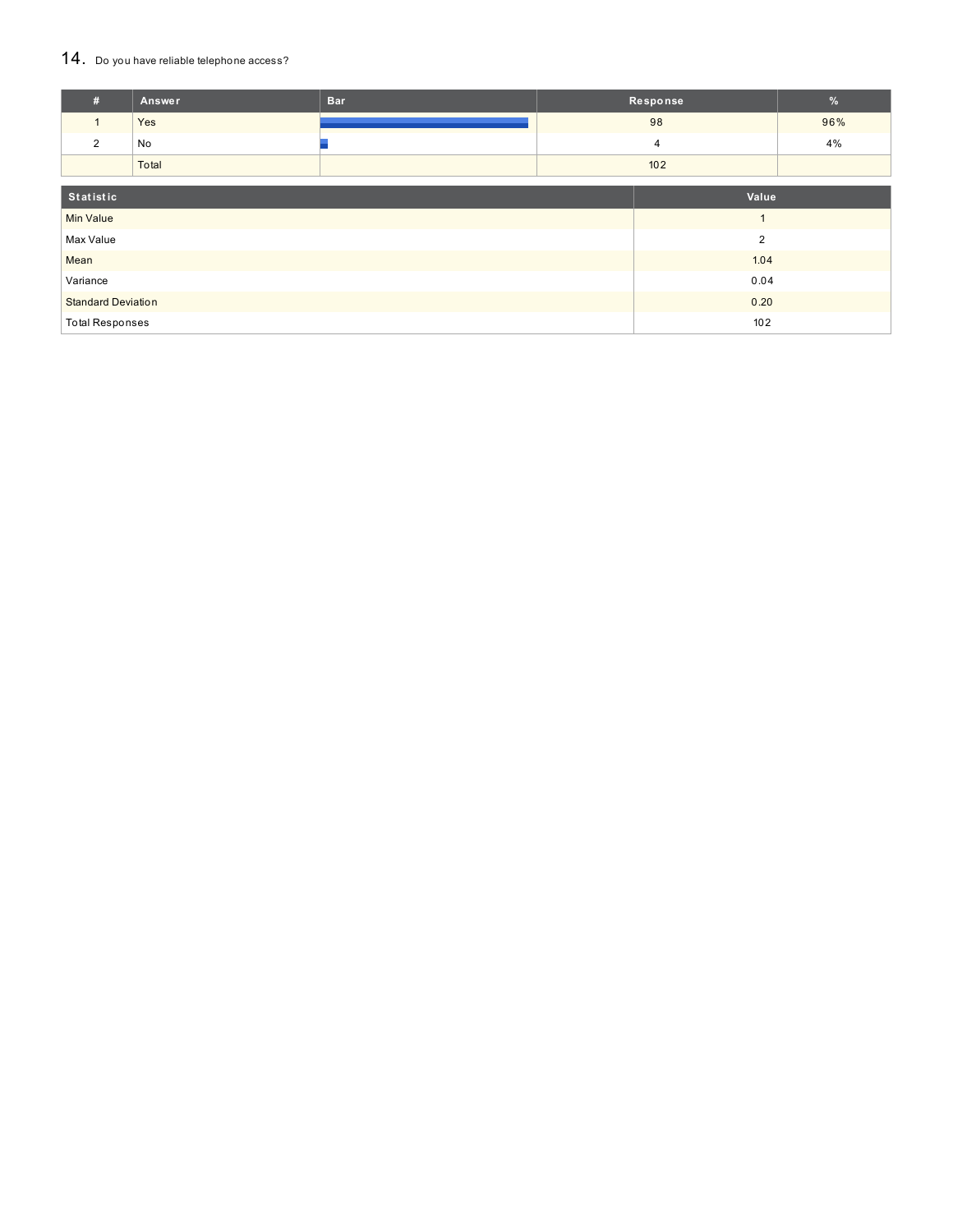#### 15. Which kinds of telephones do you have? (Mark all that apply)

| #                      | Answer     | <b>Bar</b> |    | Response | $\frac{9}{6}$ |
|------------------------|------------|------------|----|----------|---------------|
|                        | Home phone |            |    | 47       | 48%           |
| 2                      | Cell phone |            |    | 80       | 82%           |
| 3                      | Work phone |            | 21 |          | 21%           |
| Statistic<br>Value     |            |            |    |          |               |
| <b>Min Value</b>       |            |            |    |          |               |
| Max Value              |            |            |    | 3        |               |
|                        |            |            |    |          |               |
| <b>Total Responses</b> |            | 98         |    |          |               |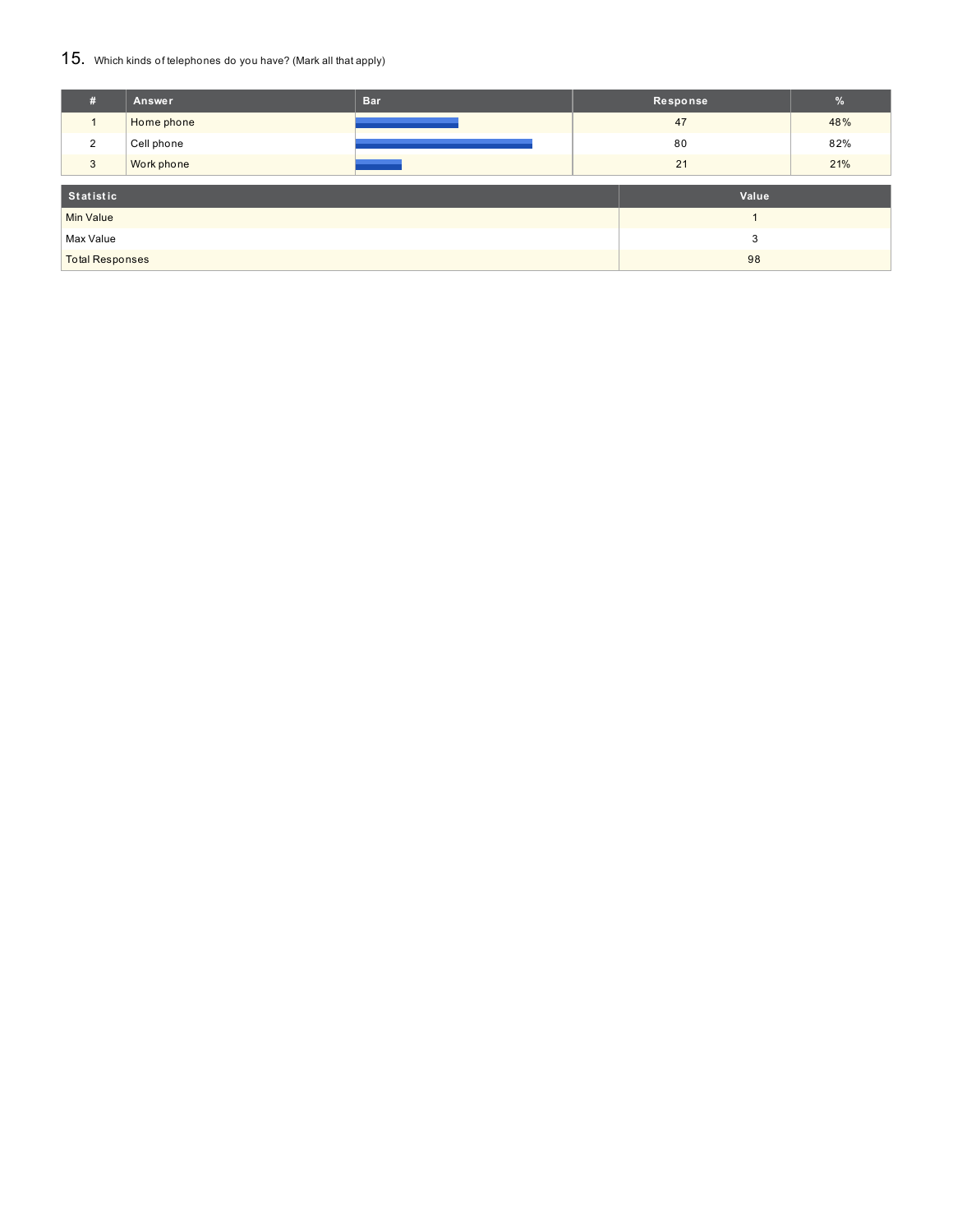#### 16. Do you have access to the Internet?

| #                         | Answer | <b>Bar</b>     | Response | $\frac{9}{6}$ |
|---------------------------|--------|----------------|----------|---------------|
| $\mathbf{1}$              | Yes    |                | 69       | 68%           |
| 2                         | No     |                | 33       | 32%           |
|                           | Total  |                | 102      |               |
|                           |        |                |          |               |
| Statistic                 |        |                | Value    |               |
| <b>Min Value</b>          |        |                |          |               |
| Max Value                 |        | $\overline{2}$ |          |               |
| Mean                      |        |                | 1.32     |               |
| Variance                  |        | 0.22           |          |               |
| <b>Standard Deviation</b> |        | 0.47           |          |               |
| <b>Total Responses</b>    |        | 102            |          |               |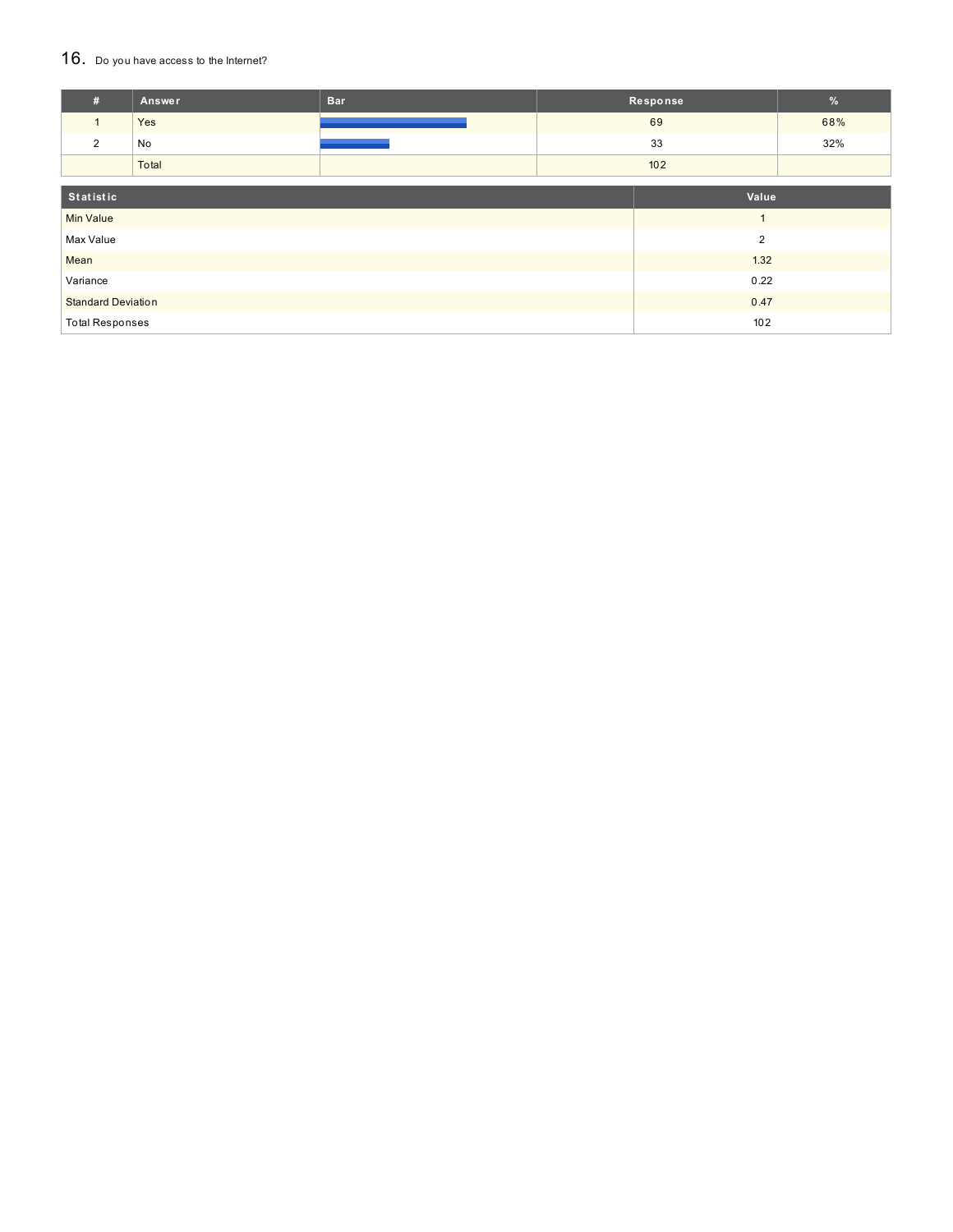## 17. Where do you usually check the internet? (Read List, check all that apply)

| #              | Answer                    | <b>Bar</b> | Response | %     |
|----------------|---------------------------|------------|----------|-------|
|                | At home                   |            | 50       | 72%   |
| 2              | At work                   |            | 16       | 23%   |
| 3              | At the library            |            | 6        | 9%    |
| $\overline{4}$ | At a friend's home        |            |          | $1\%$ |
| $\sqrt{5}$     | At a family member's home |            | 3        | 4%    |
| 6              | Other                     |            | 27       | 39%   |

#### **Ot her**

| Literacy Council of Tyler      |  |
|--------------------------------|--|
| Literacy Council of Tyler      |  |
| LCOT                           |  |
| <b>FLCO</b>                    |  |
| phone                          |  |
| Texas workforce                |  |
| tyler literacy council         |  |
| on cell phone                  |  |
| Gateway to Hope, Phone Network |  |
| atschool                       |  |
| Celular                        |  |
| Gateway to Hope                |  |
| UT Tyler                       |  |
| cell phone                     |  |
| ipod touch                     |  |
| cell phone                     |  |
| work                           |  |
| Phone                          |  |
| Phone                          |  |
| cell phone                     |  |
| Gateway to Hope                |  |
| Gateway to Hope                |  |
| iphone                         |  |
| gateway to hope                |  |
| Gateway to Hope                |  |
| cell                           |  |

| Statistic              | Value |
|------------------------|-------|
| <b>Min Value</b>       |       |
| Max Value              |       |
| <b>Total Responses</b> | 69    |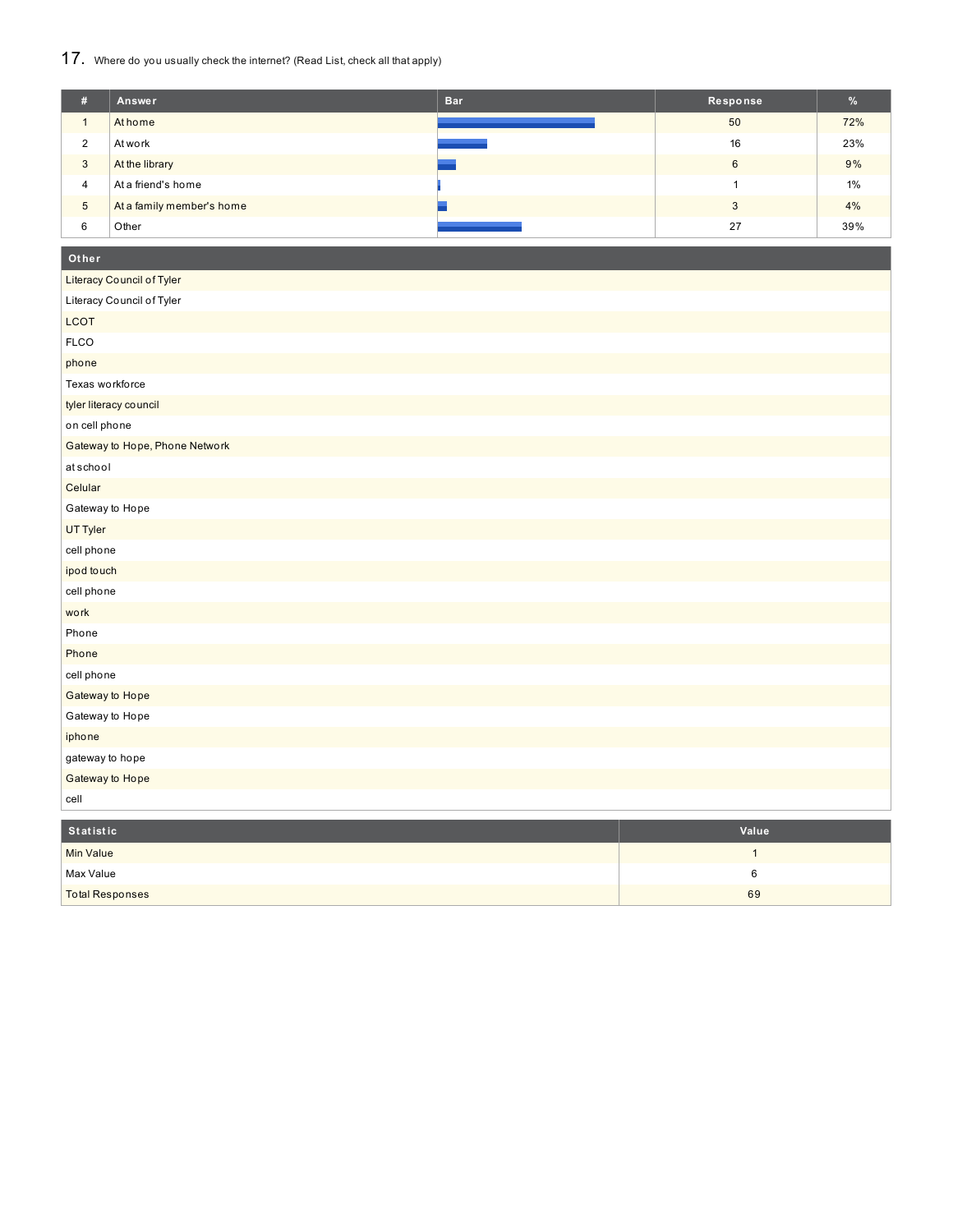#### 18. What is your Zip code?

| <b>Text Response</b> |
|----------------------|
| 75702                |
| 75702                |
| 75708                |
| 75703                |
| 75708                |
| 75702                |
| 75701                |
| 75792                |
| 75706                |
| 75702                |
| 75701                |
| 75703                |
| 75792                |
| 75709                |
| 75701                |
| 75702                |
| 75706                |
| 75702                |
| 75701                |
| 75704                |
| 75702                |
| 75701                |
| 75702                |
| 75707                |
| 75702                |
| 75702                |
| 75703                |
| 75702                |
| 75701                |
| 75703                |
| 75703                |
| 75706                |
| 75701                |
| 75701                |
| 75756                |
| 75707                |
| 75702                |
| 75702                |
| 75704                |
| 75701                |
| 75702                |
| 75703                |
| 75702                |
| 75701                |
| 75701                |
| 75701                |
| 75703                |
| 75652                |
| 75771                |
| 75771                |
| 75702                |
| 75701                |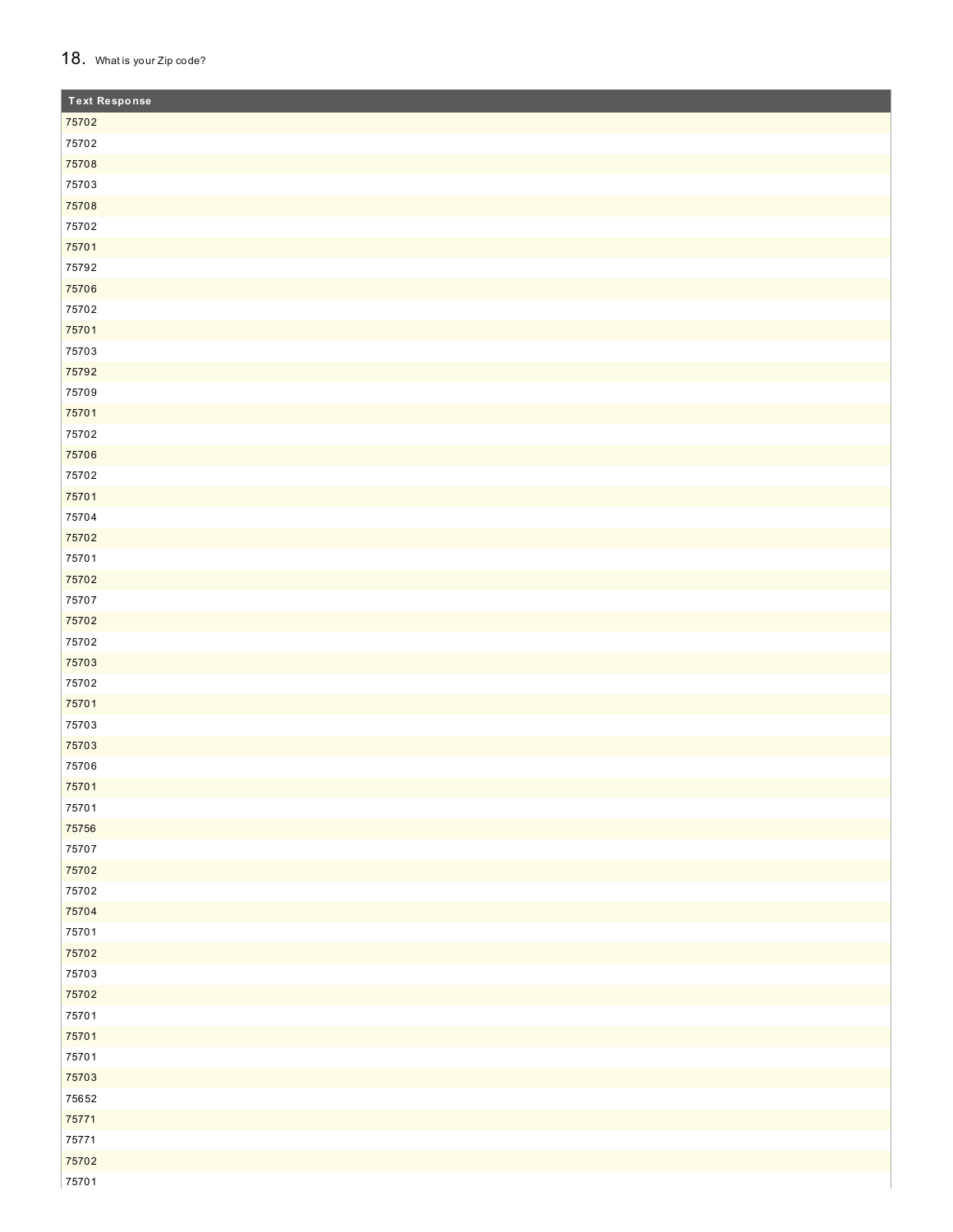| 75702                                                               |       |
|---------------------------------------------------------------------|-------|
| 75703                                                               |       |
| 75707                                                               |       |
| 75754                                                               |       |
| 75706                                                               |       |
| 75762                                                               |       |
| 75706                                                               |       |
| 75702                                                               |       |
| 75704                                                               |       |
| 75766                                                               |       |
| 75771                                                               |       |
| 75645                                                               |       |
| 75765                                                               |       |
| 75706                                                               |       |
| 75708                                                               |       |
| 75701                                                               |       |
| 75702                                                               |       |
| 75702                                                               |       |
| 74703                                                               |       |
| 75602                                                               |       |
| 75713                                                               |       |
| 75644                                                               |       |
| 75703                                                               |       |
| 75790                                                               |       |
| 75701                                                               |       |
| 75701                                                               |       |
| 75701                                                               |       |
| 75662                                                               |       |
| 70924                                                               |       |
| 75791                                                               |       |
| 75791                                                               |       |
| 75706                                                               |       |
| 75758                                                               |       |
| 75702                                                               |       |
| 75707                                                               |       |
| 75662                                                               |       |
| 75791                                                               |       |
| 75701                                                               |       |
| 75701                                                               |       |
| 75792                                                               |       |
| 75702                                                               |       |
| 75704                                                               |       |
| 75410-6463                                                          |       |
| 75752                                                               |       |
| 75702                                                               |       |
| 75703                                                               |       |
| 75647                                                               |       |
| 75701                                                               |       |
| This table has more than 100 rows. Click here to view all responses |       |
| Statistic                                                           | Value |
| <b>Total Responses</b>                                              | 101   |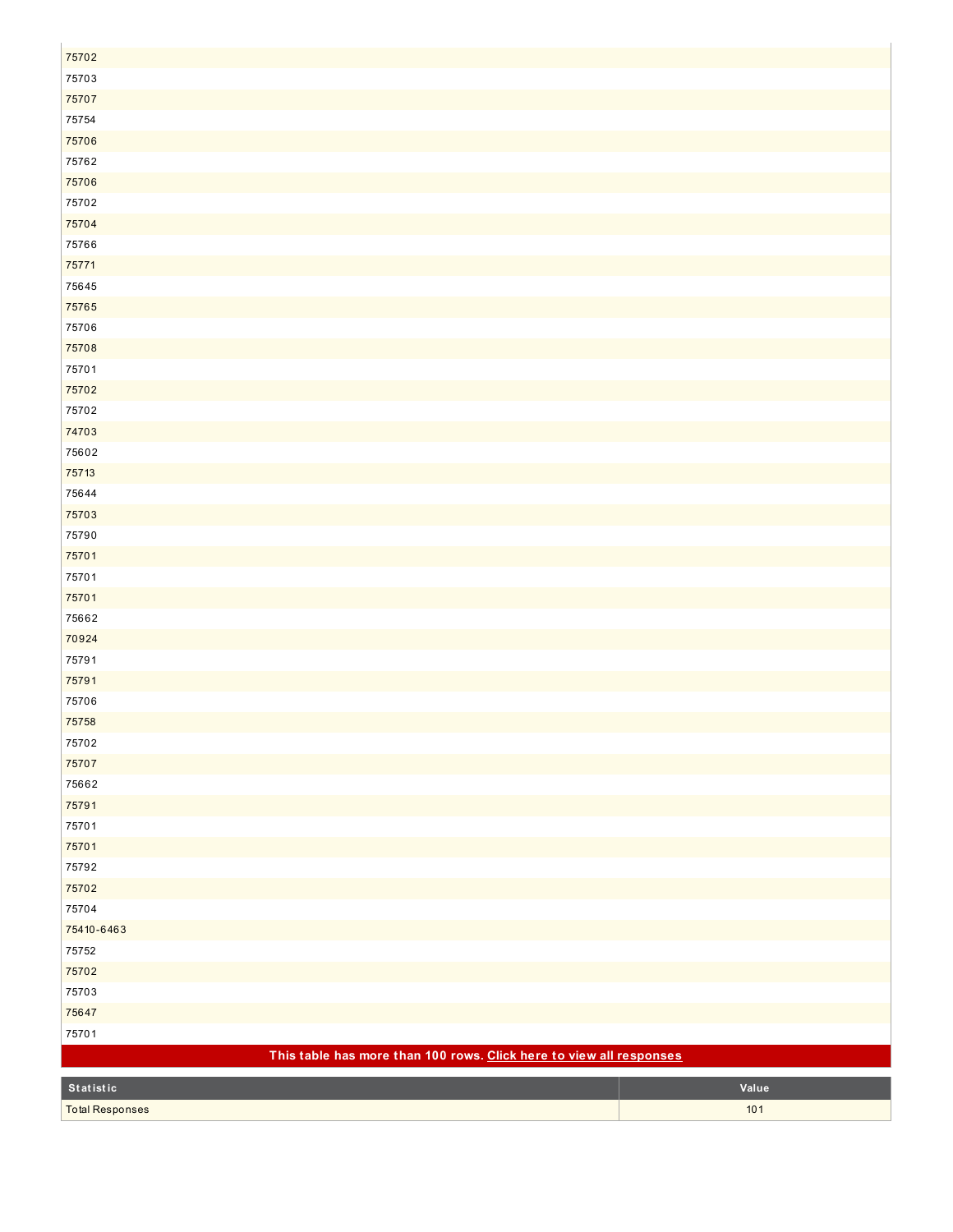#### 19. In what town do you usually stay?

| #               | Answer                    | <b>Bar</b> | Response                | $\%$  |
|-----------------|---------------------------|------------|-------------------------|-------|
| $\mathbf{1}$    | Arp                       |            | $\mathbf 0$             | $0\%$ |
| $\overline{2}$  | <b>Bullard</b>            |            | 0                       | $0\%$ |
| $\mathbf{3}$    | Chapel Hill               |            | $\mathbf{1}$            | $1\%$ |
| $\overline{4}$  | Flint                     |            | $\mathbf{1}$            | 1%    |
| $5\phantom{.0}$ | Gladewater                |            | $\mathbf{1}$            | $1\%$ |
| 6               | Gresham                   |            | 0                       | $0\%$ |
| $\overline{7}$  | Lindale                   |            | $\overline{4}$          | 4%    |
| 8               | Mineola                   |            | $\mathsf 0$             | 0%    |
| 9               | Noonday                   |            | $\overline{0}$          | $0\%$ |
| 10              | Outside of Smith County   |            | 3                       | 3%    |
| 11              | <b>Rural Smith County</b> |            | $\overline{0}$          | 0%    |
| 12              | Smith County              |            | $\mathsf 0$             | $0\%$ |
| 13              | Troup                     |            | $\mathbf 0$             | 0%    |
| 14              | Tyler                     |            | 74                      | 73%   |
| 15              | Whitehouse                |            | $\mathbf{3}$            | 3%    |
| 16              | Winona                    |            | $\overline{\mathbf{4}}$ | 4%    |
| 17              | Other                     |            | 11                      | 11%   |
|                 | Total                     |            | 102                     |       |

## Other

| Brownsboro |
|------------|
| jville     |
| hawkins    |
| Longview   |
| gilmer     |
| Van        |
| kilgore    |
| Glenwood   |
| Chanler    |
| Alba       |
| Athens     |

| Statistic                 | Value |
|---------------------------|-------|
| <b>Min Value</b>          | 3     |
| Max Value                 | 17    |
| Mean                      | 13.75 |
| Variance                  | 6.51  |
| <b>Standard Deviation</b> | 2.55  |
| <b>Total Responses</b>    | 102   |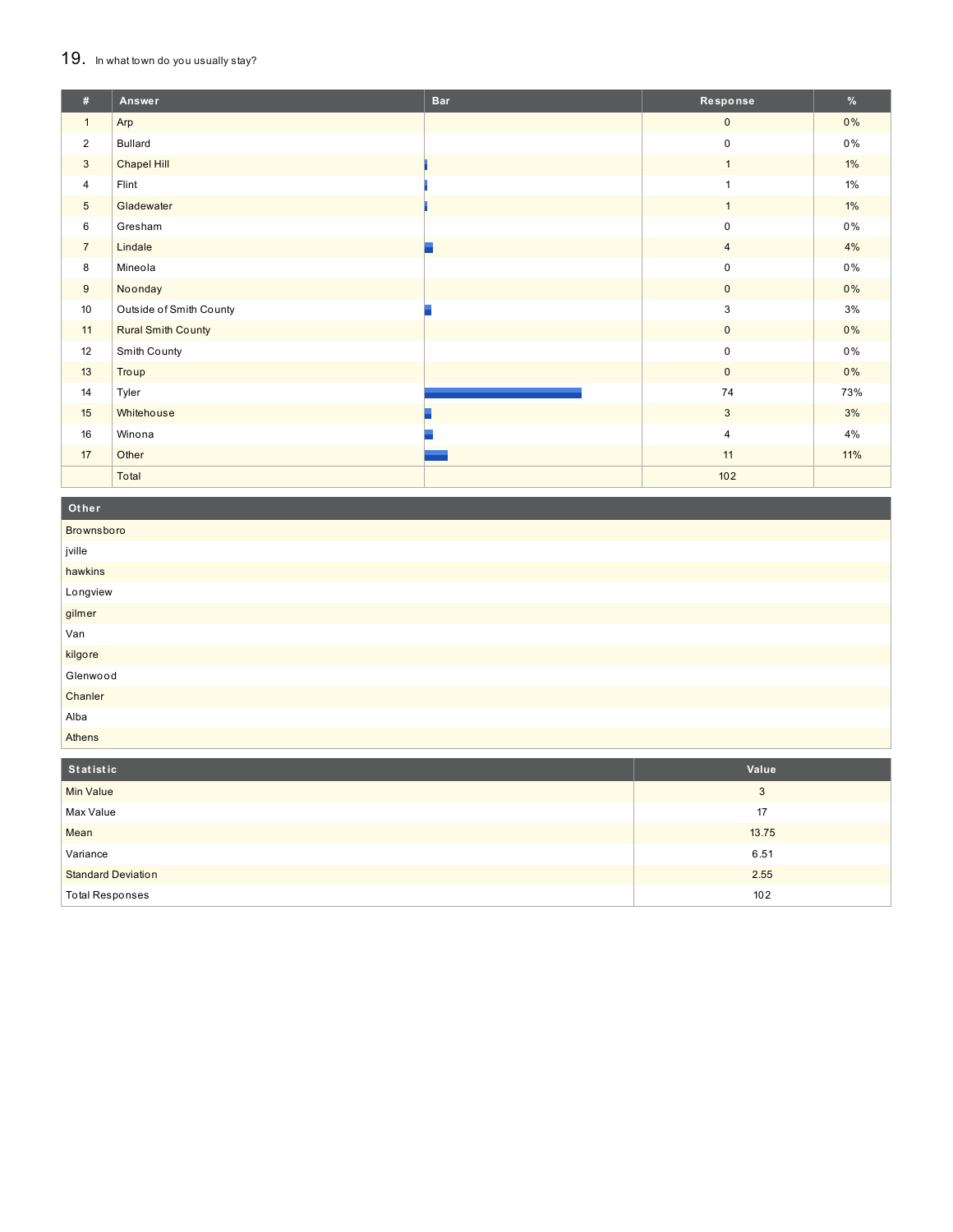#### 20. What is your housing status?

| #              | Answer                                          | <b>Bar</b> | Response       | $\frac{9}{6}$ |
|----------------|-------------------------------------------------|------------|----------------|---------------|
|                | Own                                             |            | 47             | 46%           |
| 2              | Rent                                            |            | 34             | 33%           |
| 3              | Staying with friends or family                  |            | 10             | 10%           |
| 4              | Homeless-streets/car                            |            | 3              | 3%            |
| 5              | Homeless - shelter                              |            | 2              | 2%            |
| 6              | Homeless - transitional housing (HUD temporary) |            |                | 1%            |
| $\overline{7}$ | Hotel/motel                                     |            | $\mathbf{0}$   | 0%            |
| 8              | Nursing/long term care                          |            | $\mathbf 0$    | 0%            |
| 9              | Assisted living                                 |            | $\mathbf{0}$   | $0\%$         |
| 10             | Group home                                      |            | $\mathbf 0$    | 0%            |
| 12             | Halfway house                                   |            |                | 1%            |
| 11             | Other                                           |            | $\overline{4}$ | 4%            |
|                | Total                                           |            | 102            |               |

**Ot her**

taking care of a property in exchange for rent

renting to own

Relatives Own the home

Family-owned home in which he lives alone (does not own it himself or live with other relatives)

| Statistic                 | Value |
|---------------------------|-------|
| Min Value                 |       |
| Max Value                 | 12    |
| Mean                      | 2.25  |
| Variance                  | 5.16  |
| <b>Standard Deviation</b> | 2.27  |
| <b>Total Responses</b>    | 102   |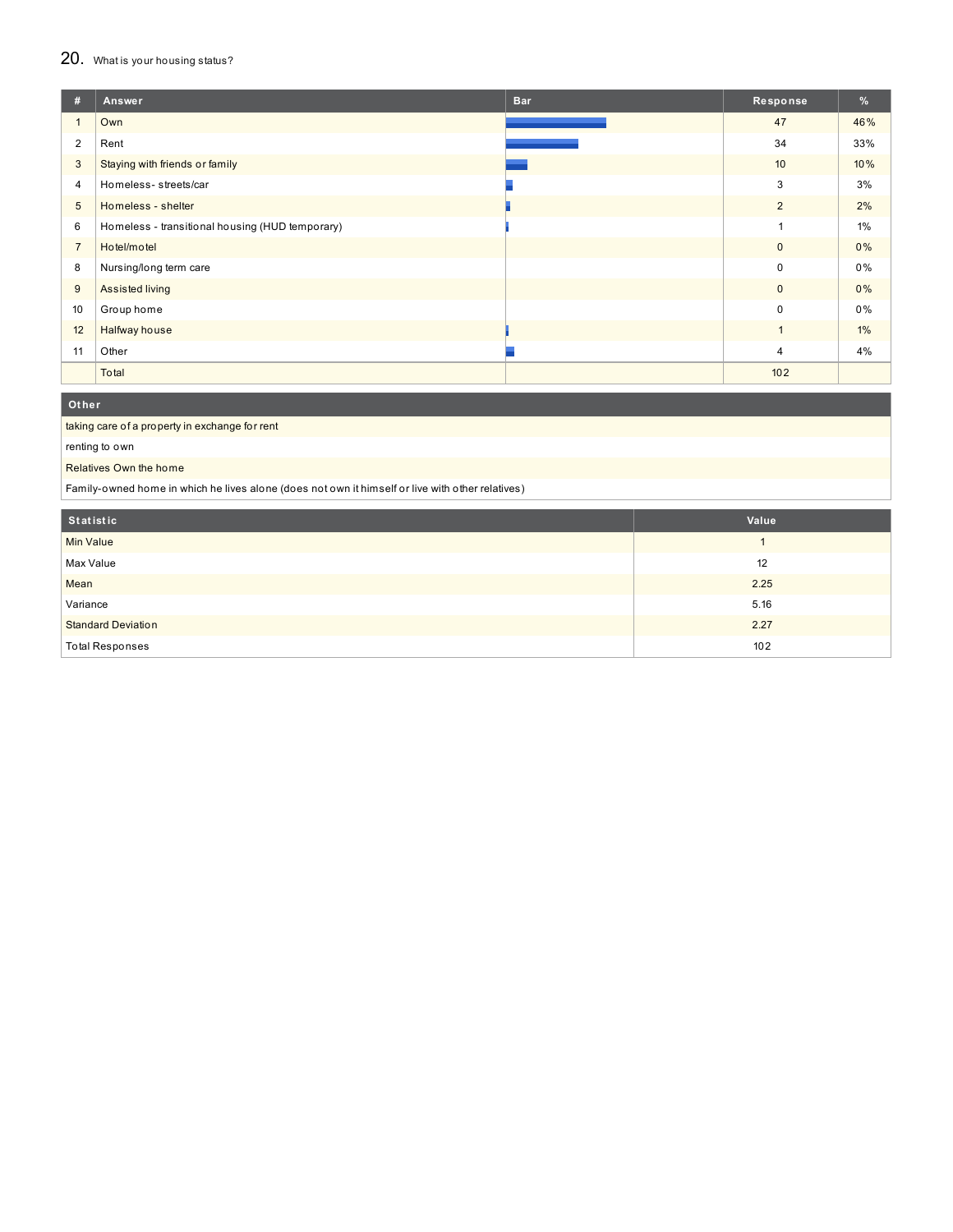## 21. Are you Hispanic or Latino

| #                                 | Answer | <b>Bar</b> |              | Response | $\%$ |
|-----------------------------------|--------|------------|--------------|----------|------|
| $\mathbf{1}$                      | Yes    |            |              | 17       | 17%  |
| 2                                 | No     |            |              | 83       | 83%  |
|                                   | Total  |            |              | 100      |      |
| Statistic<br>Value                |        |            |              |          |      |
| <b>Min Value</b>                  |        |            | $\mathbf{1}$ |          |      |
| Max Value<br>$\overline{2}$       |        |            |              |          |      |
| Mean                              |        | 1.83       |              |          |      |
| Variance                          |        | 0.14       |              |          |      |
| <b>Standard Deviation</b><br>0.38 |        |            |              |          |      |
| 100<br><b>Total Responses</b>     |        |            |              |          |      |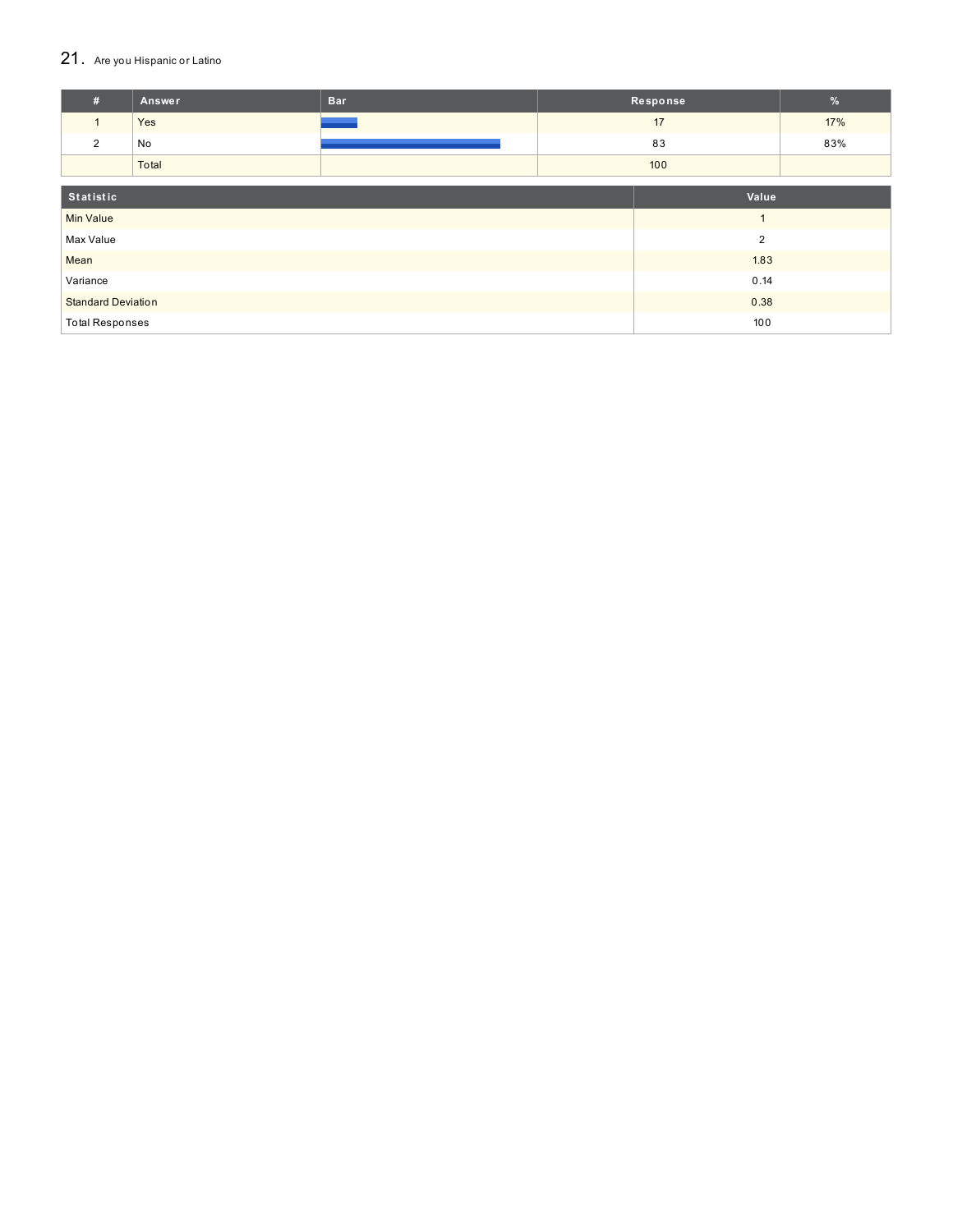## 22. What is your race

| #              | Answer                                                         | <b>Bar</b> | Response     | $\%$  |
|----------------|----------------------------------------------------------------|------------|--------------|-------|
|                | American Indian or Alaska Native                               |            | $\mathbf{0}$ | $0\%$ |
| 2              | Asian                                                          |            | 3            | 3%    |
| 3              | <b>Black or African American</b>                               |            | 29           | 28%   |
| 4              | Native Hawaiian or Other Pacific Islander                      |            |              | $1\%$ |
| 5              | White                                                          |            | 64           | 63%   |
| 6              | American Indian or Alaska Native and White                     |            | $\Omega$     | 0%    |
| $\overline{7}$ | Asian and White                                                |            | 2            | 2%    |
| 8              | Black or African American and White                            |            | $\Omega$     | $0\%$ |
| 9              | American Indian or Alaska Native and Black or African American |            | $\Omega$     | 0%    |
| 10             | Other Multiple race combinations greater than one percent      |            | 3            | 3%    |
|                | Total                                                          |            | 102          |       |
|                |                                                                |            |              |       |

#### Other Multiple race combinations greater than one percent

half white half mexican

hispanic and white

| Statistic                 | Value    |
|---------------------------|----------|
| <b>Min Value</b>          | $\Omega$ |
| Max Value                 | 10       |
| Mean                      | 4.52     |
| Variance                  | 2.01     |
| <b>Standard Deviation</b> | 1.42     |
| <b>Total Responses</b>    | 102      |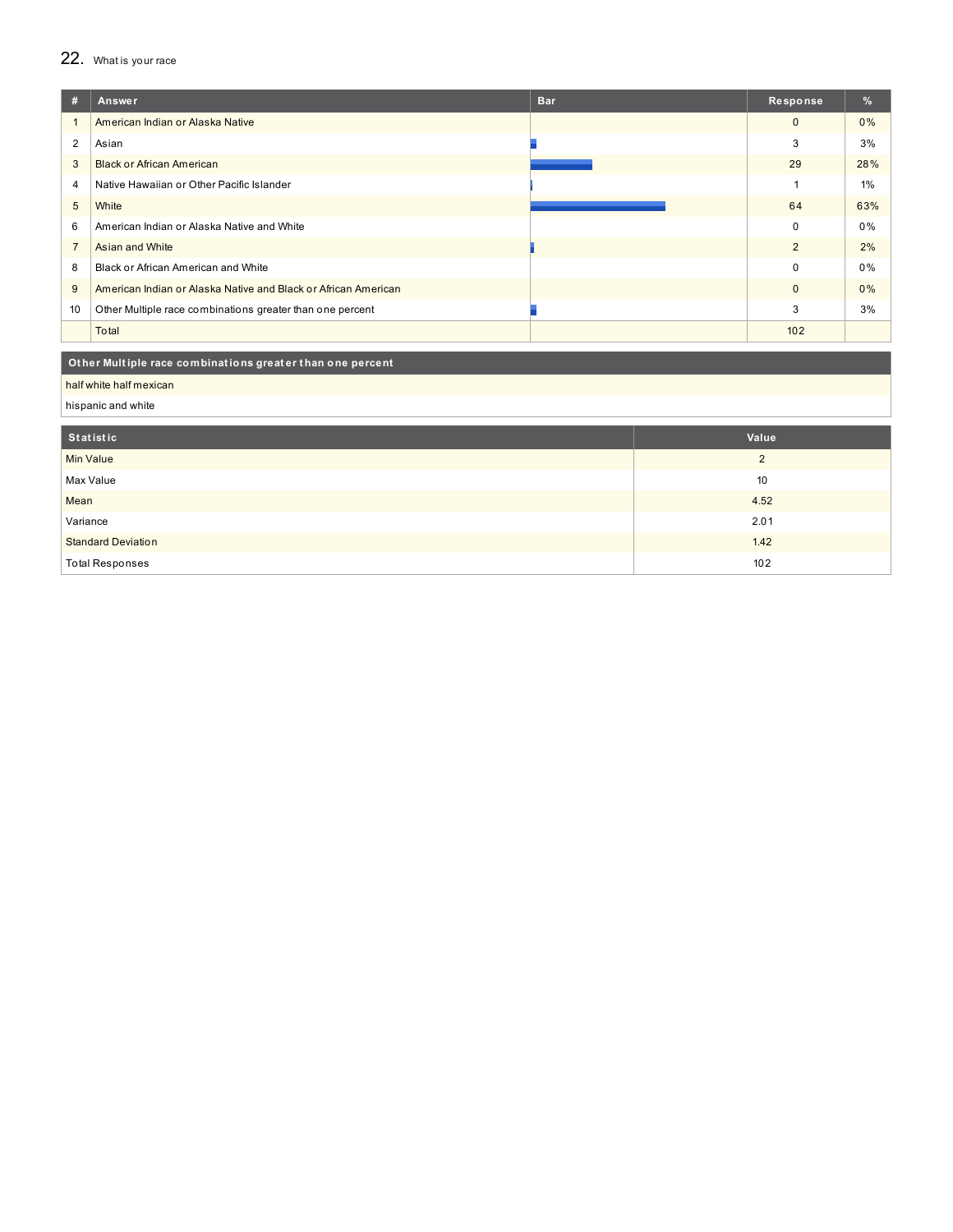# 23. What language do you speak at home?

| #              | Answer                     | <b>Bar</b> | Response | %   |
|----------------|----------------------------|------------|----------|-----|
|                | English                    |            | 83       | 81% |
| 2              | Spanish                    |            | 10       | 10% |
| $\overline{4}$ | <b>Spanish and English</b> |            | 4        | 4%  |
| 3              | Other (please specify)     |            |          | 5%  |
|                | Total                      |            | 102      |     |

## **Ot her (please specif y)**

# Vietnamese

nepalies

## vietnamisse

Texan

| Statistic                 | Value |
|---------------------------|-------|
| <b>Min Value</b>          |       |
| Max Value                 | 4     |
| Mean                      | 1.31  |
| Variance                  | 0.55  |
| <b>Standard Deviation</b> | 0.74  |
| <b>Total Responses</b>    | 102   |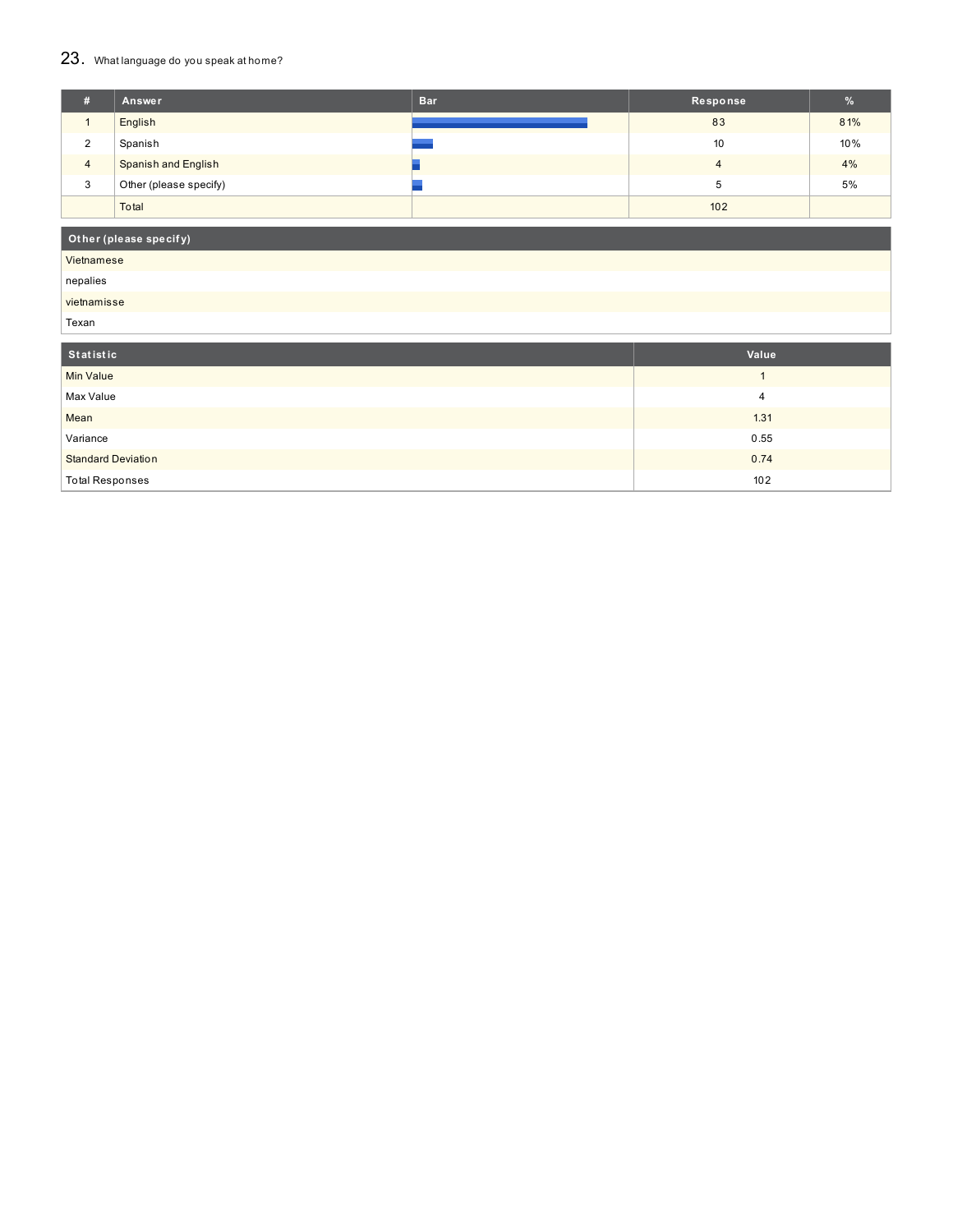#### $24.$  What is your marital status?

| #              | Answer                       | <b>Bar</b> | Response | $\frac{9}{6}$ |
|----------------|------------------------------|------------|----------|---------------|
|                | Single                       |            | 27       | 26%           |
| 2              | Married                      |            | 43       | 42%           |
| 3              | Widowed                      |            | 9        | 9%            |
| $\overline{4}$ | Divorced                     |            | 14       | 14%           |
| 5              | Separated                    |            | 3        | 3%            |
| 6              | Living with romantic partner |            | 6        | 6%            |
|                | Total                        |            | 102      |               |

| Statistic                 | Value |
|---------------------------|-------|
| <b>Min Value</b>          |       |
| Max Value                 | 6     |
| Mean                      | 2.42  |
| Variance                  | 1.95  |
| <b>Standard Deviation</b> | 1.40  |
| <b>Total Responses</b>    | 102   |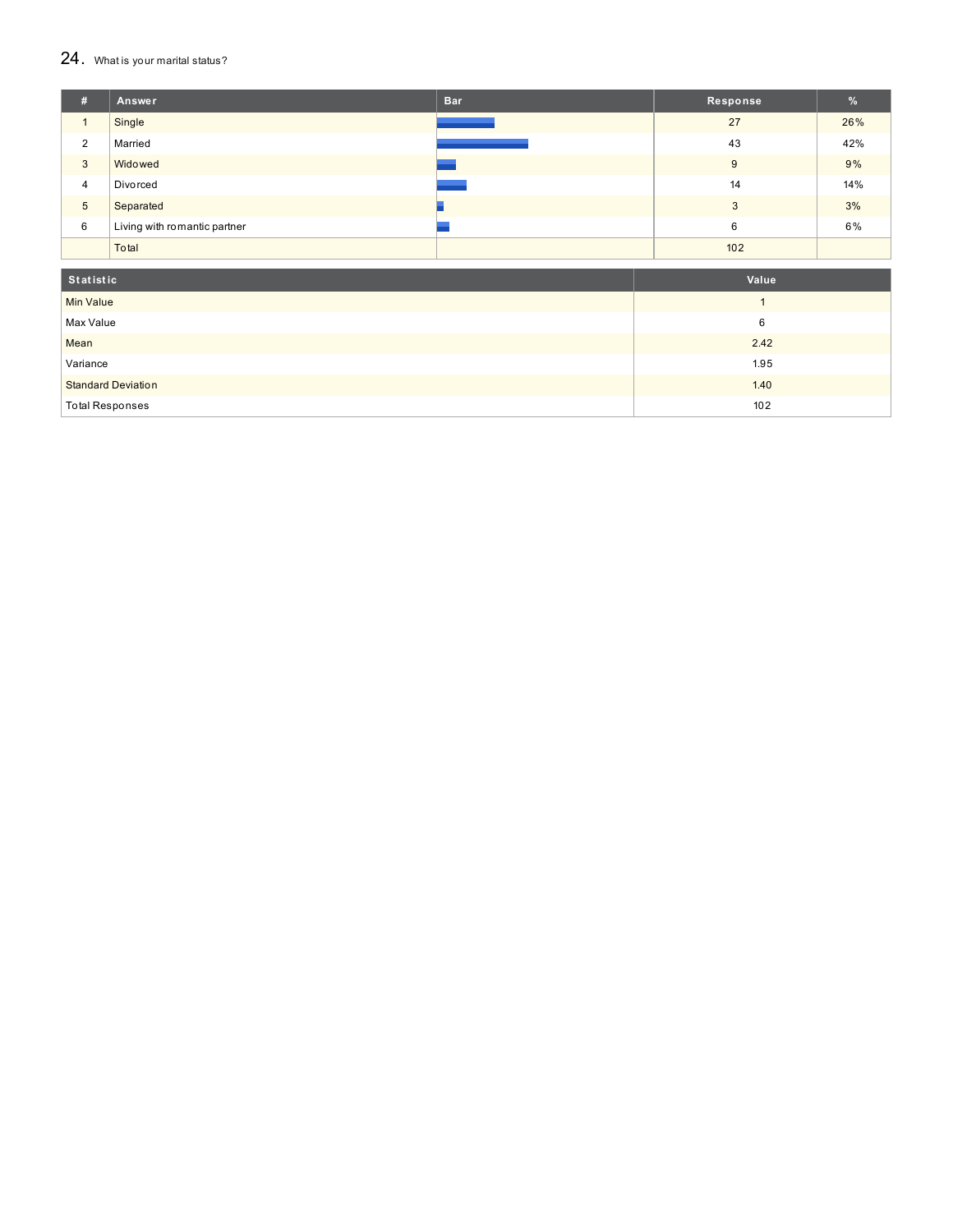## 25. Do you have minor children (under 18)?

| #                                 | Answer | <b>Bar</b> |                | Response | $\%$ |
|-----------------------------------|--------|------------|----------------|----------|------|
| $\mathbf{1}$                      | Yes    |            |                | 37       | 36%  |
| 2                                 | No     |            |                | 65       | 64%  |
|                                   | Total  |            |                | 102      |      |
| Statistic<br>Value                |        |            |                |          |      |
| <b>Min Value</b>                  |        |            | $\overline{ }$ |          |      |
| $\overline{2}$<br>Max Value       |        |            |                |          |      |
| Mean                              |        | 1.64       |                |          |      |
| Variance                          |        | 0.23       |                |          |      |
| <b>Standard Deviation</b><br>0.48 |        |            |                |          |      |
| <b>Total Responses</b><br>102     |        |            |                |          |      |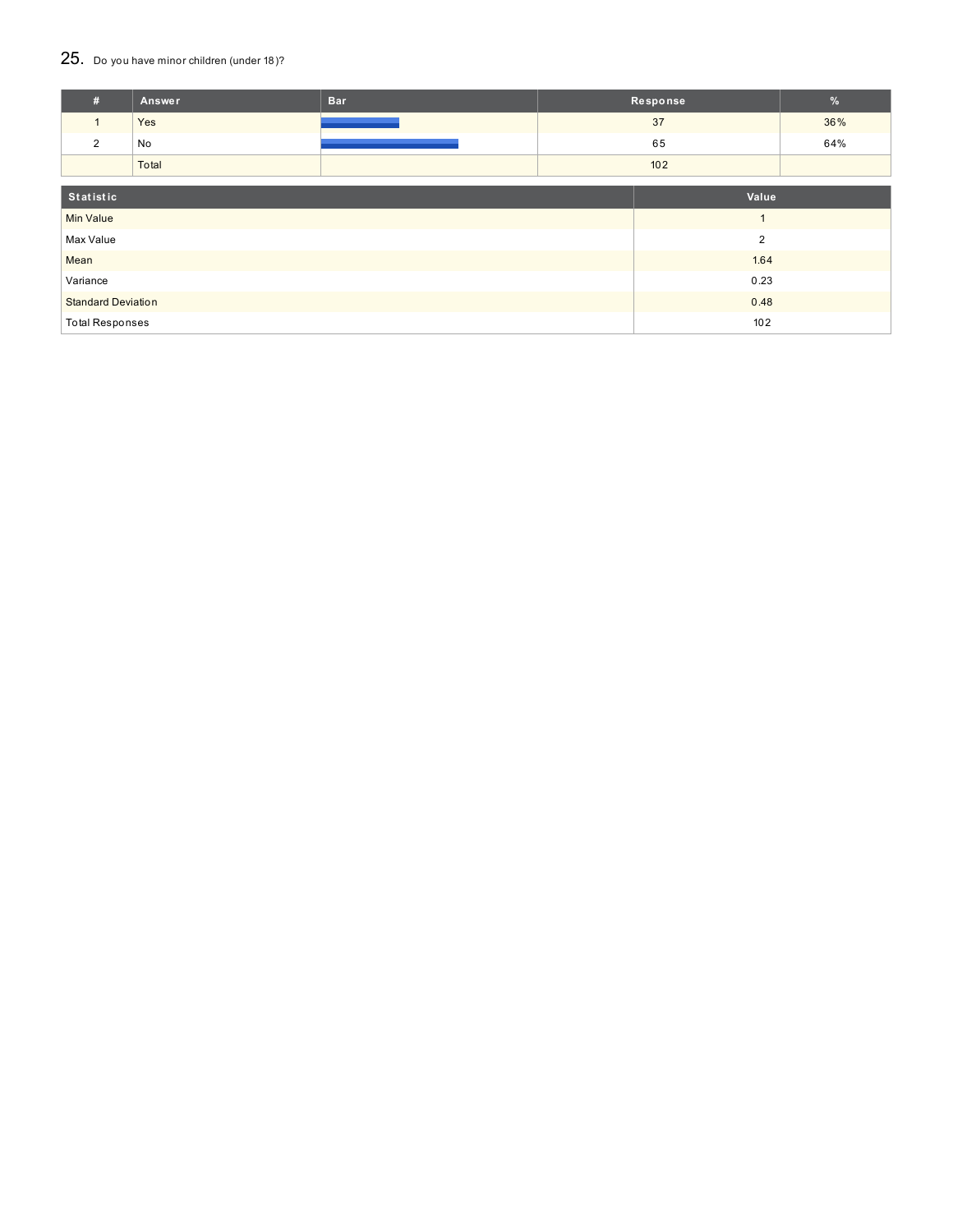## 26. Are you your child(ren)'s primary caretaker?

| #                            | Answer         | <b>Bar</b>     |      | Response | $\%$ |
|------------------------------|----------------|----------------|------|----------|------|
| $\mathbf{1}$                 | Yes            |                |      | 29       | 74%  |
| 2                            | No             |                |      | 10       | 26%  |
|                              | Total          |                |      | 39       |      |
| Statistic                    |                |                |      | Value    |      |
| <b>Min Value</b>             | $\overline{A}$ |                |      |          |      |
| Max Value                    |                | $\overline{2}$ |      |          |      |
| Mean                         |                |                |      | 1.26     |      |
| Variance                     |                |                | 0.20 |          |      |
| <b>Standard Deviation</b>    |                | 0.44           |      |          |      |
| <b>Total Responses</b><br>39 |                |                |      |          |      |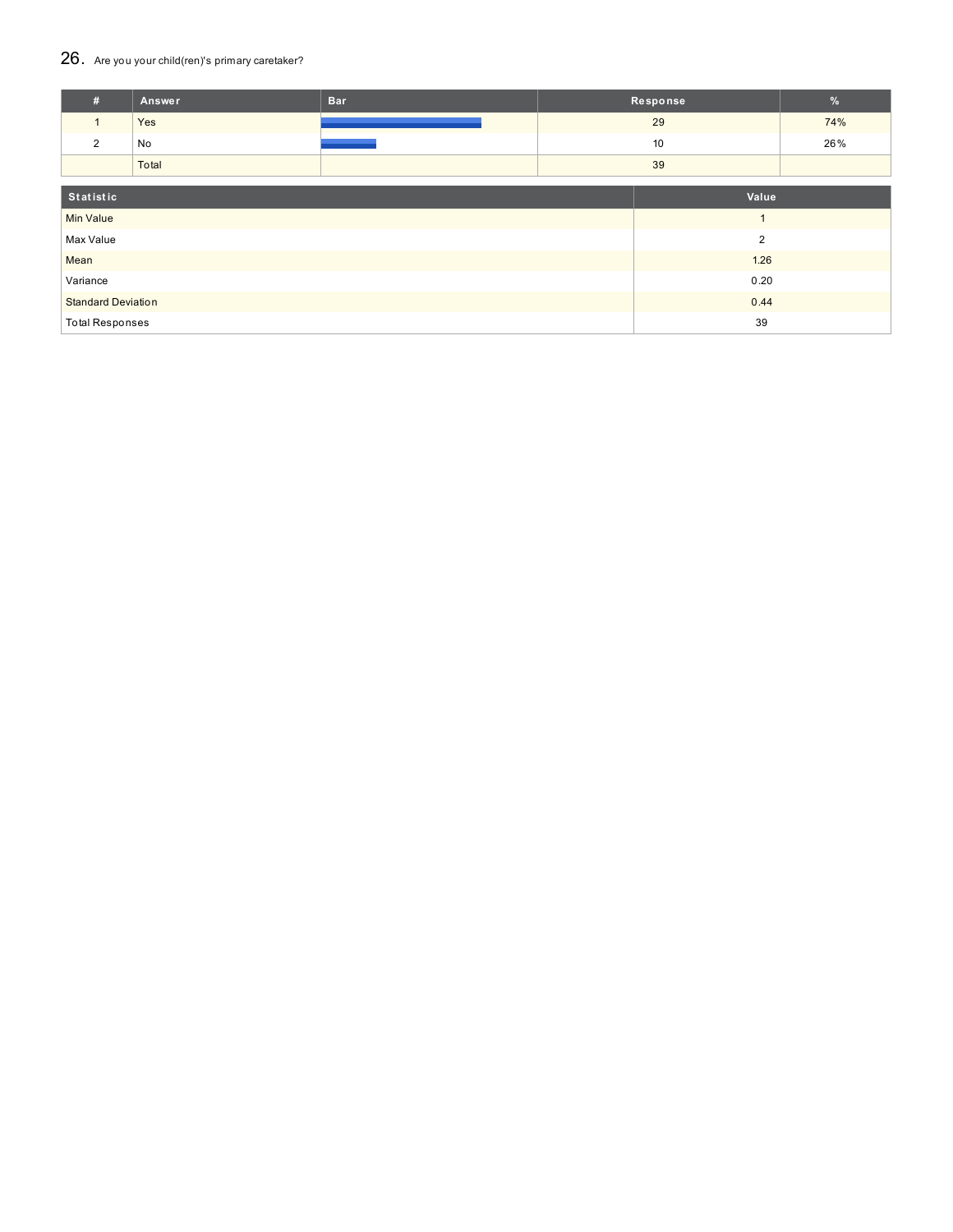27. If you have children or other dependents under your care: What is your family situation?

**Ot her**

| #              | Answer                                                                    | <b>Bar</b> | Response       | $\frac{9}{6}$ |
|----------------|---------------------------------------------------------------------------|------------|----------------|---------------|
|                | Single mom                                                                |            | 11             | 14%           |
| $\overline{2}$ | Single dad                                                                |            |                | 1%            |
| 3              | Two parents                                                               |            | 17             | 21%           |
| 4              | Raising own children and children of others                               |            | 0              | 0%            |
| 5              | Raising children of other family members (I am a grandparent, aunt, etc.) |            | 5              | 6%            |
| 6              | Raising someone else's children, not family                               |            | 0              | 0%            |
|                | Foster parents                                                            |            | $\mathbf{0}$   | 0%            |
| 8              | Shared custody                                                            |            | $\overline{4}$ | 5%            |
| 9              | Other                                                                     |            | 13             | 16%           |
| 10             | No children                                                               |            | 30             | 37%           |
|                | Total                                                                     |            | 81             |               |

| <b>Utilei</b>                                      |                |  |  |  |
|----------------------------------------------------|----------------|--|--|--|
| Children over age of 18                            |                |  |  |  |
| children over age 18 living independent of parents |                |  |  |  |
| not able to visit them                             |                |  |  |  |
| older children                                     |                |  |  |  |
| child is ward of the state                         |                |  |  |  |
| Sister                                             |                |  |  |  |
| with their mom                                     |                |  |  |  |
| No Minor Children                                  |                |  |  |  |
| > 20 years old                                     |                |  |  |  |
|                                                    |                |  |  |  |
| Statistic                                          | Value          |  |  |  |
| <b>Min Value</b>                                   |                |  |  |  |
| $M = 1.14$                                         | $\overline{A}$ |  |  |  |

| <b>MIN</b> value          |       |
|---------------------------|-------|
| Max Value                 | 10    |
| Mean                      | 6.64  |
| Variance                  | 12.86 |
| <b>Standard Deviation</b> | 3.59  |
| <b>Total Responses</b>    | 81    |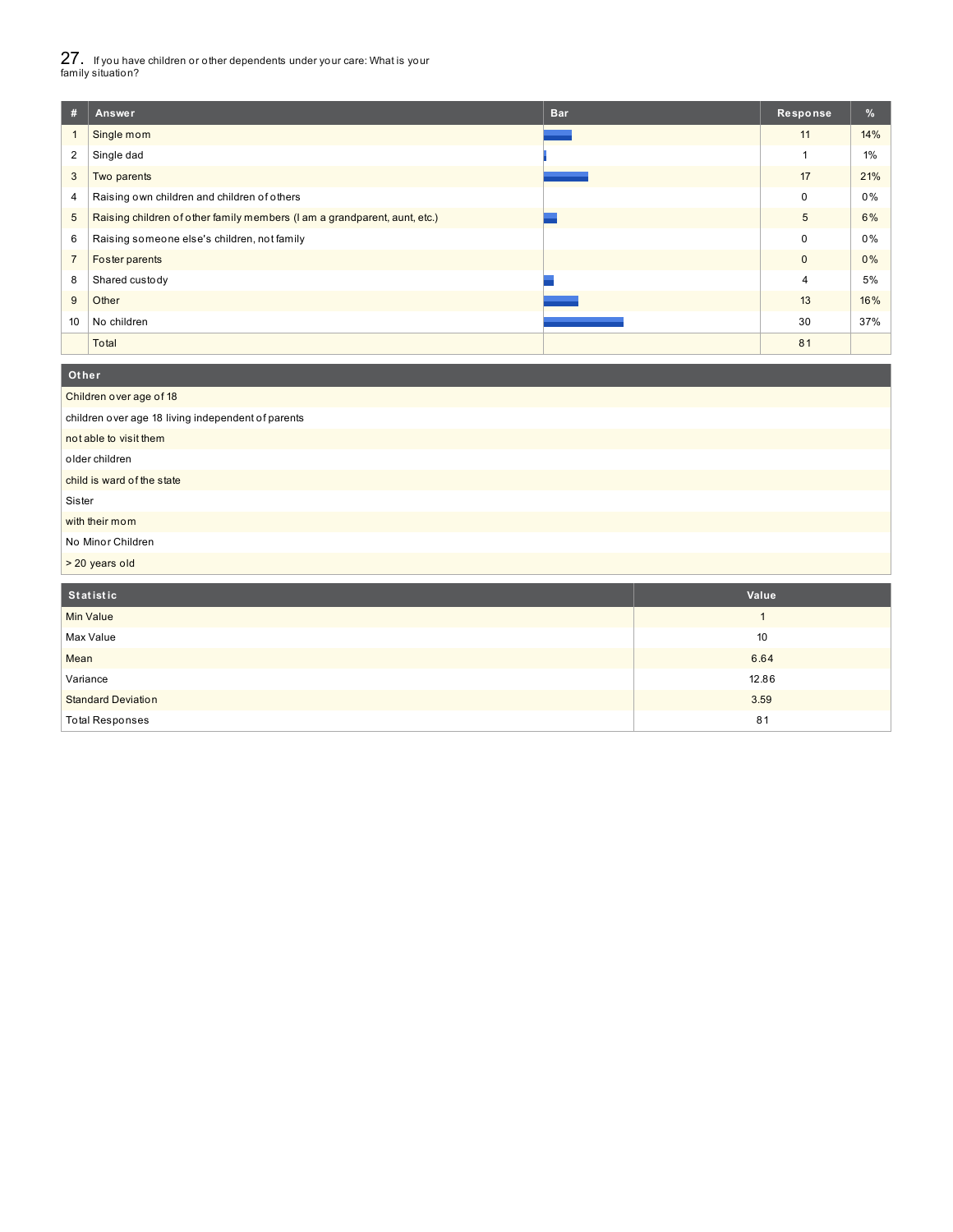## 28. Who provides your childcare? (or dependent care)? (Check all that apply)

| #              | <b>Bar</b><br>Answer                                  | Response       | $\%$  |
|----------------|-------------------------------------------------------|----------------|-------|
|                | Self                                                  | 21             | 57%   |
| $\overline{2}$ | Friends                                               | 5              | 14%   |
| 3              | Family                                                | 13             | 35%   |
| 4              | Church                                                | $\Omega$       | $0\%$ |
| 5              | Daycare                                               | $\overline{7}$ | 19%   |
| 6              | Have to leave children alone                          | 13             | 35%   |
| $\overline{7}$ | Before and/or after school on campus                  | $\overline{2}$ | 5%    |
| 8              | Other                                                 | $\Omega$       | 0%    |
| 9              | Children/dependents are old enough to stay home alone | $\Omega$       | 0%    |

**Ot her**

| Statistic              | Value |
|------------------------|-------|
| <b>Min Value</b>       |       |
| Max Value              |       |
| <b>Total Responses</b> | 37    |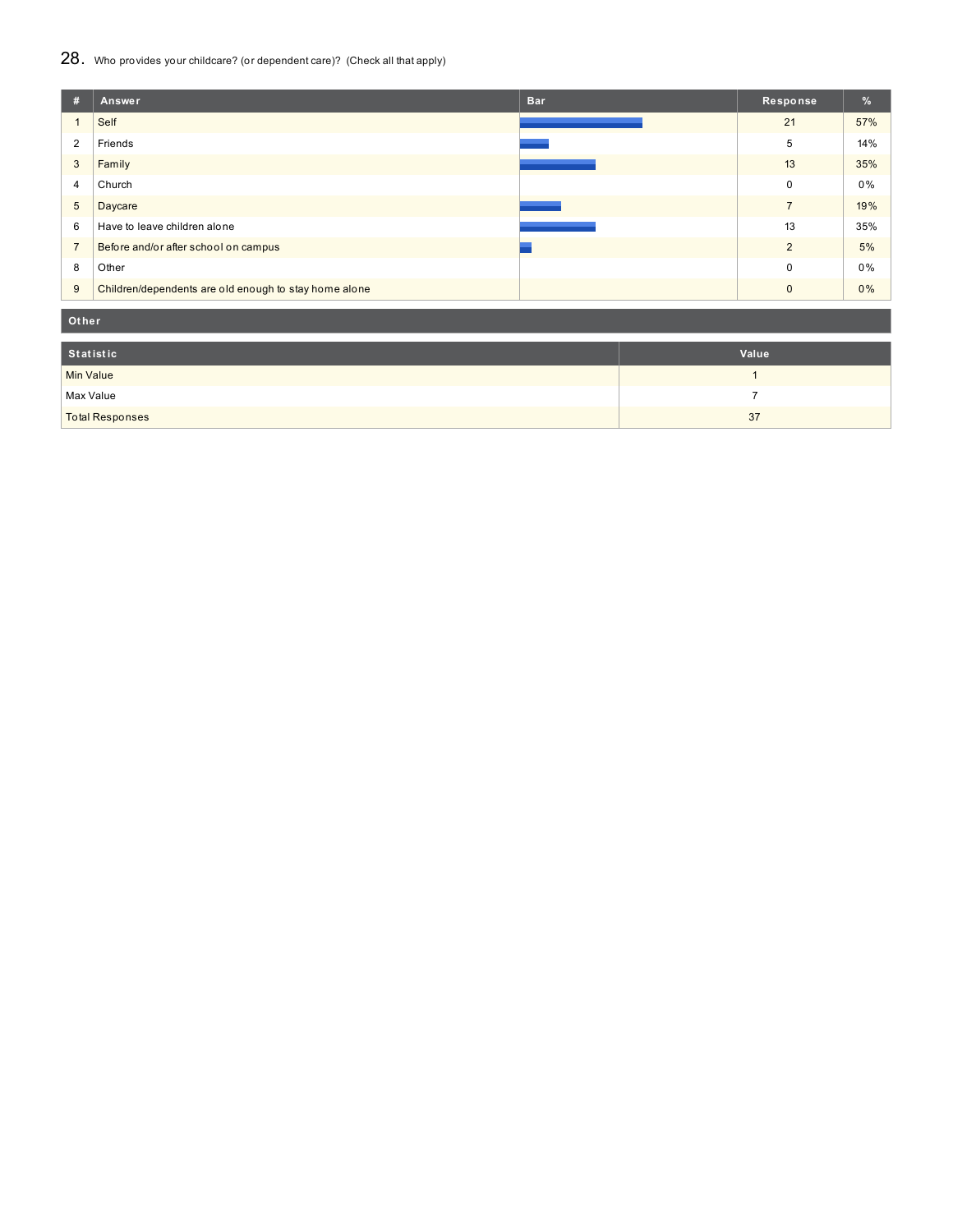## 29. Is your child (or dependent) care provider dependable?

| #                         | Answer | <b>Bar</b> | Response |                | $\%$ |
|---------------------------|--------|------------|----------|----------------|------|
| $\mathbf{1}$              | Yes    |            |          | 14             | 48%  |
| 2                         | No     |            | 15       |                | 52%  |
|                           | Total  |            | 29       |                |      |
| Statistic                 |        |            |          | Value          |      |
| <b>Min Value</b>          |        |            |          | $\overline{ }$ |      |
| Max Value                 |        |            |          | $\overline{2}$ |      |
| Mean                      |        |            | 1.52     |                |      |
| Variance                  |        |            | 0.26     |                |      |
| <b>Standard Deviation</b> |        |            |          | 0.51           |      |
| <b>Total Responses</b>    |        |            |          | 29             |      |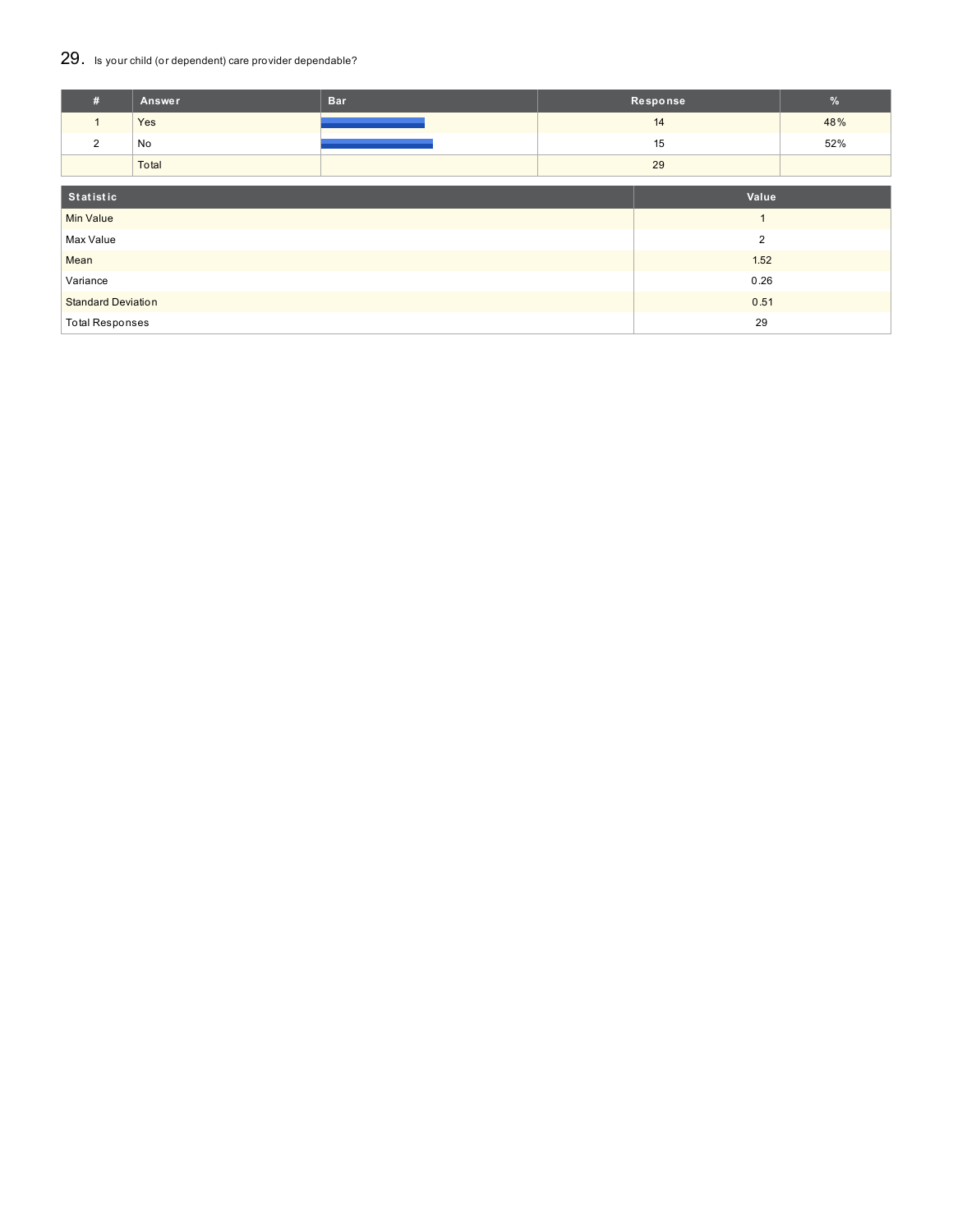## 30. Do you need different childcare (dependent care) help?

| #                         | Answer    | <b>Bar</b> | Response |                | %   |
|---------------------------|-----------|------------|----------|----------------|-----|
| $\mathbf{1}$              | Yes       |            | 8        |                | 16% |
| 2                         | No        |            | 42       |                | 84% |
|                           | Total     |            | 50       |                |     |
|                           |           |            |          |                |     |
|                           | Statistic |            |          | Value          |     |
| <b>Min Value</b>          |           |            |          |                |     |
| Max Value                 |           |            |          | $\overline{2}$ |     |
| Mean                      |           |            | 1.84     |                |     |
| Variance                  |           |            |          | 0.14           |     |
| <b>Standard Deviation</b> |           |            |          | 0.37           |     |
| <b>Total Responses</b>    |           |            |          | 50             |     |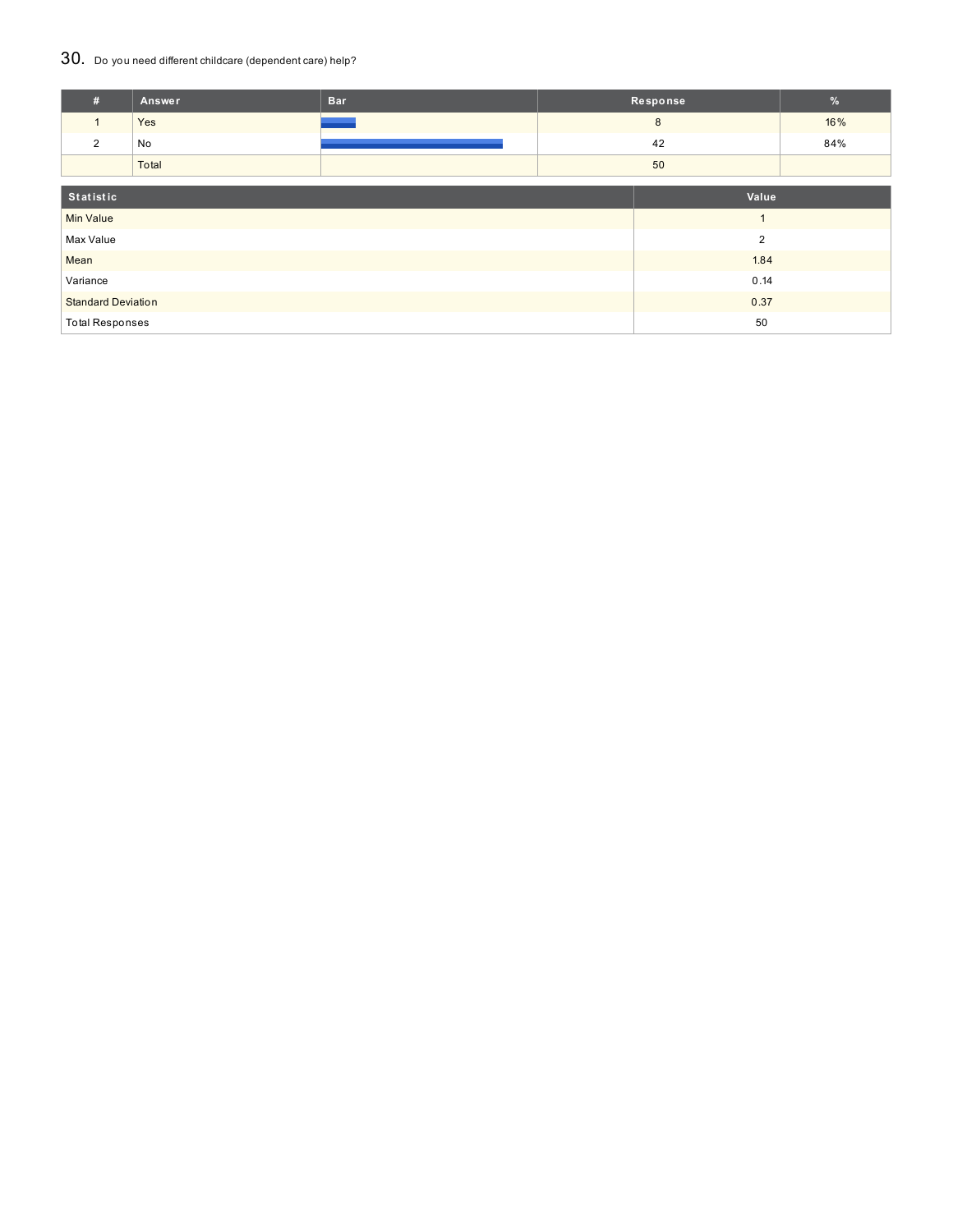## 31. What kind of childcare (dependent care) help do you need?

| #                      | Answer                                   | <b>Bar</b> |  | Response       | %     |  |
|------------------------|------------------------------------------|------------|--|----------------|-------|--|
|                        | Daycare center                           |            |  | 3              | 43%   |  |
| $\overline{2}$         | Before/ after school care                |            |  | 5              | 71%   |  |
| 3                      | Care for child with special needs        |            |  |                | 14%   |  |
| 4                      | Other (please specify)                   |            |  | 3              | 43%   |  |
| $\overline{5}$         | Evening hours due to work shift schedule |            |  | $\mathbf{0}$   | $0\%$ |  |
| Other (please specify) |                                          |            |  |                |       |  |
| <b>Statistic</b>       |                                          |            |  | Value          |       |  |
| <b>Min Value</b>       |                                          |            |  | $\overline{ }$ |       |  |
| Max Value              |                                          |            |  | 4              |       |  |
|                        | <b>Total Responses</b>                   |            |  | 7              |       |  |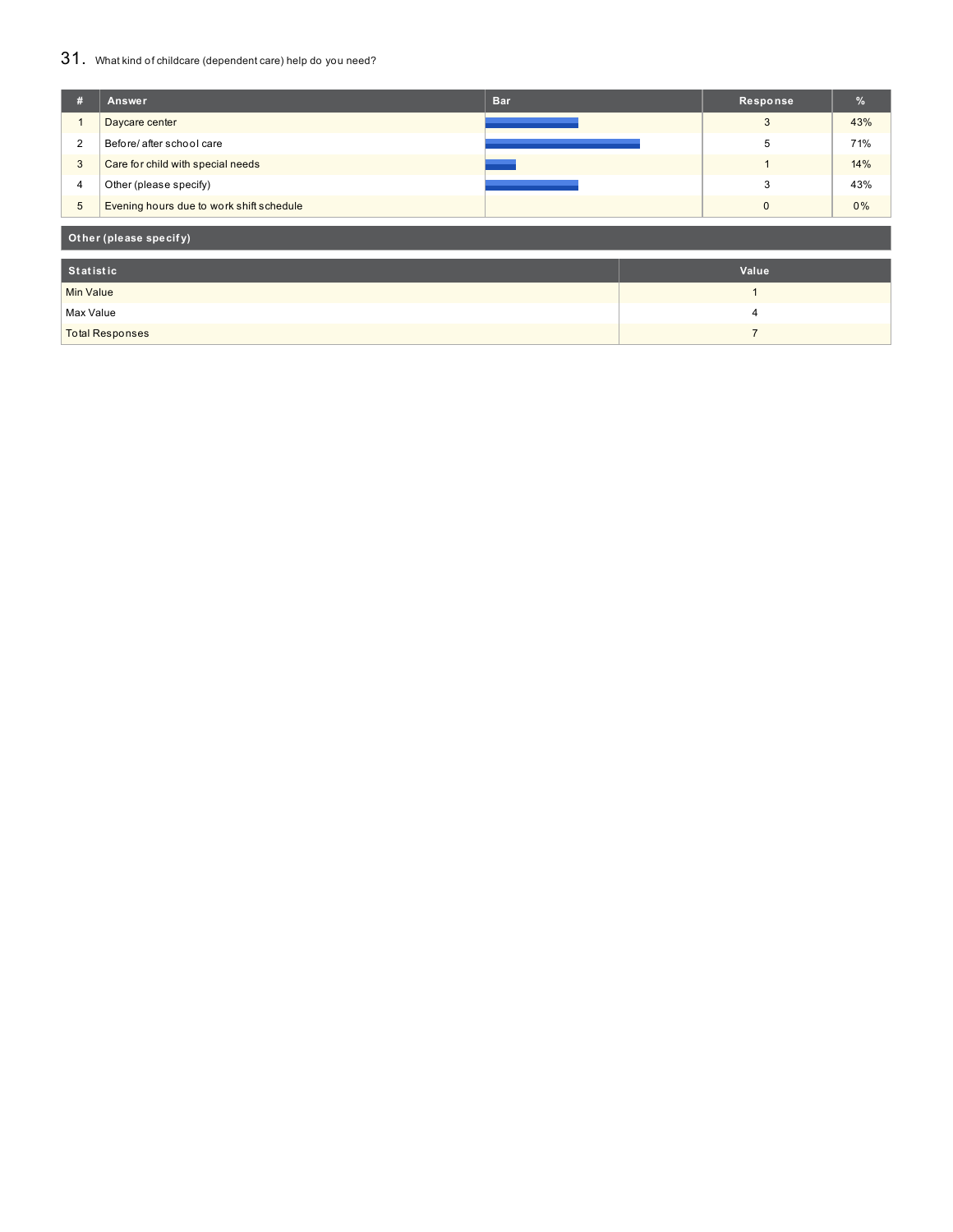# $32_\cdot\,$  Have you ever lost a job because you didn't have dependable child or<br>dependent care?

| #                         | Answer | <b>Bar</b> | Response |                      | $\frac{9}{6}$ |
|---------------------------|--------|------------|----------|----------------------|---------------|
| $\mathbf{1}$              | Yes    |            | 12       |                      | 17%           |
| 2                         | No     |            | 60       |                      | 83%           |
|                           | Total  |            | 72       |                      |               |
| Statistic<br>Value        |        |            |          |                      |               |
| <b>Min Value</b>          |        |            |          | $\blacktriangleleft$ |               |
| Max Value                 |        |            |          | $\overline{2}$       |               |
| Mean                      |        |            | 1.83     |                      |               |
| Variance                  |        |            | 0.14     |                      |               |
| <b>Standard Deviation</b> |        |            |          | 0.38                 |               |
| <b>Total Responses</b>    |        |            |          | 72                   |               |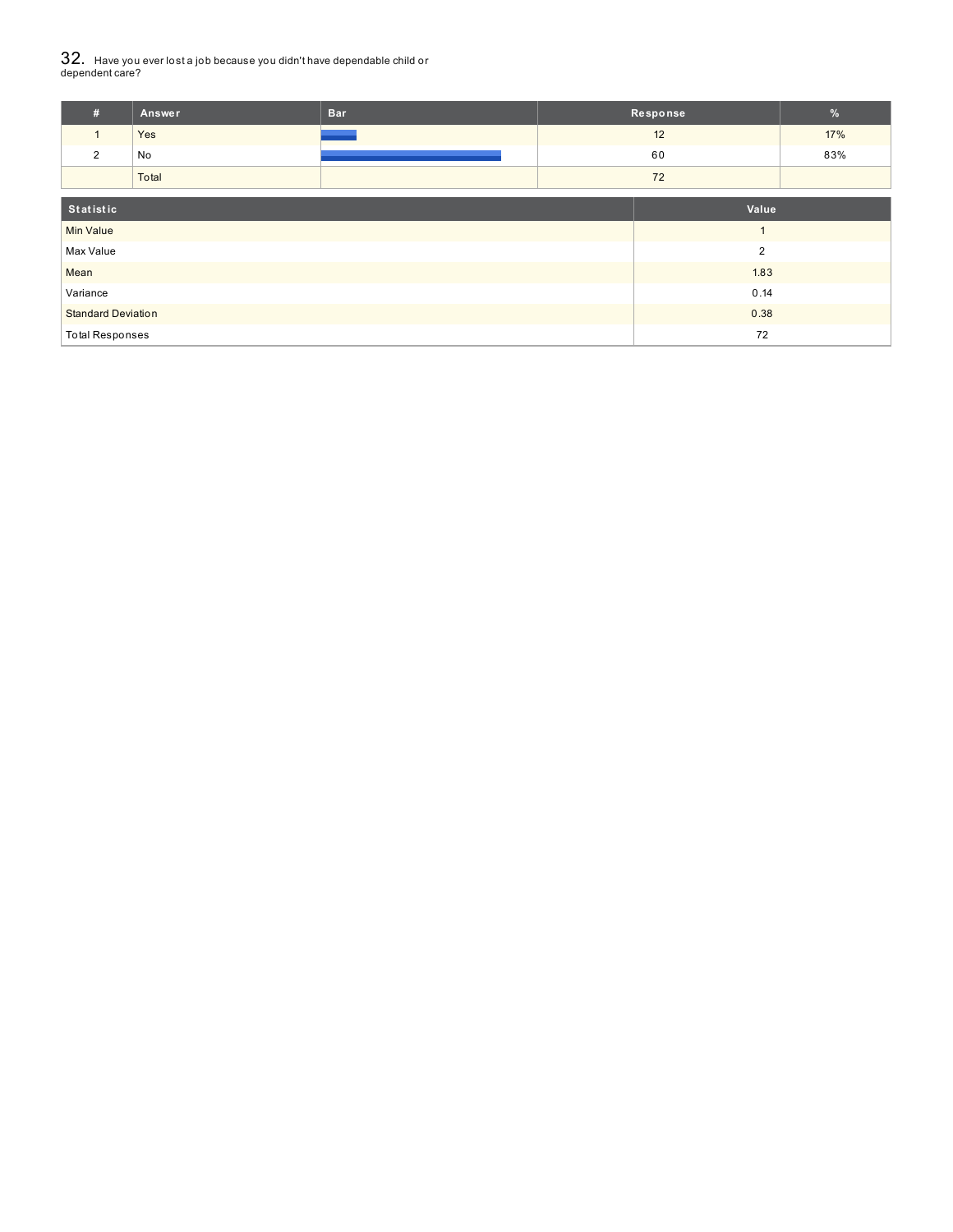# $33_\cdot$  Are you caring for adult children or adult dependents including seniors?<br>(Due to mental or physical disability)

| Answer        | <b>Bar</b> | Response | $\mathcal{A}$ |
|---------------|------------|----------|---------------|
| Yes (Specify) |            | 15       | 15%           |
| No            |            | 86       | 85%           |
| Total         |            | 101      |               |

| Yes (Specify)                                                                         |                         |  |  |  |  |  |
|---------------------------------------------------------------------------------------|-------------------------|--|--|--|--|--|
| mother and father-in-law                                                              |                         |  |  |  |  |  |
| Mother                                                                                |                         |  |  |  |  |  |
| My husband who has bipolar and rheumatoid arthritis                                   |                         |  |  |  |  |  |
| Mom                                                                                   |                         |  |  |  |  |  |
| mother                                                                                |                         |  |  |  |  |  |
| Daughter                                                                              |                         |  |  |  |  |  |
| grandmother                                                                           |                         |  |  |  |  |  |
| sister                                                                                |                         |  |  |  |  |  |
| Husband                                                                               |                         |  |  |  |  |  |
| a child with Autism mental retardation and soon to be brother with mental retardation |                         |  |  |  |  |  |
| mother                                                                                |                         |  |  |  |  |  |
| mother                                                                                |                         |  |  |  |  |  |
| My friend is real sick and he lives with me. He's dyslexic and bipolar.               |                         |  |  |  |  |  |
| parents                                                                               |                         |  |  |  |  |  |
| <b>Statistic</b>                                                                      | Value                   |  |  |  |  |  |
| <b>Min Value</b>                                                                      | $\mathbf{1}$            |  |  |  |  |  |
| Max Value                                                                             | $\overline{\mathbf{c}}$ |  |  |  |  |  |
| Mean                                                                                  | 1.85                    |  |  |  |  |  |
| Variance                                                                              | 0.13                    |  |  |  |  |  |
| <b>Standard Deviation</b>                                                             | 0.36                    |  |  |  |  |  |
| <b>Total Responses</b>                                                                | 101                     |  |  |  |  |  |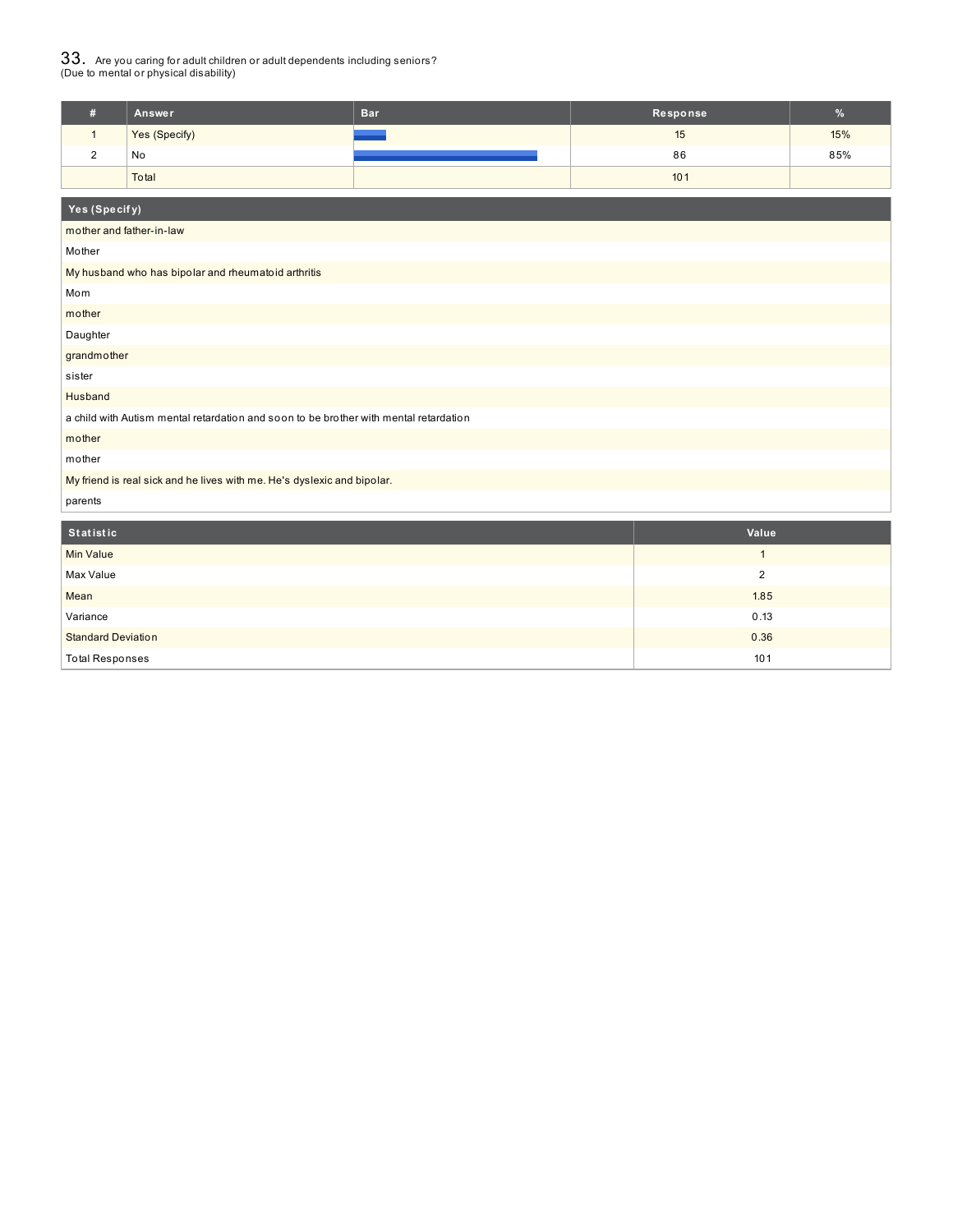${\bf 34}$  . Who provides care for the adult children or adult dependents? (Check all<br>that apply)

| # | Answer                           | <b>Bar</b> | Response     | $\frac{9}{6}$ |
|---|----------------------------------|------------|--------------|---------------|
|   | Self                             |            | 10           | 71%           |
| 2 | Friends                          |            | 0            | 0%            |
| 3 | Family                           |            |              | 50%           |
| 4 | Church                           |            |              | 7%            |
| 5 | Daycare                          |            | $\mathbf{0}$ | 0%            |
| 6 | Have to leave elder/senior alone |            | 2            | 14%           |
| 8 | Other                            |            | 4            | 29%           |
| 9 | Able to stay home alone          |            | 0            | 0%            |

| Other                  |       |
|------------------------|-------|
| Statistic              | Value |
| Min Value              |       |
| Max Value              | c     |
| <b>Total Responses</b> | 14    |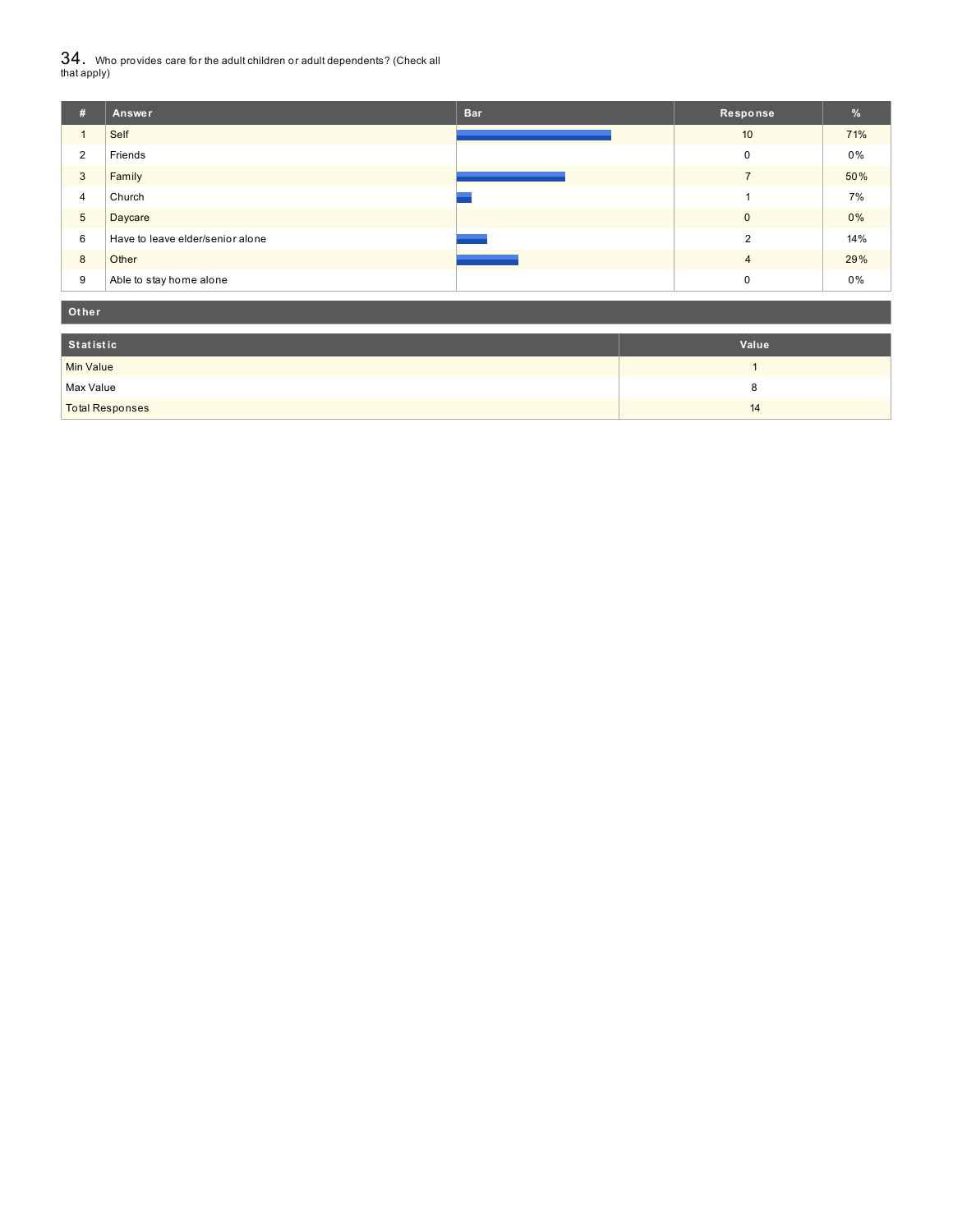# 35. How many people live where you stay?

| #              | <b>Answer</b>          | <b>Bar</b> | Response       | %     |
|----------------|------------------------|------------|----------------|-------|
| $\overline{1}$ |                        |            | 16             | 16%   |
| $\overline{2}$ | $\overline{2}$         |            | 38             | 37%   |
| 3              | 3                      |            | 18             | 18%   |
| $\overline{4}$ | $\overline{4}$         |            | 10             | 10%   |
| $\overline{5}$ | 5                      |            | 9              | 9%    |
| 6              | 6                      |            | 5              | 5%    |
| $\overline{7}$ | $\overline{7}$         |            | $\overline{2}$ | 2%    |
| 8              | 8                      |            | $\mathbf 0$    | $0\%$ |
| 9              | 9                      |            | $\mathbf{1}$   | $1\%$ |
| 10             | 10                     |            | $\overline{A}$ | 1%    |
| 11             | Other (please specify) |            | 2              | 2%    |
|                | Total                  |            | 102            |       |

## **Ot her (please specif y)**

live alone

150-200 Salv Army

| Statistic                 | Value |
|---------------------------|-------|
| Min Value                 |       |
| Max Value                 | 11    |
| Mean                      | 3.10  |
| Variance                  | 4.33  |
| <b>Standard Deviation</b> | 2.08  |
| <b>Total Responses</b>    | 102   |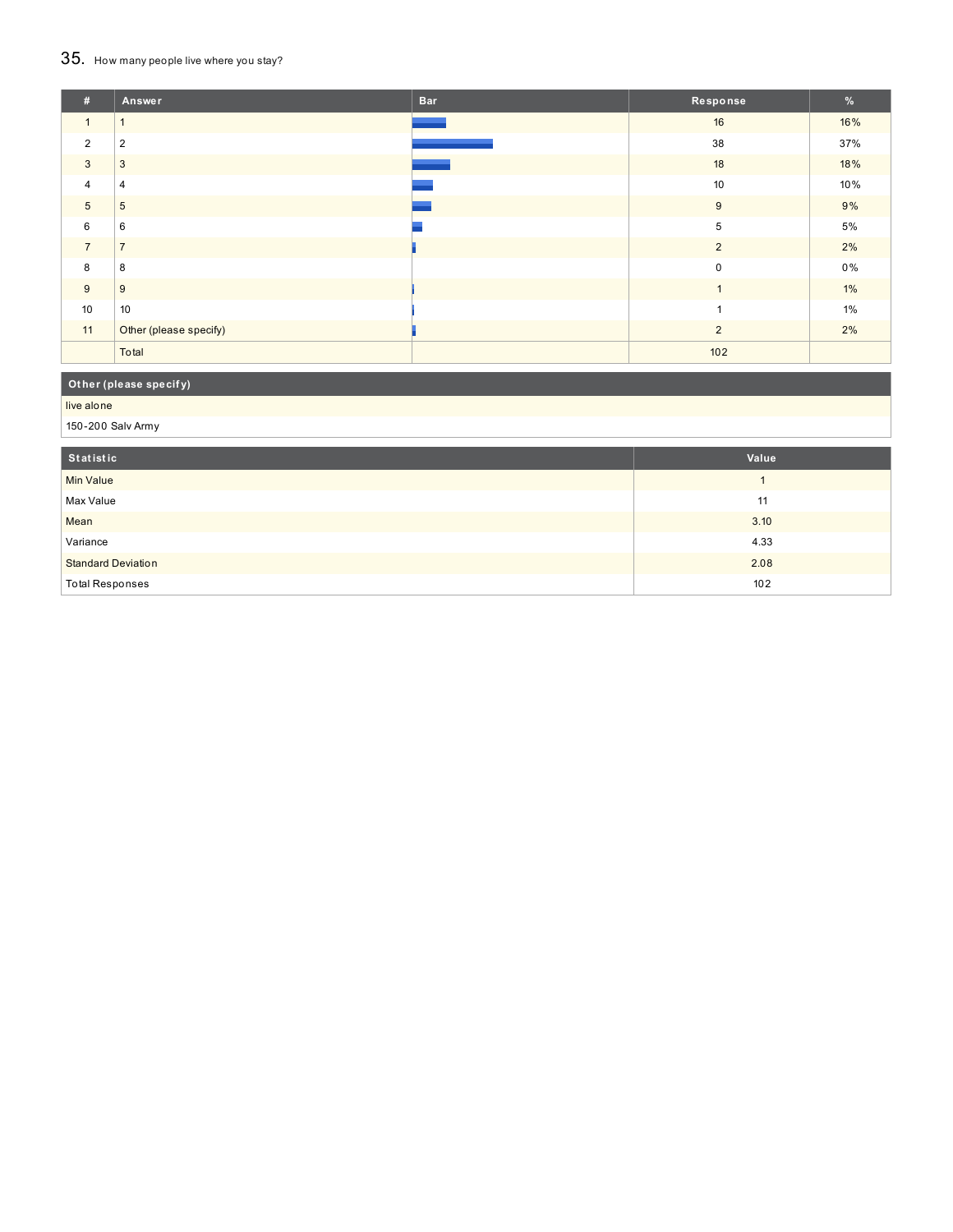# $36_\cdot$  is your household income more or less than [state response amount that<br>matches the number of people in the household from above]

| #              | Question                                       | <b>MORE than</b> | <b>LESS than</b> | <b>Total Responses</b> | Mean |
|----------------|------------------------------------------------|------------------|------------------|------------------------|------|
|                | Family of 1- \$11,490                          | 10               | 10               | 20                     | 1.50 |
| $\overline{2}$ | Family of 2- \$15,510                          | 23               | 14               | 37                     | 1.38 |
| 3              | Family of 3- \$19,530                          | $\overline{7}$   | 11               | 18                     | 1.61 |
| 4              | Family of 4-\$23,550                           | 6                | $\overline{4}$   | 10                     | 1.40 |
| 5              | Family of 5-\$27,570                           | 3                | $\overline{4}$   | $\overline{7}$         | 1.57 |
| 6              | Family of 6-\$31,590                           |                  | $\overline{4}$   | 5                      | 1.80 |
| $\overline{7}$ | Family of 7-\$35,610                           |                  |                  | $\overline{2}$         | 1.50 |
| 8              | Family of 8-\$39,630                           | $\Omega$         | $\Omega$         | $\Omega$               | 0.00 |
| 9              | Family of 9-\$43,650                           |                  | $\mathbf{0}$     |                        | 1.00 |
| 10             | Family of 10-\$47,670                          | $\mathbf 0$      | ۸                |                        | 2.00 |
| 11             | For each additional Family member add: \$4,020 | $\Omega$         | $\mathbf{0}$     | $\Omega$               | 0.00 |

**For each addit ional Family member add: \$4,020**

| <b>Statistic</b>             | Family<br>of $1-$<br>\$11,490 | Family<br>of $2-$<br>\$15,510 | Family<br>$of 3-$<br>\$19,530 | Family<br>of $4-$<br>\$23,550 | Family<br>of $5-$<br>\$27,570 | Family<br>of $6-$<br>\$31,590 | <b>Family</b><br>of $7 -$<br>\$35,610 | Family<br>$of 8-$<br>\$39,630 | Family<br>$of 9-$<br>\$43,650 | Family of<br>$10 -$<br>\$47,670 | For each additional<br>Family member add:<br>\$4,020 |
|------------------------------|-------------------------------|-------------------------------|-------------------------------|-------------------------------|-------------------------------|-------------------------------|---------------------------------------|-------------------------------|-------------------------------|---------------------------------|------------------------------------------------------|
| <b>Min Value</b>             |                               |                               |                               |                               |                               |                               |                                       | -                             |                               | 2                               | $\overline{\phantom{a}}$                             |
| Max Value                    | 2                             | $\overline{2}$                | $\overline{2}$                | 2                             | $\overline{2}$                | $\overline{2}$                | $\overline{2}$                        | -                             |                               | $\overline{2}$                  | $\overline{\phantom{a}}$                             |
| Mean                         | 1.50                          | 1.38                          | 1.61                          | 1.40                          | 1.57                          | 1.80                          | 1.50                                  | 0.00                          | 1.00                          | 2.00                            | 0.00                                                 |
| Variance                     | 0.26                          | 0.24                          | 0.25                          | 0.27                          | 0.29                          | 0.20                          | 0.50                                  | 0.00                          | 0.00                          | 0.00                            | 0.00                                                 |
| Standard<br><b>Deviation</b> | 0.51                          | 0.49                          | 0.50                          | 0.52                          | 0.53                          | 0.45                          | 0.71                                  | 0.00                          | 0.00                          | 0.00                            | 0.00                                                 |
| Total<br>Responses           | 20                            | 37                            | 18                            | 10                            |                               | 5                             | $\overline{2}$                        | $\mathbf 0$                   |                               |                                 | 0                                                    |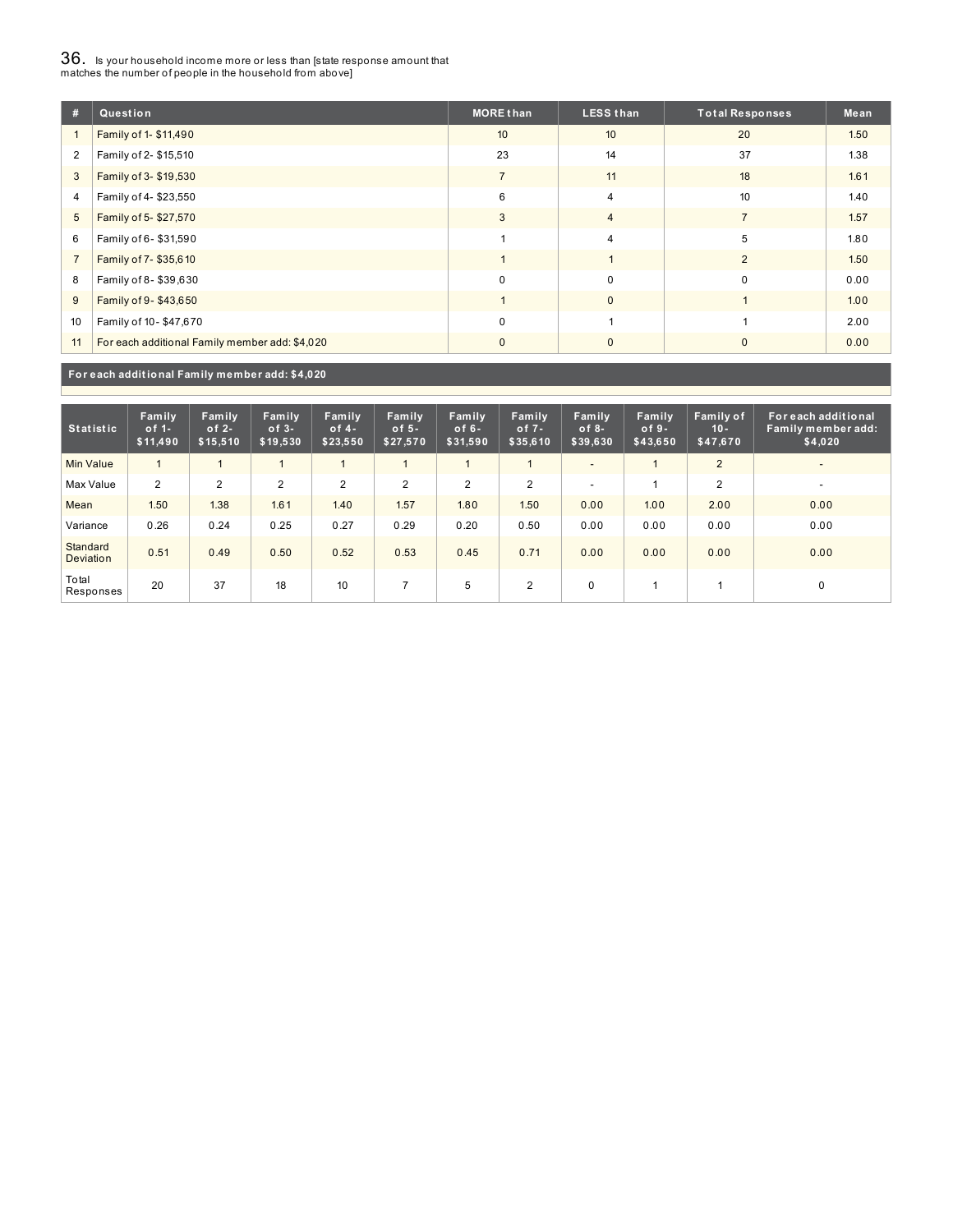$37_\cdot$  Which of these monthly bills do you pay? (Read list and check all that apply)

| #              | Answer              | <b>Bar</b> | Response       | $\%$  |
|----------------|---------------------|------------|----------------|-------|
| $\mathbf{1}$   | Cable/Satellite TV  |            | 55             | 54%   |
| $\overline{2}$ | Car/Transportation  |            | 61             | 60%   |
| $\mathbf{3}$   | <b>Child Care</b>   |            | 6              | 6%    |
| $\overline{4}$ | Child Support       |            | 9              | $9\%$ |
| 5 <sup>5</sup> | <b>Credit Cards</b> |            | 39             | 38%   |
| 6              | Food                |            | 94             | 92%   |
| $7^{\circ}$    | Gasoline            |            | 89             | 87%   |
| 8              | Insurance           |            | 85             | 83%   |
| 9              | Internet            |            | 48             | 47%   |
| 10             | Loans               |            | 22             | 22%   |
| 11             | Loans-Payday        |            | $\overline{4}$ | 4%    |
| 12             | Loans-School        |            | 13             | 13%   |
| 13             | Medical             |            | 102            | 100%  |
| 14             | Mortgage            |            | 21             | 21%   |
| 15             | Phone-cell          |            | 79             | 77%   |
| 16             | Phone-house         |            | 42             | 41%   |
| 17             | Rent                |            | 42             | 41%   |
| 18             | <b>Utilities</b>    |            | 86             | 84%   |
| 19             | other               |            | $\overline{0}$ | 0%    |
| 20             | None                |            | 0              | $0\%$ |

| other                  |       |
|------------------------|-------|
| Statistic              | Value |
| <b>Min Value</b>       |       |
| Max Value              | 18    |
| <b>Total Responses</b> | 102   |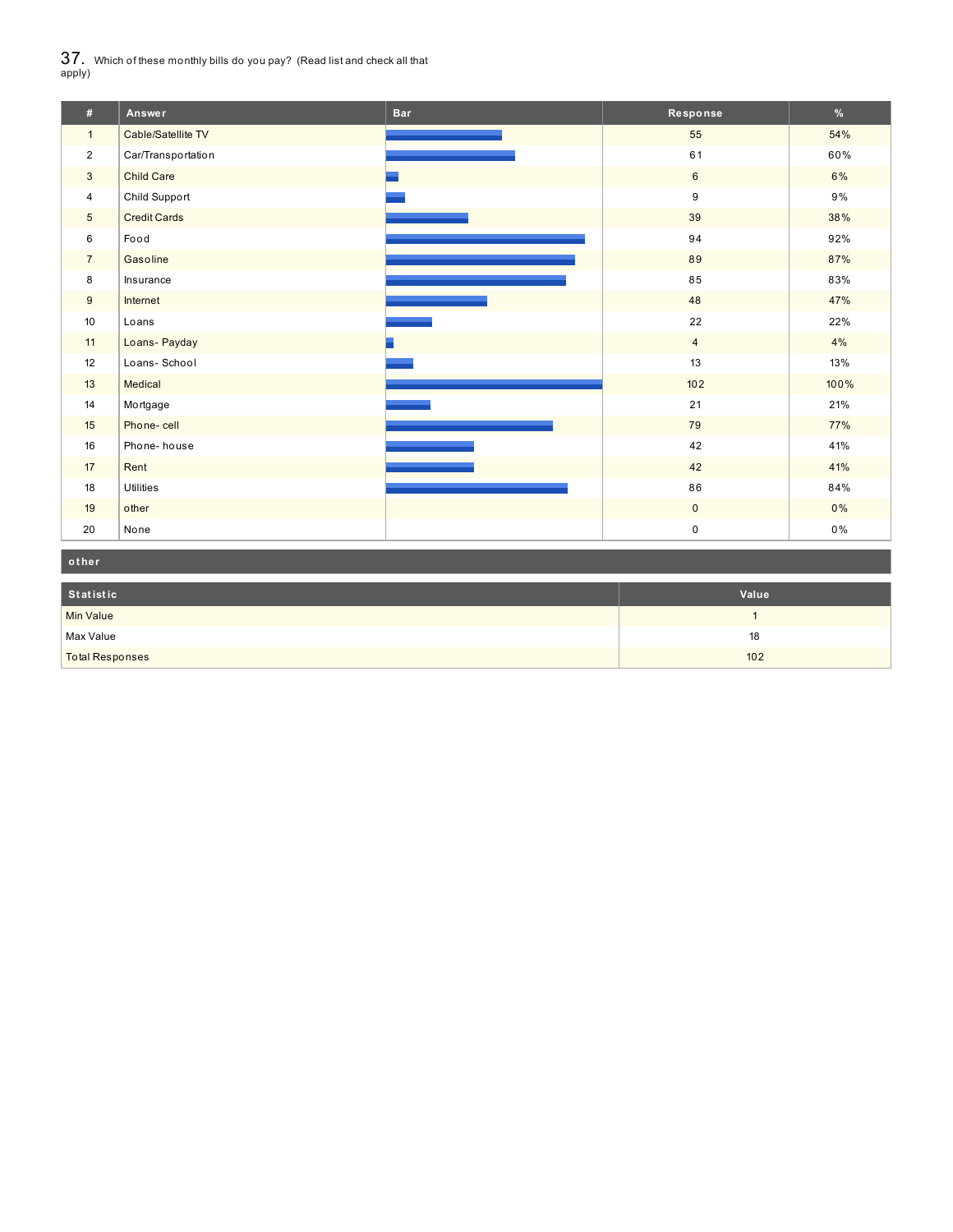38. <sup>I</sup> am going to read you <sup>a</sup> list of sources from which you might be getting income? Please tell me which ones you do receive income from. (Mark all that apply)

| #               | Answer                                         | <b>Bar</b> | Response       | %     |
|-----------------|------------------------------------------------|------------|----------------|-------|
| $\mathbf{1}$    | Child support                                  |            | 8              | 9%    |
| $\overline{2}$  | Employer wages                                 |            | 54             | 57%   |
| 3               | Family/Friends                                 |            | 13             | 14%   |
| 4               | Kindness of strangers                          |            | 8              | 9%    |
| $5\overline{)}$ | NO INCOME                                      |            | 17             | 18%   |
| 6               | Other (please specify)                         |            | 27             | 29%   |
| $\overline{7}$  | Pension/Retirement                             |            |                | $1\%$ |
| 8               | SS                                             |            | $\overline{2}$ | 2%    |
| 9               | <b>SSI/SSDI</b>                                |            | 3              | 3%    |
| 10              | Student grants/loans                           |            | 5              | 5%    |
| 11              | TANF (Temporary assistance for needy families) |            |                | 1%    |
| 12              | Unemployment benefits                          |            | $\Omega$       | 0%    |
| 13              | <b>VA</b> benefits                             |            | 3              | 3%    |

### **Ot her (please specif y)**

 

| Statistic              | Value |
|------------------------|-------|
| Min Value              |       |
| Max Value              | 13    |
| <b>Total Responses</b> | 94    |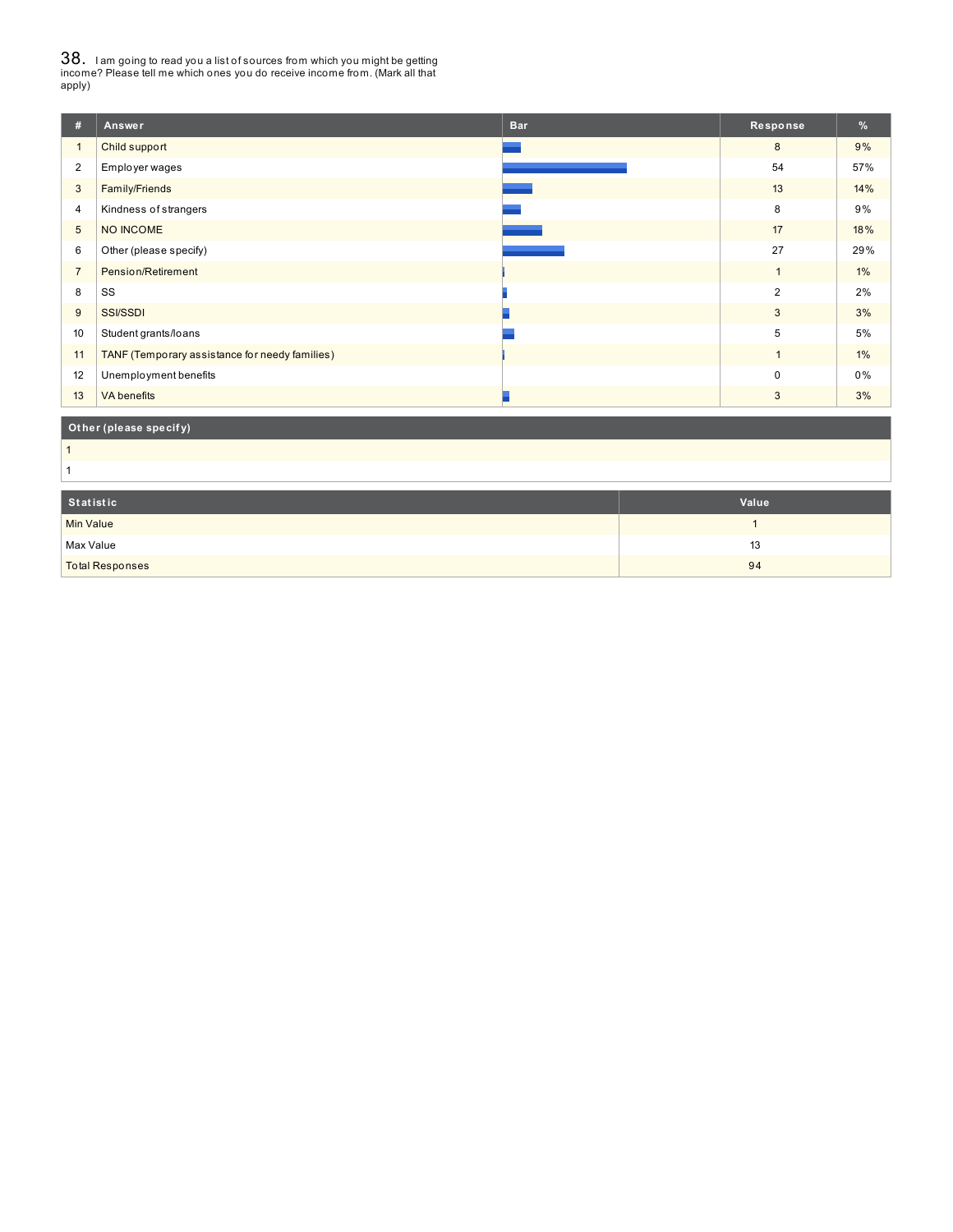# $39_\cdot$  Tell me if you or a household member receive any of these types of<br>assistance? (Read list and mark all that apply)

| #              | Answer                                                 | <b>Bar</b> | Response       | %   |
|----------------|--------------------------------------------------------|------------|----------------|-----|
|                | <b>CHIPS- Children's Medicaid</b>                      |            | 12             | 18% |
| $\overline{2}$ | Department of Family and Protective Services (DFPS)    |            | 3              | 4%  |
| 3              | Dept. of Assistive and Rehabilitative Services (DARS)  |            | $\overline{4}$ | 6%  |
| 4              | Dept. of State Health Services (DSHS)                  |            | $\overline{4}$ | 6%  |
| 5              | Housing Voucher (Section 8)                            |            | $\overline{4}$ | 6%  |
| 6              | Medicaid                                               |            | 24             | 36% |
| $\overline{7}$ | Medicare                                               |            | 39             | 58% |
| 8              | SNAP (Food stamps)                                     |            | 24             | 36% |
| 9              | TANF- Temporary Assistance for Needy Families          |            | $\overline{2}$ | 3%  |
| 10             | Texas Workforce Commission                             |            | $\overline{4}$ | 6%  |
| 11             | WIC- Woman, infants, and children nutrition assistance |            | $\overline{4}$ | 6%  |
| 12             | Women's Health Services                                |            | $\overline{4}$ | 6%  |
| 13             | <b>NONE</b>                                            |            | 5              | 7%  |
| 14             | Other                                                  |            | 10             | 15% |
| 15             | Area Agency on Aging                                   |            | $\overline{2}$ | 3%  |
| 16             | Department of Aging and Disability Services (DADS)     |            | 0              | 0%  |

#### **Ot her**

| Statistic              | Value |
|------------------------|-------|
| Min Value              |       |
| Max Value              | 15    |
| <b>Total Responses</b> | 67    |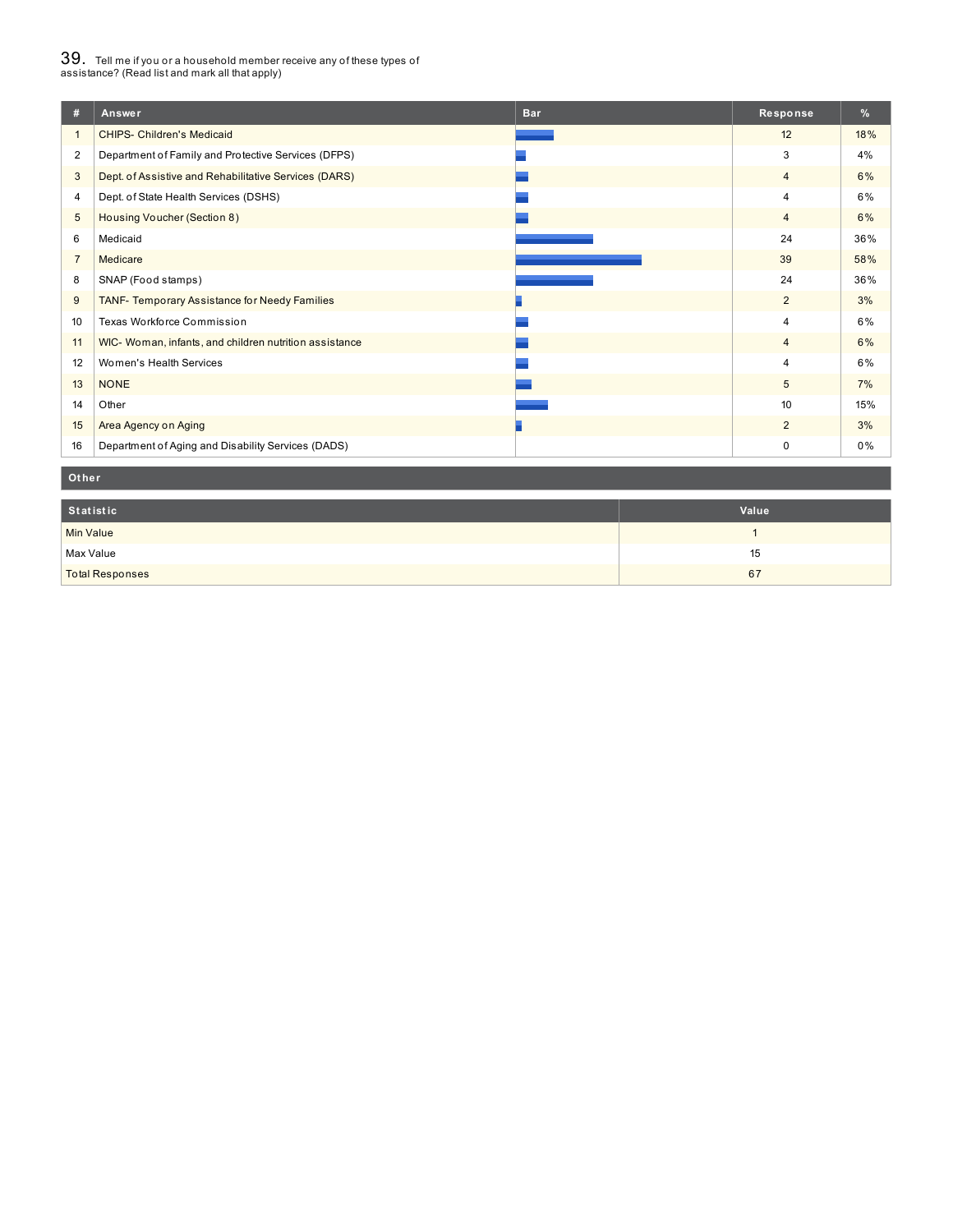### 40. Do you or someone in your household have educational needs?

| #                         | Answer                         | <b>Bar</b> | Response     | %   |
|---------------------------|--------------------------------|------------|--------------|-----|
| $\mathbf{1}$              | Yes, me                        |            | 32           | 31% |
| $\overline{2}$            | Yes, a household member        |            | 12           | 12% |
| $\mathbf{3}$              | Yes, a household member and me |            | 10           | 10% |
| 4                         | No                             |            | 48           | 47% |
|                           | Total                          |            | 102          |     |
|                           |                                |            |              |     |
| Statistic                 |                                |            | Value        |     |
| <b>Min Value</b>          |                                |            | $\mathbf{1}$ |     |
| Max Value                 |                                |            | 4            |     |
| Mean                      |                                |            | 2.73         |     |
| Variance                  |                                |            | 1.79         |     |
| <b>Standard Deviation</b> |                                |            | 1.34         |     |
|                           | <b>Total Responses</b>         |            | 102          |     |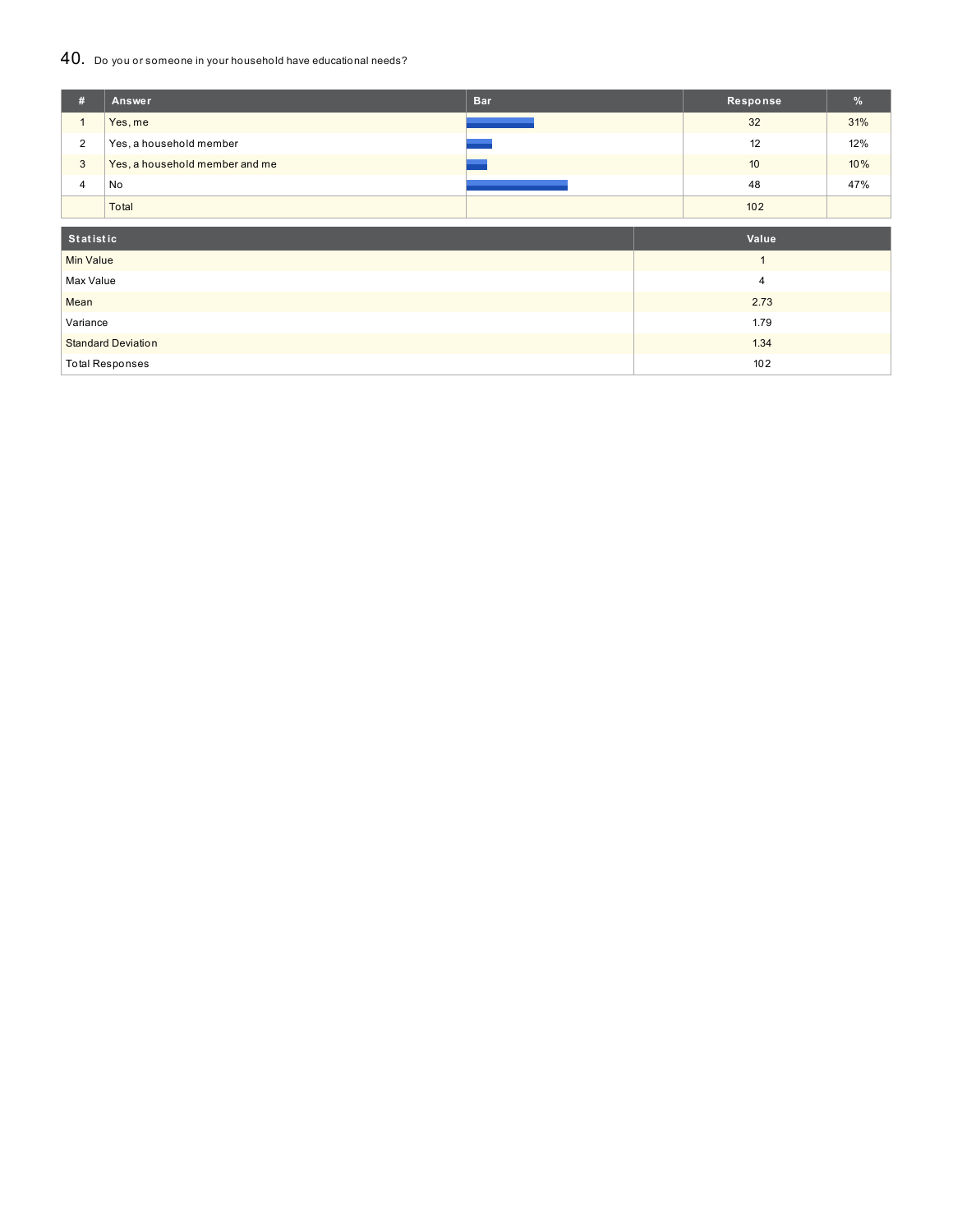# $41_\cdot$  Tell me if you have any of these School/Education related needs. (Read<br>list and check all that apply)

| #                | Answer<br><b>Bar</b>                                  | Response       | $\%$ |
|------------------|-------------------------------------------------------|----------------|------|
|                  | <b>Adult Basic Education</b>                          | 18             | 35%  |
| $\overline{2}$   | Adult Education (i.e. computer classes)               | 16             | 31%  |
| 3                | ARD Assistance (Special Education services at school) | $\overline{4}$ | 8%   |
| 4                | Child's behavior concern                              | 3              | 6%   |
| 5                | Child's homework/schoolwork concerns                  | 6              | 12%  |
| 6                | Child's school attendance concerns                    | $\overline{2}$ | 4%   |
| $\overline{7}$   | Child's standardized exams STARR                      | 3              | 6%   |
| 8                | Money for tuition. (School, College, Trade School)    | 23             | 44%  |
| 9                | Difficulty reading (adult)                            | 11             | 21%  |
| 10 <sup>10</sup> | Difficulty reading (child)                            | 5              | 10%  |
| 11               | English as a second language                          | 14             | 27%  |
| 12               | GED/High School Diploma                               | 15             | 29%  |
| 13               | Need clothes for school                               | 14             | 27%  |
| 14               | None                                                  | 23             | 44%  |
| 15               | Obtaining money for school supplies, books, etc.      | 8              | 15%  |
| 17               | Other                                                 | $\mathbf 0$    | 0%   |

#### **Ot her**

| Statistic              | Value |
|------------------------|-------|
| <b>Min Value</b>       |       |
| Max Value              | 15    |
| <b>Total Responses</b> | 52    |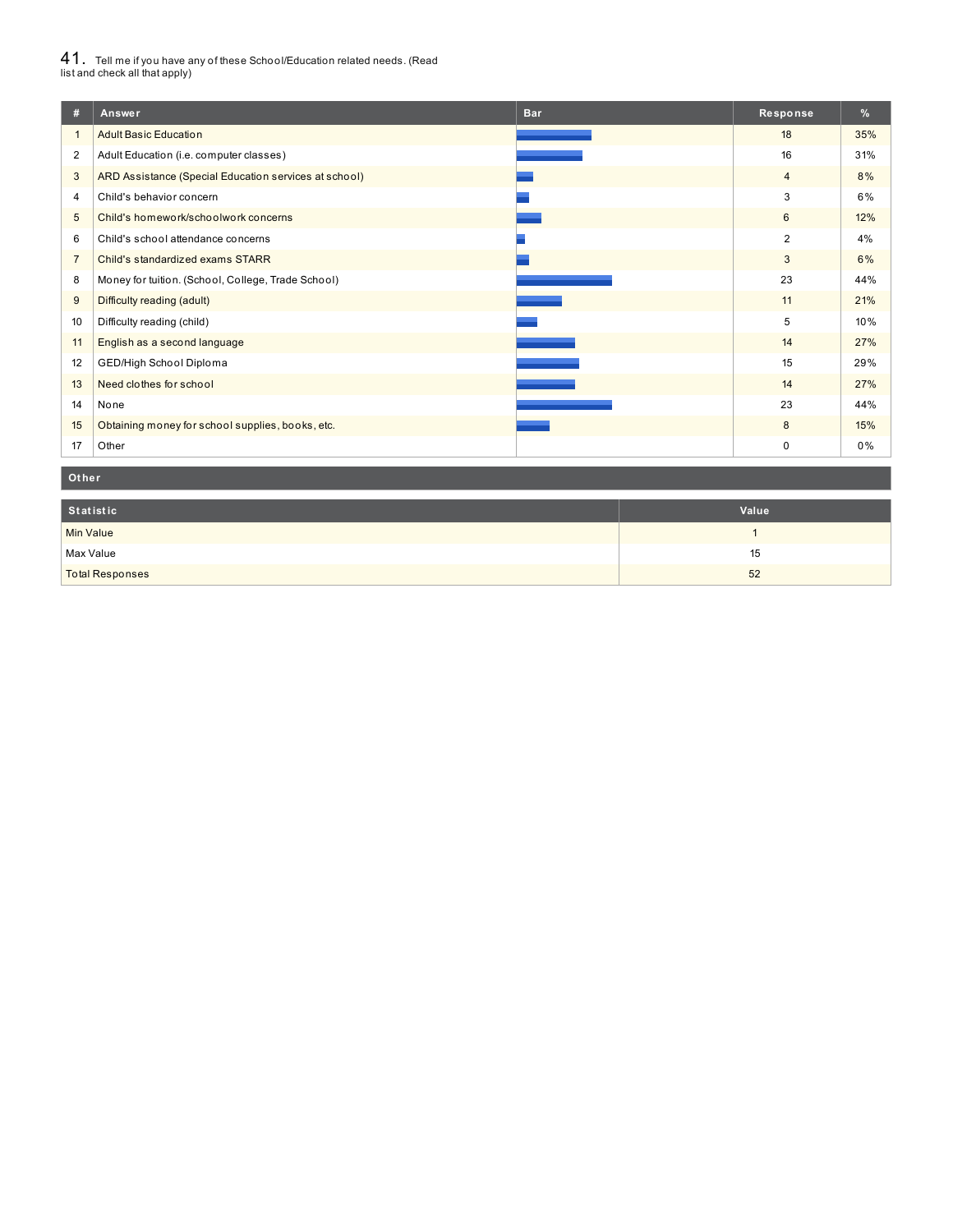42. In the past <sup>24</sup> months has your child had to transfer schools because you moved?

| #                         | Answer                               | <b>Bar</b> |      | Response | $\frac{9}{6}$ |
|---------------------------|--------------------------------------|------------|------|----------|---------------|
|                           | Yes                                  |            |      | 6        | 6%            |
| $\overline{2}$            | No                                   |            |      | 31       | 31%           |
| $\mathbf{3}$              | Not applicable, no school aged child |            |      | 62       | 63%           |
|                           | Total                                |            |      | 99       |               |
|                           |                                      |            |      | Value    |               |
|                           | Statistic                            |            |      |          |               |
| <b>Min Value</b>          |                                      |            |      |          |               |
| Max Value                 |                                      |            | 3    |          |               |
| Mean                      |                                      |            | 2.57 |          |               |
| Variance                  |                                      |            | 0.37 |          |               |
| <b>Standard Deviation</b> |                                      |            | 0.61 |          |               |
|                           | <b>Total Responses</b>               |            | 99   |          |               |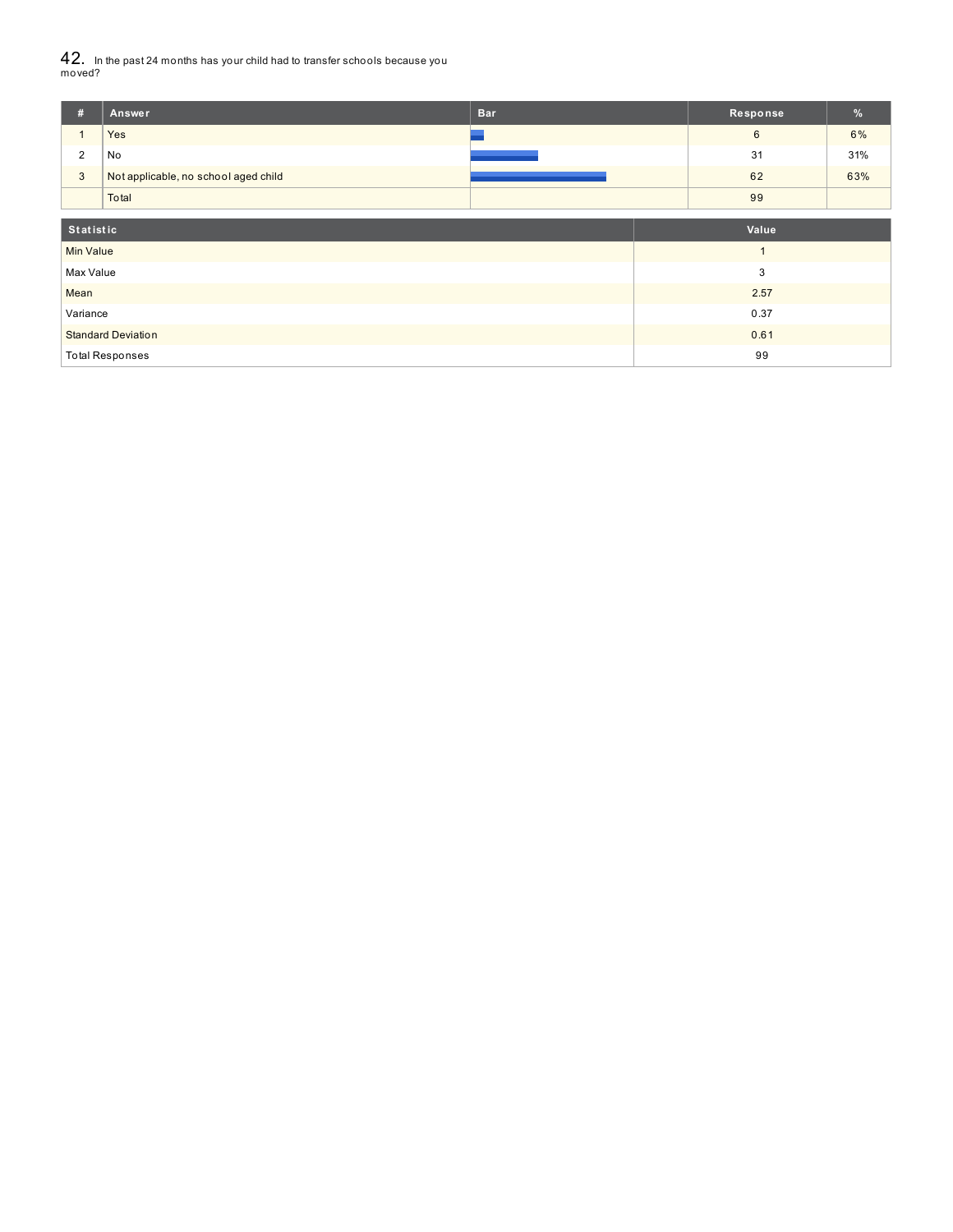#### $43.$  If yes, How many times?

| Text Response          |       |
|------------------------|-------|
|                        |       |
|                        |       |
|                        |       |
| 2                      |       |
| $\overline{2}$         |       |
| 2                      |       |
|                        |       |
| Statistic              | Value |
| <b>Total Responses</b> | 6     |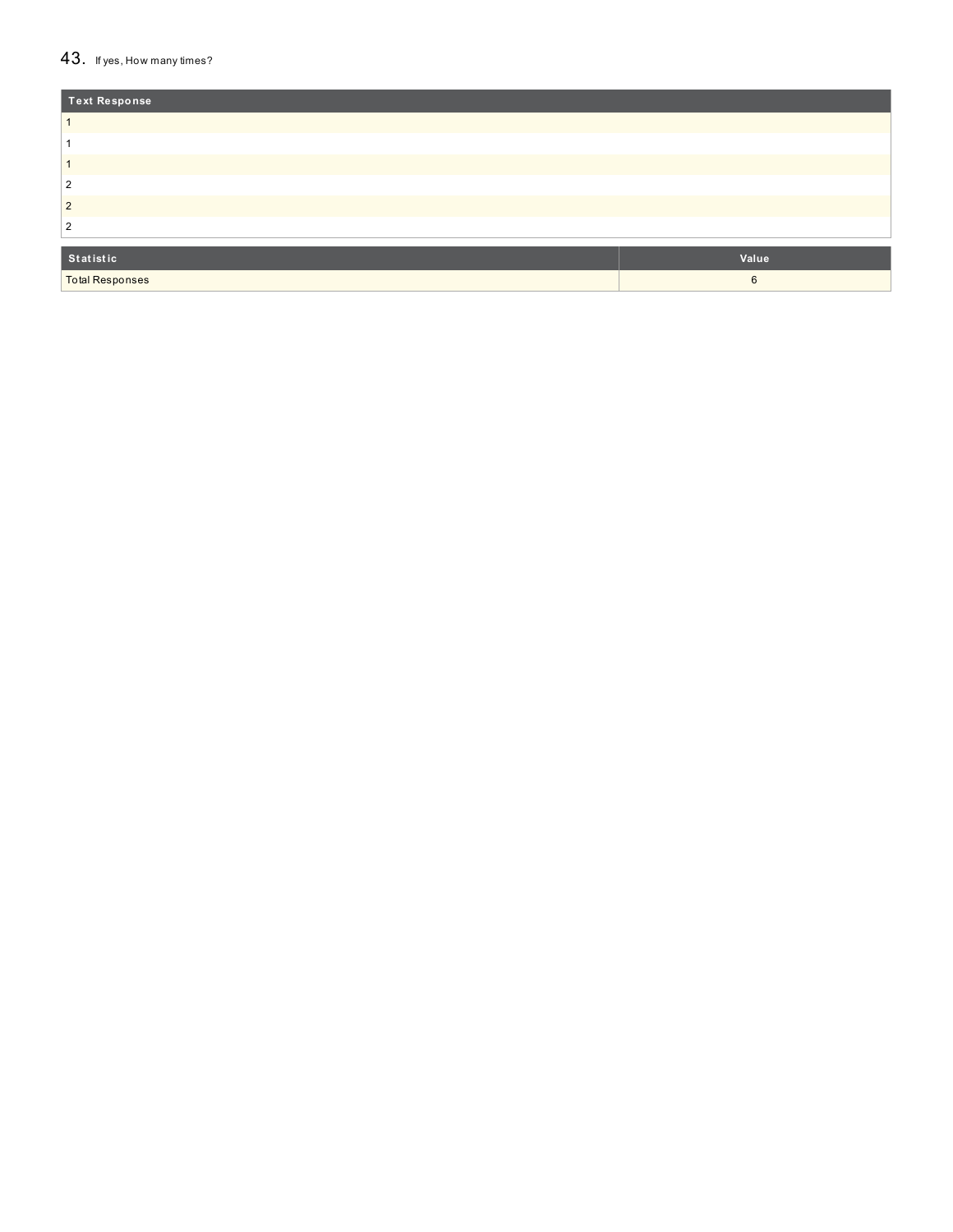# $44_\cdot$  Tell me if you have any of the following housing related needs? (Read list<br>and mark all that apply)

| #              | Answer                               | <b>Bar</b> | Response         | %   |
|----------------|--------------------------------------|------------|------------------|-----|
| $\mathbf{1}$   | Home not safe-structure              |            | 16               | 25% |
| $\overline{2}$ | Housing not affordable               |            | 18               | 29% |
| 3              | furniture or household goods         |            | 20               | 32% |
| $\overline{4}$ | handicap access or modification      |            | 15               | 24% |
| 5              | mortgage or rent assistance          |            | 23               | 37% |
| 6              | other medical related accommodations |            | 12               | 19% |
| $\overline{7}$ | pet friendly environment             |            | 10 <sup>10</sup> | 16% |
| 8              | repairs                              |            | 29               | 46% |
| 9              | utility assistance                   |            | 25               | 40% |
| 10             | Neighborhood not safe                |            | 15               | 24% |
| 11             | <b>NONE</b>                          |            | $\overline{7}$   | 11% |
| 12             | Other (Please specify)               |            | $\mathbf 0$      | 0%  |

### **Ot her (Please specif y)**

| Statistic              | Value |
|------------------------|-------|
| <b>Min Value</b>       |       |
| Max Value              | . .   |
| <b>Total Responses</b> | 63    |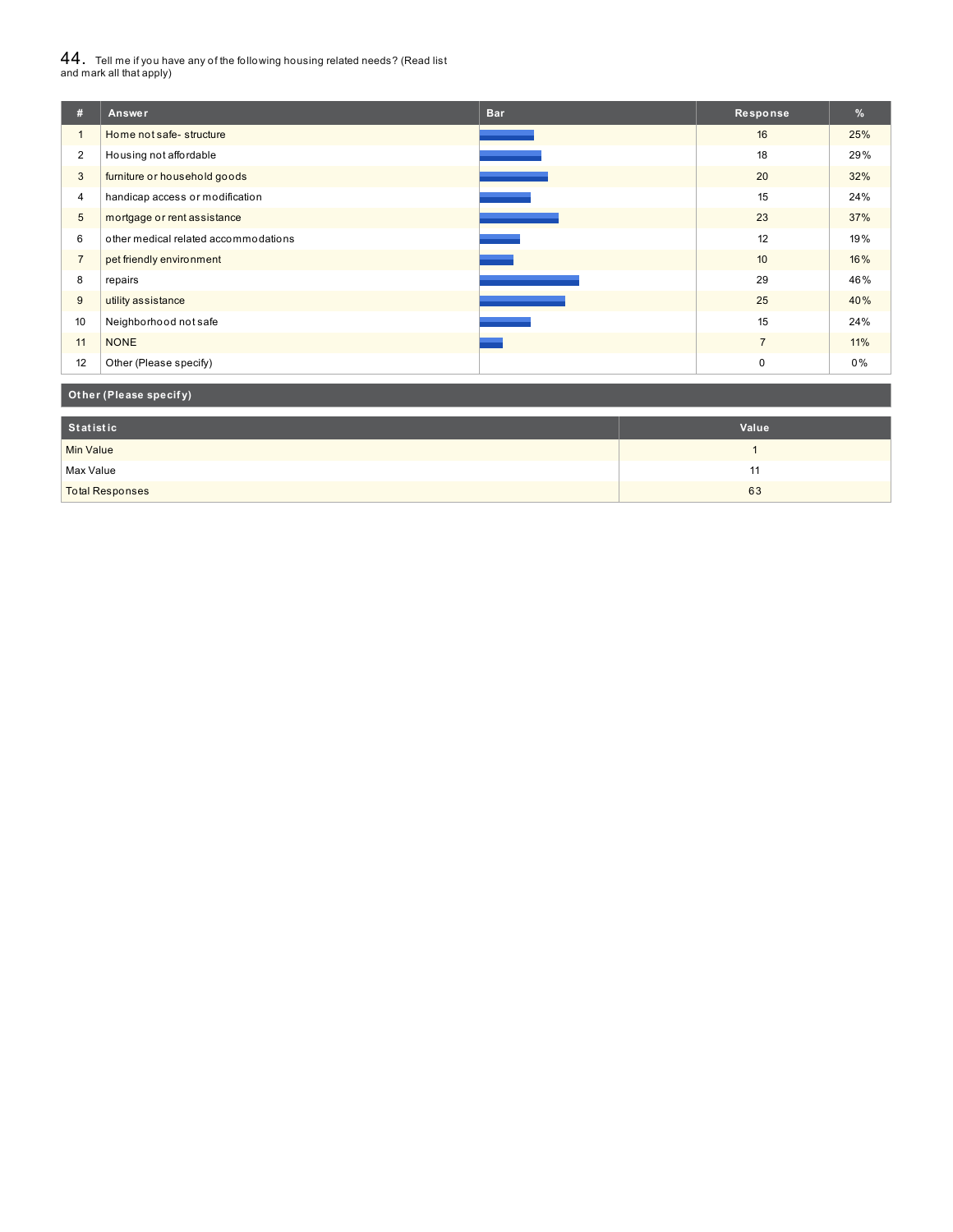$45_\cdot$  Tell me if you need any of the following transportation related help? (Mark<br>all that apply)

| #                | Answer                                        | <b>Bar</b> | Response       | %     |  |
|------------------|-----------------------------------------------|------------|----------------|-------|--|
| $\mathbf{1}$     | car/truck                                     |            | 19             | 20%   |  |
| 2                | bus tickets (\$ for bus)                      |            | 12             | 13%   |  |
| 3                | child safety seat(s)                          |            | $\overline{4}$ | 4%    |  |
| 4                | Driver's License                              |            | 16             | 17%   |  |
| $\sqrt{5}$       | gasoline                                      |            | 43             | 45%   |  |
| 6                | information about bus routes/services         |            | 8              | 8%    |  |
| $\overline{7}$   | Insurance                                     |            | 21             | 22%   |  |
| 8                | auto repairs                                  |            | 25             | 26%   |  |
| 9                | vehicle inspection                            |            | 19             | 20%   |  |
| 14               | Transportation for someone with disability    |            | $\overline{7}$ | 7%    |  |
| 10               | vehicle registration                          |            | 17             | 18%   |  |
| 12               | Other that I did not mention (please specify) |            | 1              | $1\%$ |  |
| 11               | <b>NONE</b>                                   |            | 38             | 40%   |  |
|                  | Other that I did not mention (please specify) |            |                |       |  |
|                  | Second car needed for home                    |            |                |       |  |
| <b>Statistic</b> |                                               |            | Value          |       |  |
| <b>Min Value</b> |                                               |            | 1              |       |  |

Max Value 2020 and 2020 and 2020 and 2020 and 2020 and 2020 and 2020 and 2020 and 2020 and 2020 and 2020 and 20 total Responses and the control of the control of the control of the control of the control of the control of the control of the control of the control of the control of the control of the control of the control of the co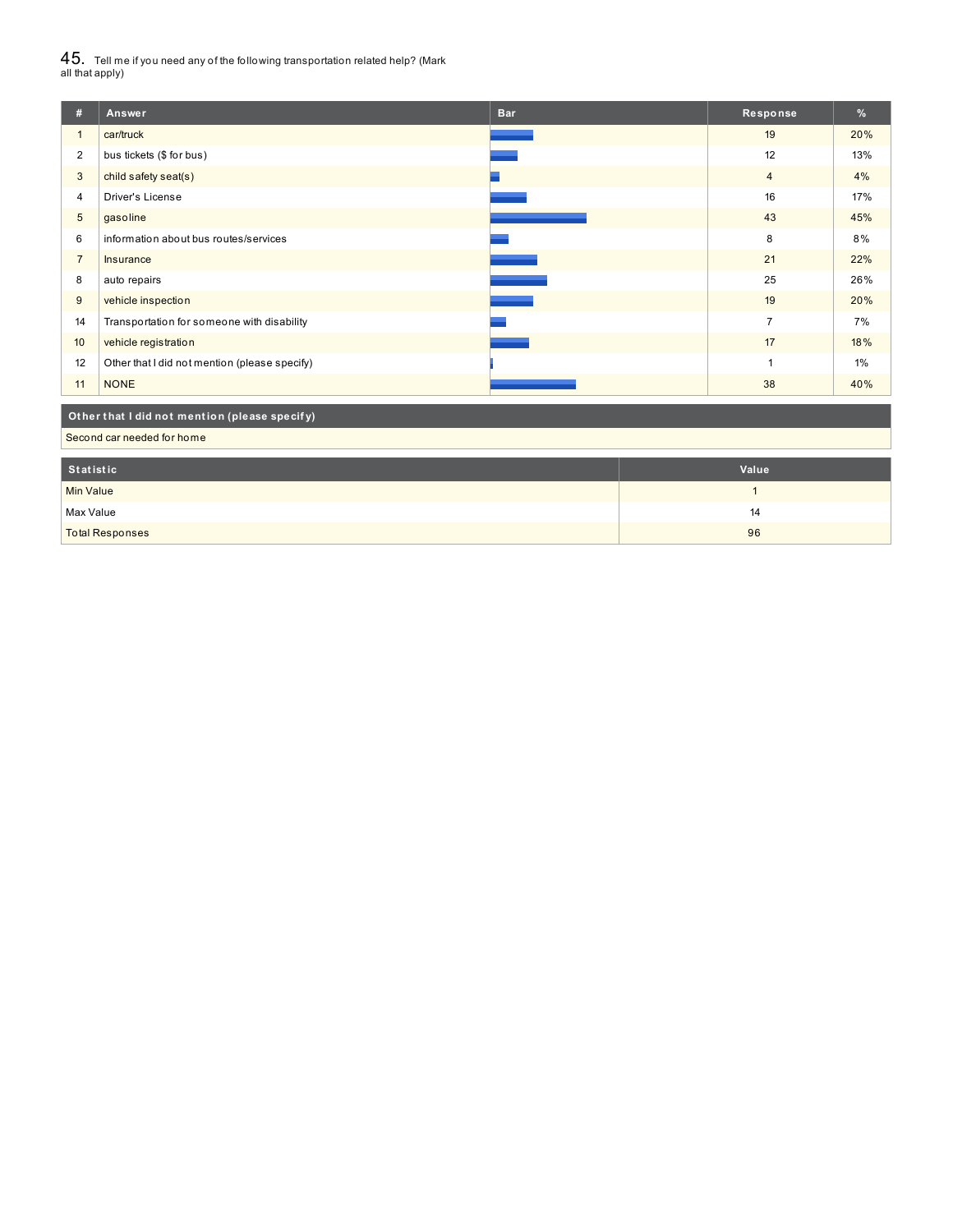# ${\bf 46}_{\cdot}\,$  Have you ever lost a job (or not been able to accept a job offer) because<br>of transportation issues?

| #                         | Answer | <b>Bar</b> |                | Response | $\%$ |
|---------------------------|--------|------------|----------------|----------|------|
| $\mathbf{1}$              | Yes    |            |                | 23       | 23%  |
| 2                         | No     |            | 77             |          | 77%  |
|                           | Total  |            | 100            |          |      |
| Statistic<br>Value        |        |            |                |          |      |
| <b>Min Value</b>          |        |            |                |          |      |
| Max Value                 |        |            | $\overline{2}$ |          |      |
| Mean                      |        |            |                | 1.77     |      |
| Variance                  |        |            | 0.18           |          |      |
| <b>Standard Deviation</b> |        |            | 0.42           |          |      |
| <b>Total Responses</b>    |        |            | 100            |          |      |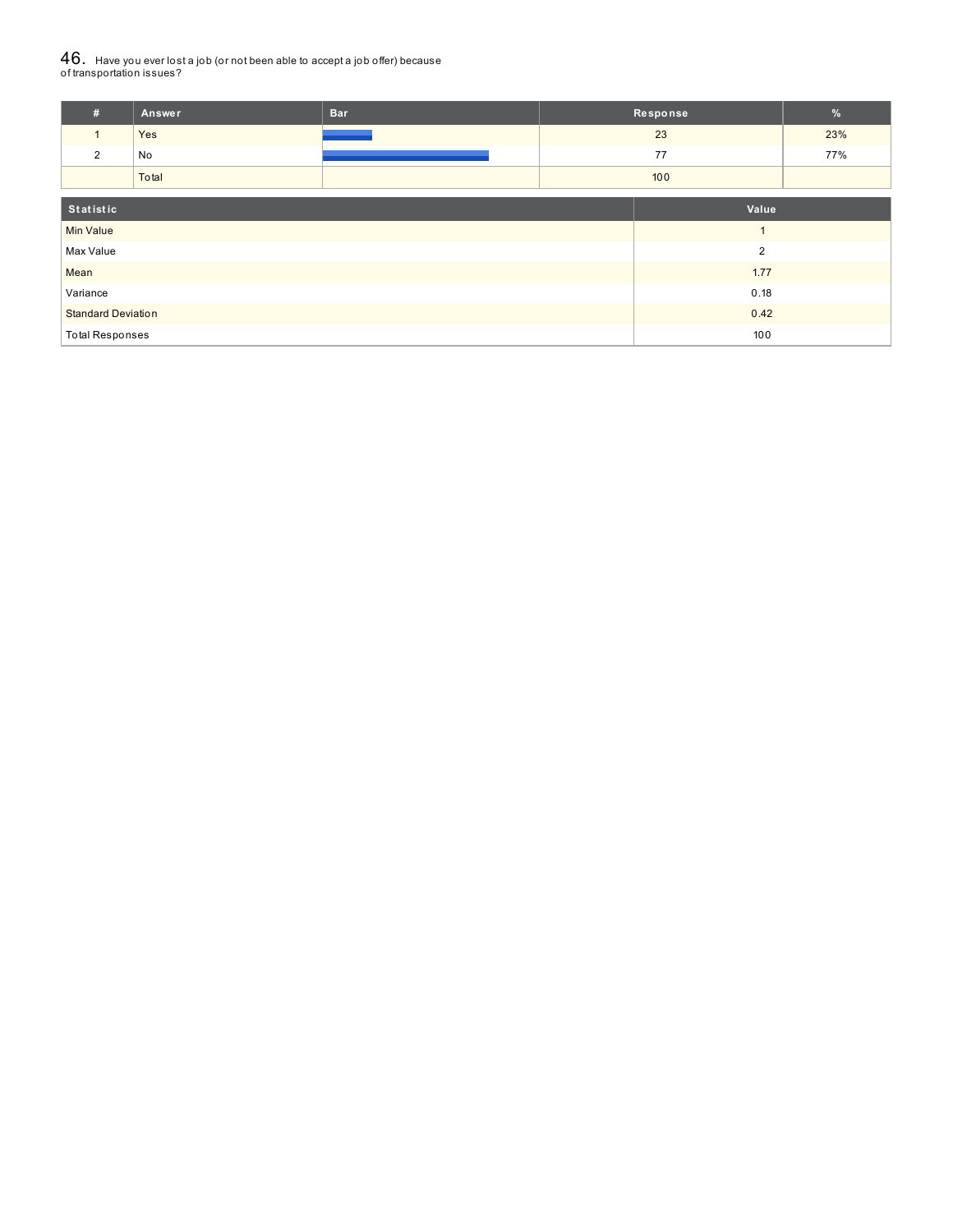$47_\cdot$  Please tell me if you are in need of help with any of these things: (Mark all<br>that apply)

| #              | Answer                                     | <b>Bar</b> | Response       | %   |
|----------------|--------------------------------------------|------------|----------------|-----|
| $\mathbf{1}$   | Alcohol and drug abuse                     |            | 3              | 3%  |
| $\overline{2}$ | Anger control                              |            | 8              | 8%  |
| 3              | Caregiver support                          |            | 9              | 9%  |
| 4              | Couples communication                      |            | 13             | 13% |
| 5              | Depression                                 |            | 29             | 29% |
| 6              | Disability counseling                      |            | 8              | 8%  |
| $\overline{7}$ | Elder abuse                                |            | 3              | 3%  |
| 8              | Family conflicts                           |            | 21             | 21% |
| 9              | Making decisions/problem solving           |            | 17             | 17% |
| 11             | Parenting classes                          |            | 5              | 5%  |
| 12             | Personal problems                          |            | 22             | 22% |
| 13             | Planning for the future/ Goal setting      |            | 15             | 15% |
| 14             | Post Traumatic Stress Disorder (PTSD)      |            | 13             | 13% |
| 15             | Self-esteem                                |            | 16             | 16% |
| 16             | Spouse or child abuse                      |            | $\overline{7}$ | 7%  |
| 17             | Thoughts of suicide (in the past 6 months) |            | 8              | 8%  |
| 18             | Trauma                                     |            | 12             | 12% |
| 19             | Victimization                              |            | 13             | 13% |
| 20             | other (please specify)                     |            | 5              | 5%  |
| 10             | <b>NONE</b>                                |            | 42             | 42% |

# **ot her (please specif y)**

anxiety, pain

Victim of family violance patient at andrews center

Senior Citizen Community Social Events

wallet with all id is lost

Recovery from major accident stamina

| Statistic              | Value |
|------------------------|-------|
| <b>Min Value</b>       |       |
| Max Value              | 20    |
| <b>Total Responses</b> | 99    |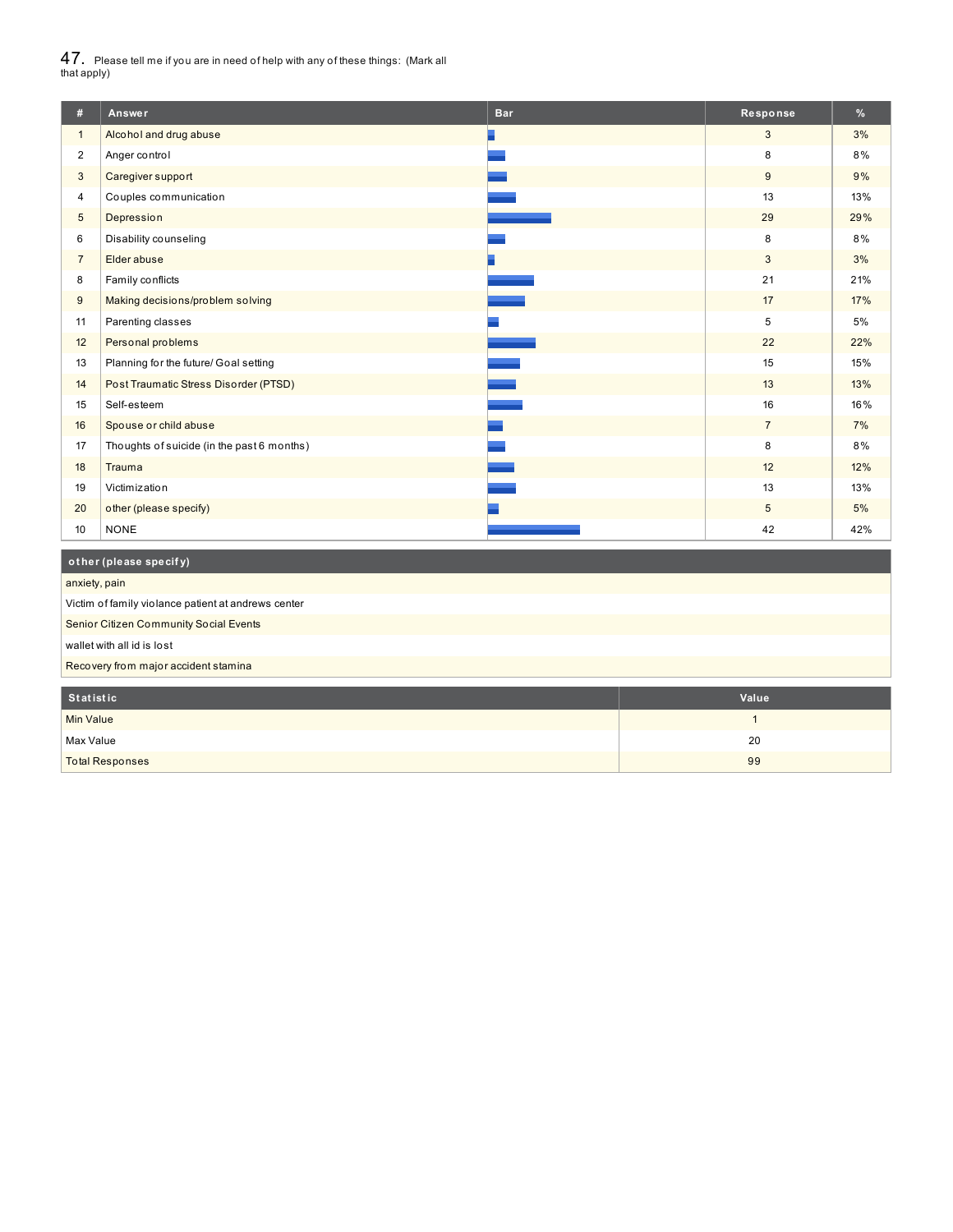## 48. Where do you usually get your food?

| <b>Text Response</b>                                                                                                    |
|-------------------------------------------------------------------------------------------------------------------------|
| supermarket                                                                                                             |
| Walmart                                                                                                                 |
| Walmart, Supermercado Monterrey                                                                                         |
| Walmart                                                                                                                 |
| Walmart, Food Bank                                                                                                      |
| walmart or super one                                                                                                    |
| supermarket                                                                                                             |
| Grocery Store                                                                                                           |
| supermarket                                                                                                             |
| Walmart                                                                                                                 |
| Grocery store or food bank                                                                                              |
| Walmart                                                                                                                 |
| <b>Siper One Foods</b>                                                                                                  |
| Super 1 Foods                                                                                                           |
| Walmart                                                                                                                 |
| Walmart                                                                                                                 |
| supermarket                                                                                                             |
| supermarket                                                                                                             |
| grocery store                                                                                                           |
| PATH and St. Paul's                                                                                                     |
| grocery store or pantry                                                                                                 |
| super one walmart or brookshires                                                                                        |
| <b>PATH</b>                                                                                                             |
| store walmart super one                                                                                                 |
| super 1                                                                                                                 |
| Walmart, SuperOne                                                                                                       |
| PATH or super 1                                                                                                         |
| store                                                                                                                   |
| grocery store sometimes pantry                                                                                          |
| <b>Brookshires</b>                                                                                                      |
| Walmart                                                                                                                 |
| grocery store                                                                                                           |
| super 1                                                                                                                 |
| Andrew's Center (2meals/day mon-thurs) or mother's house but often does not eat there, or brookshires/walmart/super one |
| Walmart                                                                                                                 |
| Food banks, grocery store                                                                                               |
| grocery store - Wal Mart                                                                                                |
| Grocery store - Wal Mart                                                                                                |
| dollar tree and super 1                                                                                                 |
| Grocery Store                                                                                                           |
| <b>Salvation Army</b>                                                                                                   |
| mother, dollar store                                                                                                    |
| Super 1 or las Iglesias a pedir (or the churches to ask for it)                                                         |
| Salvation Army, churches, when I can buy I have to buy for that meal because I live in my car                           |
| PATH and a church that's right up the street from PATH that I can't remember the name of                                |
| SNAP, Walmart,                                                                                                          |
| <b>Grocery Store</b>                                                                                                    |
| Grocery                                                                                                                 |
| Brookshires or Wal-Mart grocery store                                                                                   |
| grocery store                                                                                                           |
| PATH, grocery store, Salvation Army, St Vincent de Paul                                                                 |
| ومنعودها<br><b>CALAP</b>                                                                                                |

With food Stamps SNAP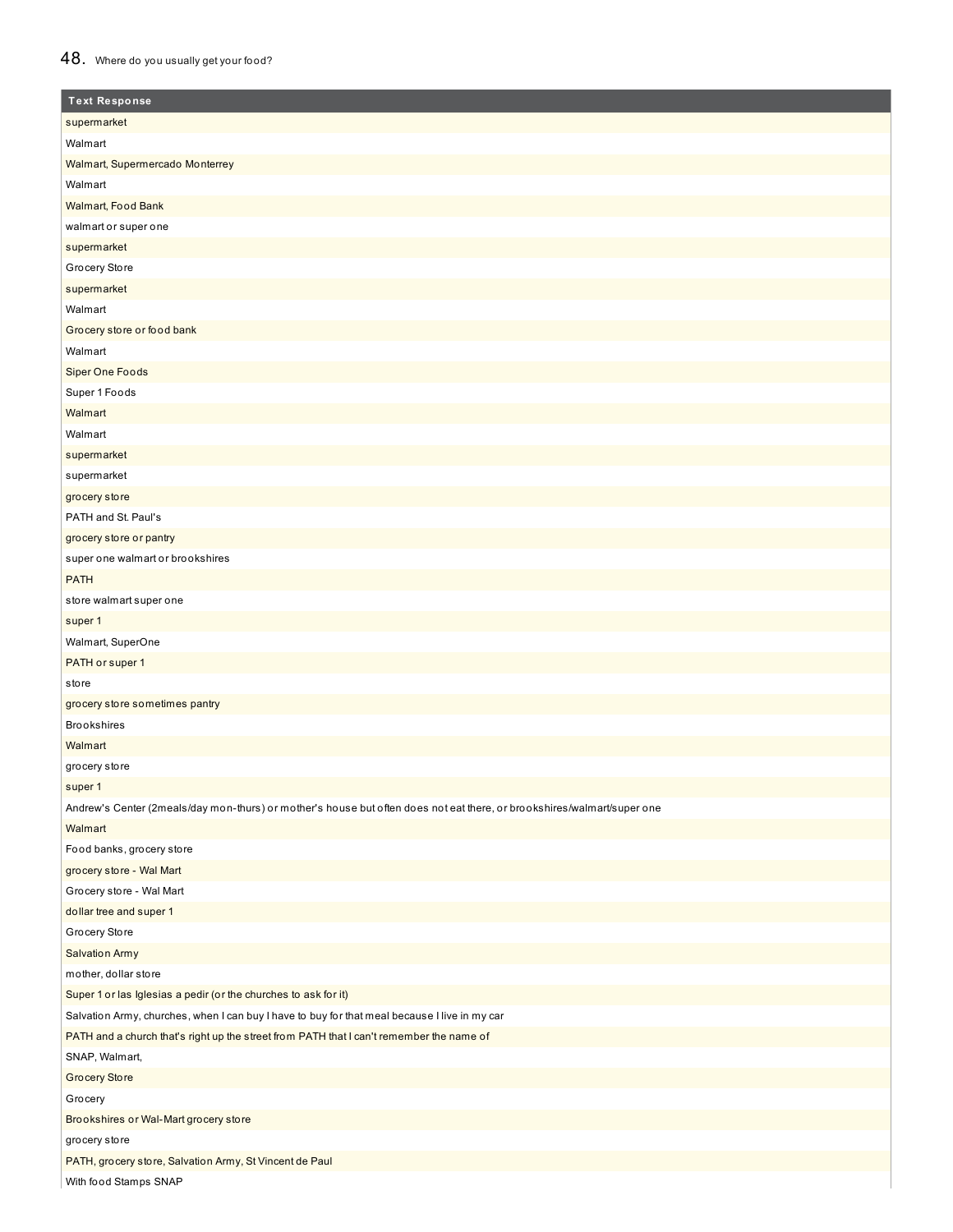| super 1 and walmart                                                            |
|--------------------------------------------------------------------------------|
| Grocery store                                                                  |
| walmart                                                                        |
| <b>Store</b>                                                                   |
| grocery store                                                                  |
| grocery store (Wal-Mart)                                                       |
| love indeed, food stamps,                                                      |
| Walmart and Super 1                                                            |
| walmart, mexican grocery store                                                 |
| Grocery where sales are best                                                   |
| brookshires, super one, sams                                                   |
| walmart, superone                                                              |
| Walmart                                                                        |
| PATH and other pantries                                                        |
| food pantry, PATH, family assistance, St Paul                                  |
| salvation army, churches                                                       |
| Super One, misc church food banks                                              |
| Grocery Store                                                                  |
| Walmart                                                                        |
| albertsons                                                                     |
| walmart                                                                        |
| Grocery Store, Brookshires                                                     |
| grocery store                                                                  |
| Walmart                                                                        |
| From a grocery store                                                           |
| walmart                                                                        |
| grocery store, restaurants                                                     |
| Walmart and Brookshires                                                        |
| Salvation Army, PATH, grocery store                                            |
| Grocery store, PATH, Salvation Army                                            |
| Walmart                                                                        |
| Super 1 or Brookshires                                                         |
| Walmart                                                                        |
| grocery store- walmart, brookshires                                            |
| <b>Grocery Store</b>                                                           |
| salvation army, grocery store, hunger for love                                 |
| grocery store                                                                  |
| Brookshires or Walmart                                                         |
| <b>Brookshires</b>                                                             |
| Volunteer at Tyler assistance, Super One, Hunger for Live, churches food banks |
| Grocery, PATH                                                                  |
| Grocery Store                                                                  |
| Store                                                                          |
| walmart                                                                        |

| Statistic       | Value |
|-----------------|-------|
| Total Responses | 96    |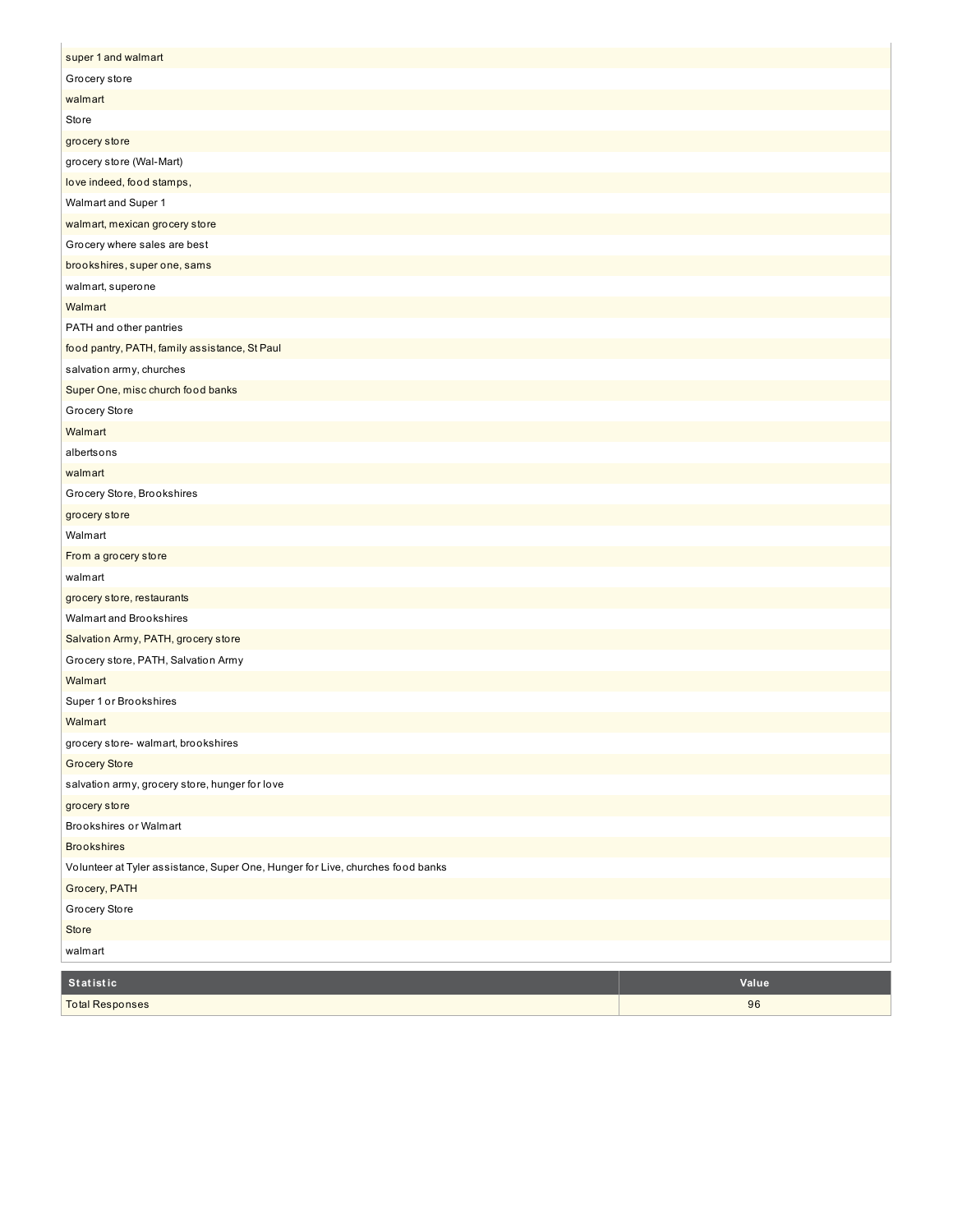# $49_\cdot$  Do you need information on how to cook food for any of these special<br>diets? (Read list and mark all that apply)

| #              | Answer                      | <b>Bar</b> | Response       | $\frac{9}{6}$ |
|----------------|-----------------------------|------------|----------------|---------------|
| $\mathbf{1}$   | <b>Diabetes</b>             |            | 17             | 68%           |
| 2              | Hypertension                |            | 15             | 60%           |
| 3              | <b>Heart Disease</b>        |            | $\overline{7}$ | 28%           |
| $\overline{4}$ | <b>HIV/AIDS</b>             |            | 3              | 12%           |
| 5              | Gluten free                 |            | 3              | 12%           |
| 6              | No, do not need information |            | $\mathcal{D}$  | 8%            |
| $\overline{ }$ | Other                       |            | $\Omega$       | 0%            |

#### **Ot her**

| Statistic              | Value |
|------------------------|-------|
| Min Value              |       |
| Max Value              |       |
| <b>Total Responses</b> | 25    |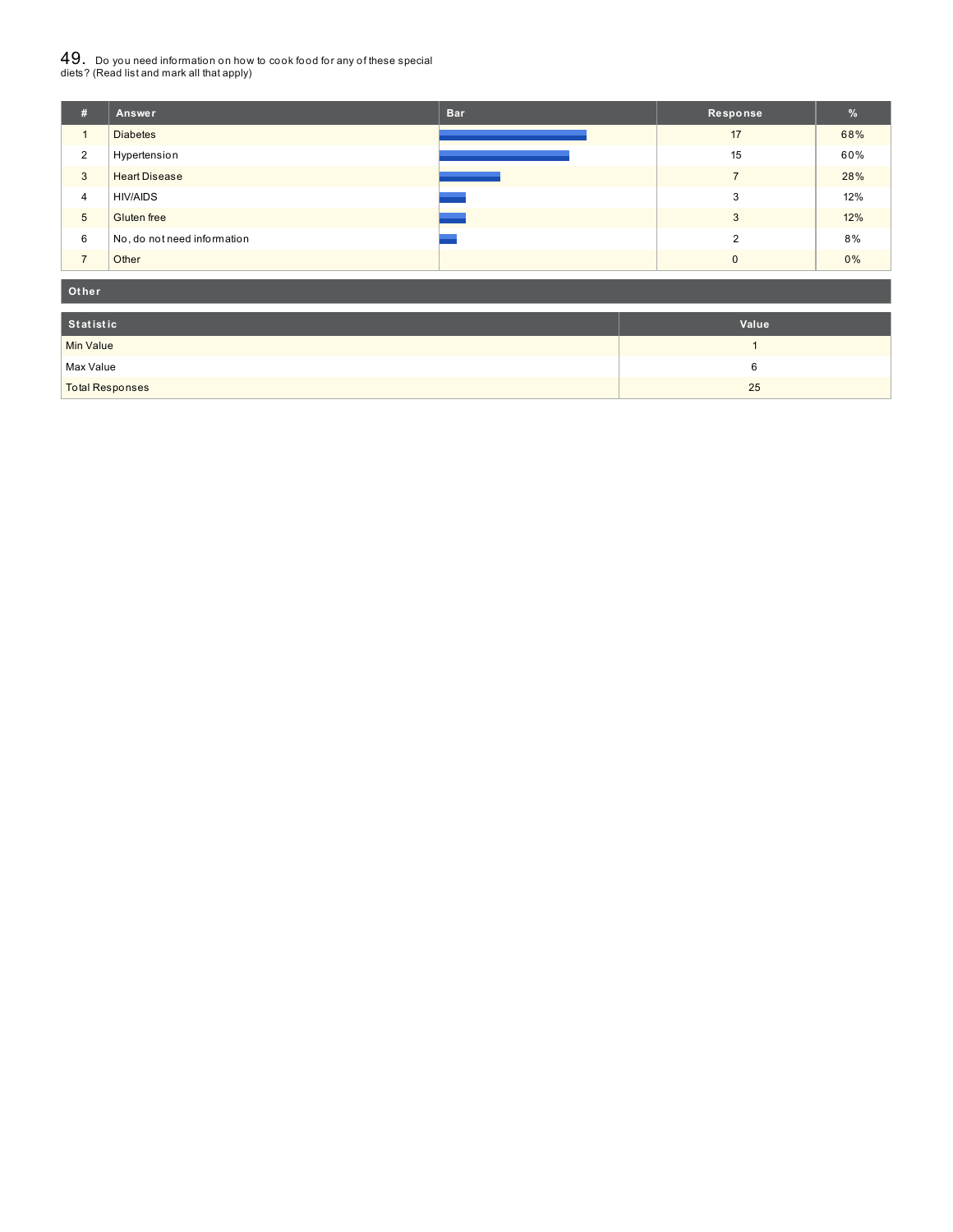### 50. Do you need information on food nutrition?

| #                                 | Answer | <b>Bar</b> |                | Response | $\%$ |
|-----------------------------------|--------|------------|----------------|----------|------|
| $\mathbf{1}$                      | Yes    |            |                | 28       | 28%  |
| 2                                 | No     |            |                | 72       | 72%  |
|                                   | Total  |            |                | 100      |      |
| Statistic                         |        |            |                | Value    |      |
| <b>Min Value</b>                  |        |            | $\overline{ }$ |          |      |
| Max Value                         |        |            | $\overline{2}$ |          |      |
| Mean                              |        |            |                | 1.72     |      |
| Variance                          |        |            | 0.20           |          |      |
| <b>Standard Deviation</b><br>0.45 |        |            |                |          |      |
| <b>Total Responses</b>            |        |            |                | 100      |      |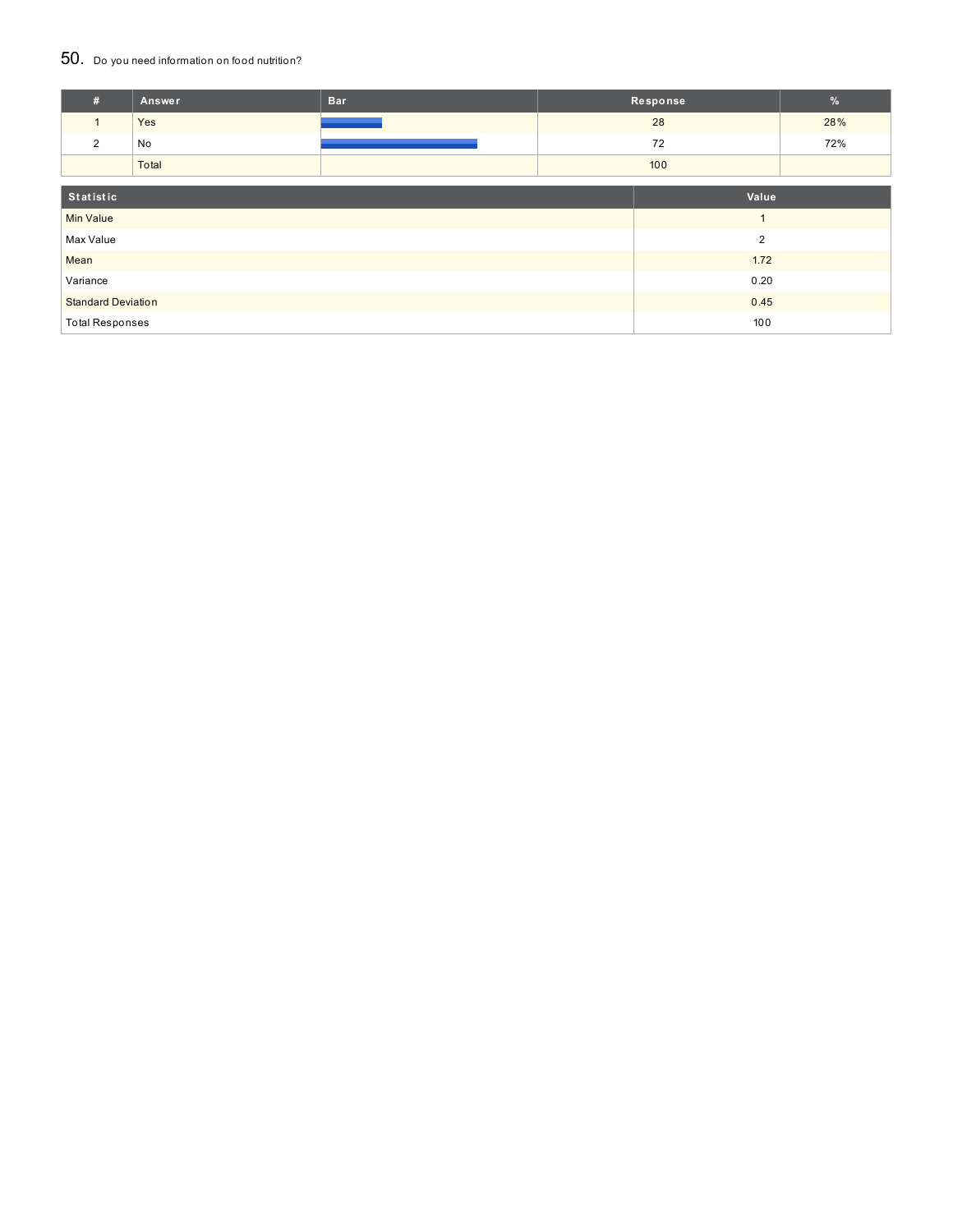## 51. Do you need to know how to store food so it will last longer?

| #                                 | <b>Answer</b>  | <b>Bar</b> |                | Response | %   |
|-----------------------------------|----------------|------------|----------------|----------|-----|
|                                   | Yes            |            |                | 17       | 17% |
| 2                                 | No             |            |                | 82       | 83% |
|                                   | Total          |            |                | 99       |     |
| Statistic                         |                |            | Value          |          |     |
| <b>Min Value</b>                  |                |            | $\overline{A}$ |          |     |
| Max Value                         | $\overline{2}$ |            |                |          |     |
| Mean                              |                |            | 1.83           |          |     |
| Variance                          |                |            | 0.14           |          |     |
| <b>Standard Deviation</b><br>0.38 |                |            |                |          |     |
| <b>Total Responses</b>            |                |            |                | 99       |     |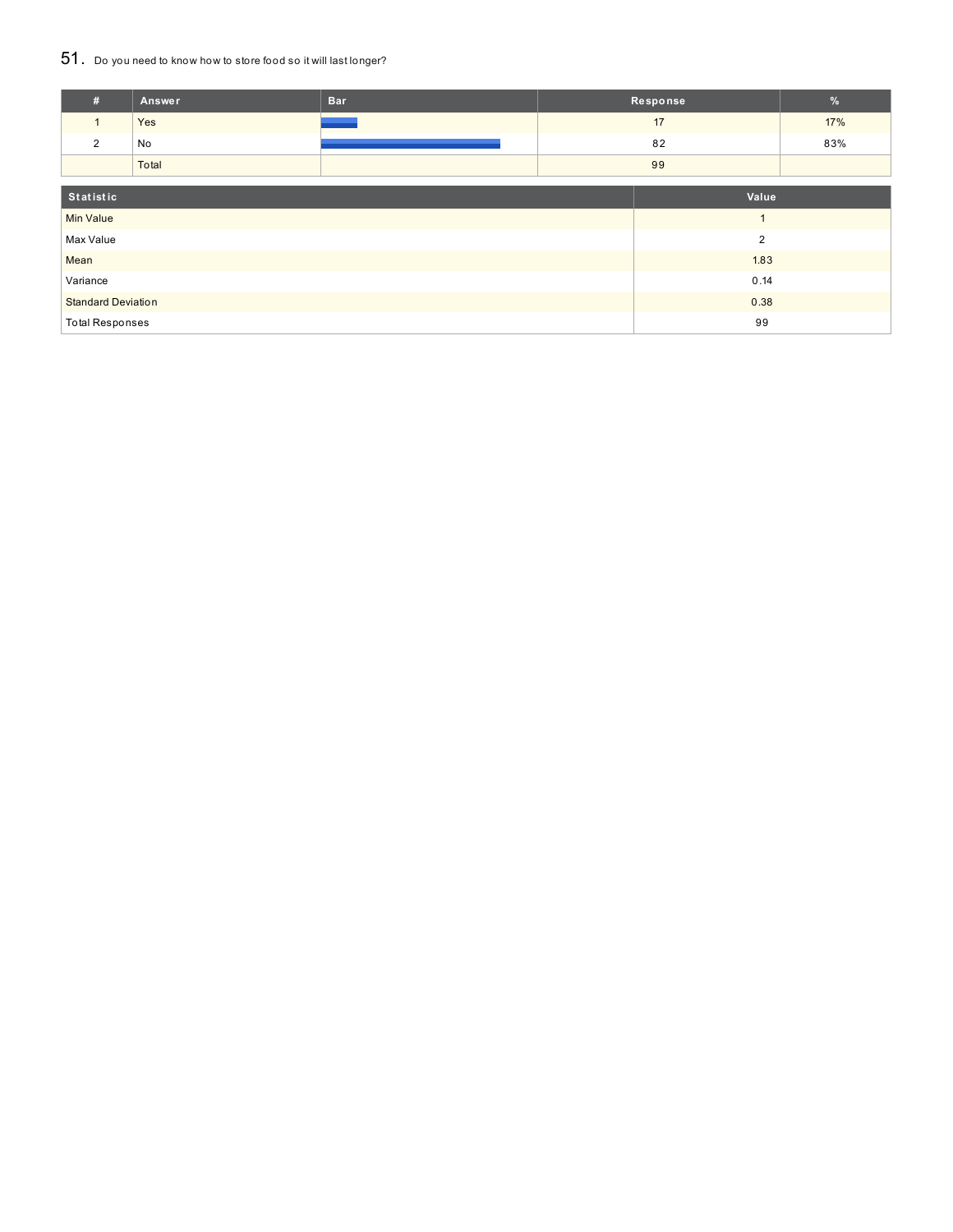# $52_\cdot$  Please tell me if you or someone in your household has any of these<br>healthcare needs. (Read list and mark all that apply)

| #              | Answer                                      | <b>Bar</b> | Response       | %     |
|----------------|---------------------------------------------|------------|----------------|-------|
| $\mathbf{1}$   | Adult diagnosed with disability             |            | 18             | 19%   |
| $\overline{2}$ | AIDS/HIV risk                               |            | $\mathbf{1}$   | $1\%$ |
| 3              | Child diagnosed with disability             |            | 5              | 5%    |
| 4              | Dental care                                 |            | 45             | 47%   |
| 5              | <b>Diabetes</b>                             |            | 26             | 27%   |
| 6              | Eye/vision care                             |            | 48             | 50%   |
| $\overline{7}$ | <b>General Medical care</b>                 |            | 37             | 39%   |
| 8              | Hearing care                                |            | 16             | 17%   |
| 9              | <b>Heart Disease</b>                        |            | 13             | 14%   |
| 10             | Hypertension                                |            | 30             | 31%   |
| 11             | Medical equipment                           |            | 18             | 19%   |
| 12             | Mental Health care                          |            | 19             | 20%   |
| 13             | <b>NONE</b>                                 |            | 37             | 39%   |
| 15             | prescription medication (\$ for)            |            | $\mathbf 0$    | 0%    |
| 16             | Prosthesis                                  |            | 13             | 14%   |
| 17             | Pulmonary Disease (COPD, Emphysema, Asthma) |            | $\overline{2}$ | 2%    |
| 18             | STD's (Sexually transmitted diseases)       |            | 3              | 3%    |
| 19             | Substance abuse treatment                   |            | $\overline{2}$ | 2%    |
| 20             | Teen pregnancy                              |            | 17             | 18%   |
| 21             | Transportation to appointments              |            | 29             | 30%   |
| 22             | Other                                       |            | 18             | 19%   |
| 23             | sleep problems                              |            | $\pmb{0}$      | $0\%$ |
| Other          |                                             |            |                |       |

| Statistic              | Value |
|------------------------|-------|
| <b>Min Value</b>       |       |
| Max Value              | 22    |
| <b>Total Responses</b> | 96    |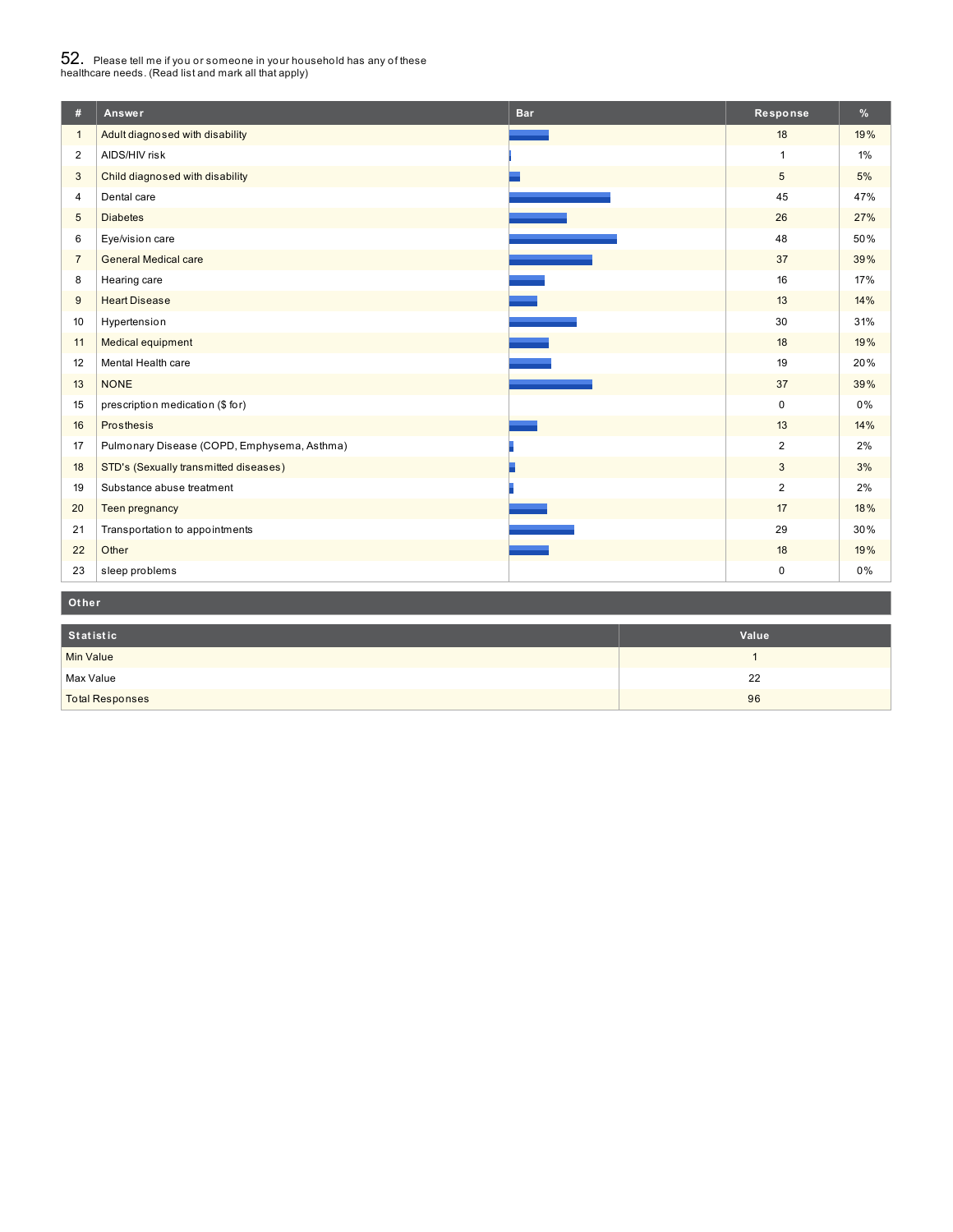### 53. Do you have health insurance or other health care coverage?

| $\#$                                                | Answer                                                                             | <b>Bar</b> | Response | $\%$ |  |  |
|-----------------------------------------------------|------------------------------------------------------------------------------------|------------|----------|------|--|--|
| $\mathbf{1}$                                        | Yes, please specify                                                                |            | 68       | 68%  |  |  |
| $\sqrt{2}$                                          | No                                                                                 |            | 32       | 32%  |  |  |
|                                                     | Total                                                                              |            | 100      |      |  |  |
|                                                     |                                                                                    |            |          |      |  |  |
|                                                     | Yes, please specify                                                                |            |          |      |  |  |
|                                                     | Co-Pay pays a small percentage of Doctor visits.                                   |            |          |      |  |  |
| Medicaid                                            |                                                                                    |            |          |      |  |  |
| insurance                                           |                                                                                    |            |          |      |  |  |
| Medicare                                            |                                                                                    |            |          |      |  |  |
| Medicare                                            |                                                                                    |            |          |      |  |  |
|                                                     | Medicare and Medicaid                                                              |            |          |      |  |  |
| Medicare                                            |                                                                                    |            |          |      |  |  |
| Medicare                                            |                                                                                    |            |          |      |  |  |
| Idigent care                                        |                                                                                    |            |          |      |  |  |
| Medicare                                            |                                                                                    |            |          |      |  |  |
| Aflac                                               |                                                                                    |            |          |      |  |  |
| United Health Care                                  |                                                                                    |            |          |      |  |  |
|                                                     | Blue Cross/Blue Shield of Alabama                                                  |            |          |      |  |  |
|                                                     | Amerigroup Medicaid                                                                |            |          |      |  |  |
|                                                     | <b>Blue Cross Blue Shield</b>                                                      |            |          |      |  |  |
| Medicare                                            |                                                                                    |            |          |      |  |  |
| Medicare                                            | <b>Blue Cross Blue Shield</b>                                                      |            |          |      |  |  |
|                                                     |                                                                                    |            |          |      |  |  |
|                                                     | on parent's insurance<br>insurance with job but unable to pay co pay or deductible |            |          |      |  |  |
| <b>Health Spring</b>                                |                                                                                    |            |          |      |  |  |
|                                                     | Parkland Servicio de caridad                                                       |            |          |      |  |  |
| Medicare                                            |                                                                                    |            |          |      |  |  |
| Medicaire Advantage                                 |                                                                                    |            |          |      |  |  |
|                                                     | Medicare United Healthcare Plan Care Improvement                                   |            |          |      |  |  |
| Medicare                                            |                                                                                    |            |          |      |  |  |
|                                                     | TML and Medicaid for kids                                                          |            |          |      |  |  |
| Cigna                                               |                                                                                    |            |          |      |  |  |
| <b>HealthFirst</b>                                  |                                                                                    |            |          |      |  |  |
| medicare                                            |                                                                                    |            |          |      |  |  |
| VA                                                  |                                                                                    |            |          |      |  |  |
| Medicare; Medicaid                                  |                                                                                    |            |          |      |  |  |
|                                                     | Medicare; Medicare Supplement                                                      |            |          |      |  |  |
| Medicare Supplment                                  |                                                                                    |            |          |      |  |  |
| bcbs                                                |                                                                                    |            |          |      |  |  |
| It will not be affective until Aug 1 and it is BCBS |                                                                                    |            |          |      |  |  |
| Medicare                                            |                                                                                    |            |          |      |  |  |
| medicare and bcbs                                   |                                                                                    |            |          |      |  |  |
| Medicaid                                            |                                                                                    |            |          |      |  |  |
| <b>Health First</b>                                 |                                                                                    |            |          |      |  |  |
| <b>Medicare Medicaid</b>                            |                                                                                    |            |          |      |  |  |
| <b>BCBS</b>                                         |                                                                                    |            |          |      |  |  |
| bcbs                                                |                                                                                    |            |          |      |  |  |
| medicare Tricare                                    |                                                                                    |            |          |      |  |  |
| Medicare Advantage Plan                             |                                                                                    |            |          |      |  |  |
| Medicare; Tri-Care                                  |                                                                                    |            |          |      |  |  |
| insurance                                           |                                                                                    |            |          |      |  |  |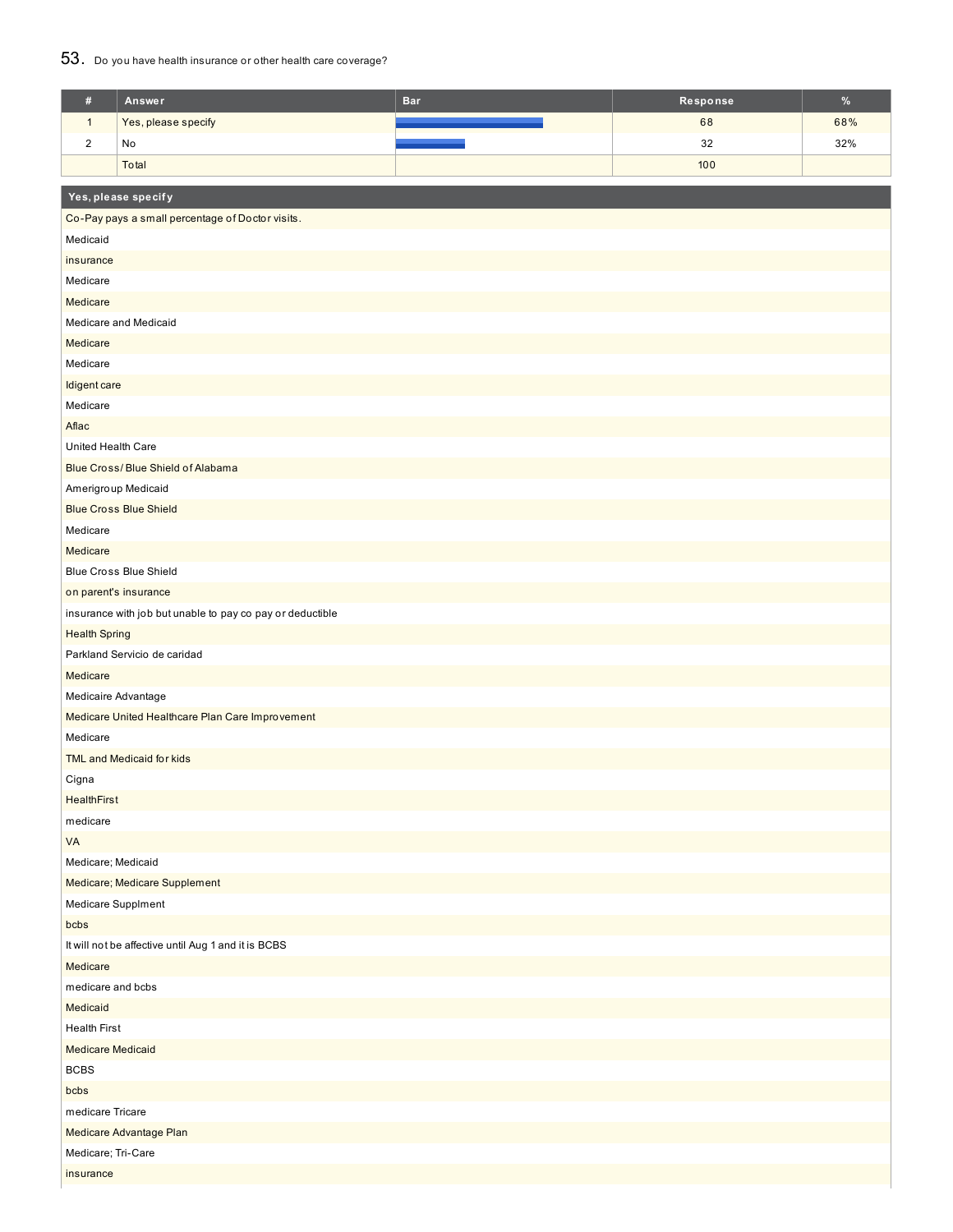## **HealthFirst** employer Medicaid and TRIcare **Medicaid** United Heath Care Blue Cross healthfirst Blu e C ro s s Blu e S hield private insurance Medicare Medicare and TRIcare Medicare, VA Medicare blue cross blue shield **S t a t is t ic V alu e**

| <b>Min Value</b>          |      |
|---------------------------|------|
| Max Value                 |      |
| Mean                      | 1.32 |
| Variance                  | 0.22 |
| <b>Standard Deviation</b> | 0.47 |
| <b>Total Responses</b>    | 100  |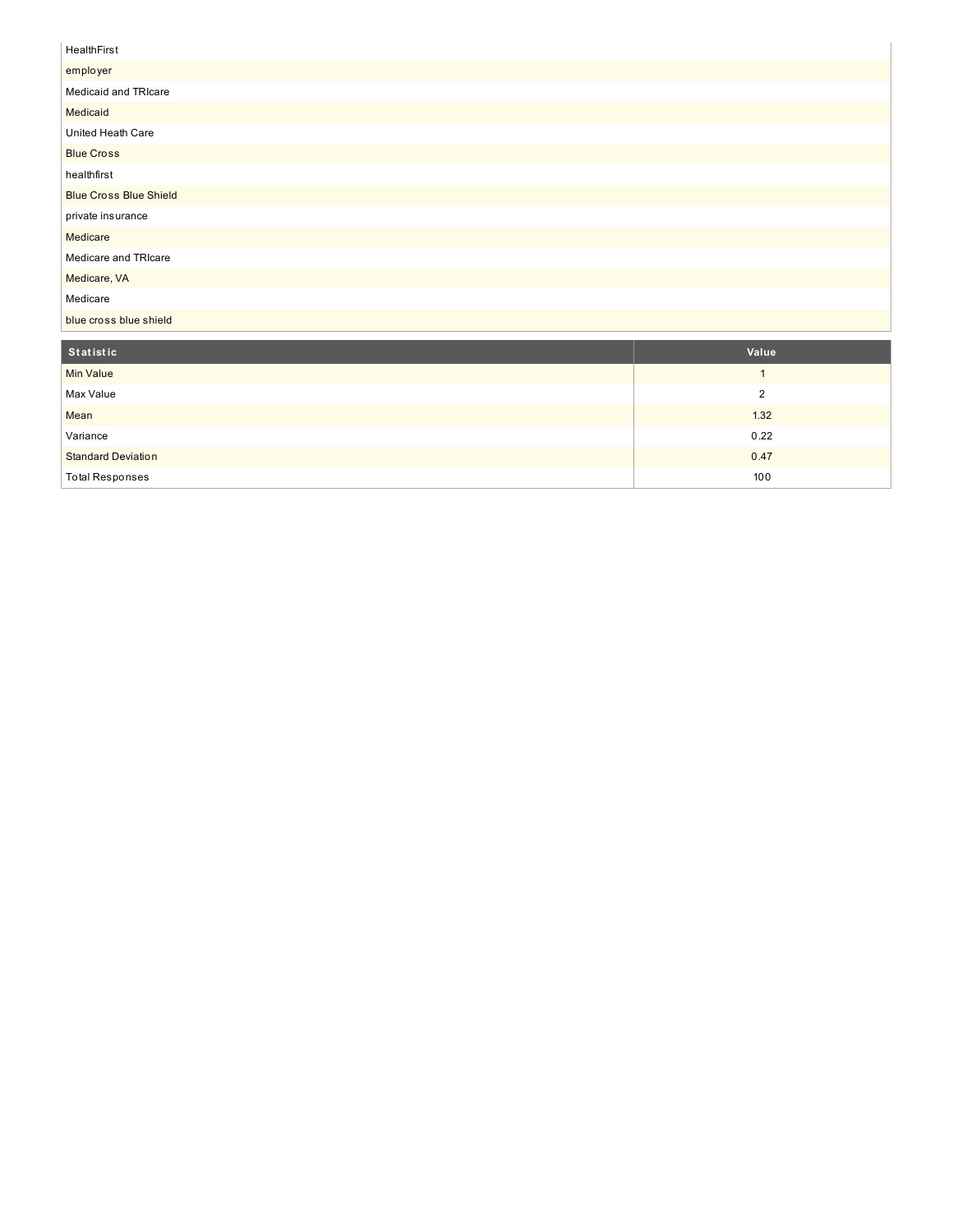## 54. Are there others in your household who are uninsured?

| #                                 | Answer                                 | <b>Bar</b> |  | Response | %   |
|-----------------------------------|----------------------------------------|------------|--|----------|-----|
| $\overline{2}$                    | Yes                                    |            |  | 14       | 20% |
|                                   | No, others in household have insurance |            |  | 41       | 58% |
| 3                                 | No others in my household              |            |  | 16       | 23% |
|                                   | Total                                  |            |  | 71       |     |
| Statistic                         |                                        |            |  | Value    |     |
| <b>Min Value</b>                  |                                        |            |  |          |     |
| Max Value                         |                                        | 3          |  |          |     |
| Mean                              |                                        |            |  | 1.65     |     |
| Variance                          |                                        |            |  | 0.69     |     |
| 0.83<br><b>Standard Deviation</b> |                                        |            |  |          |     |
|                                   | <b>Total Responses</b>                 |            |  | 71       |     |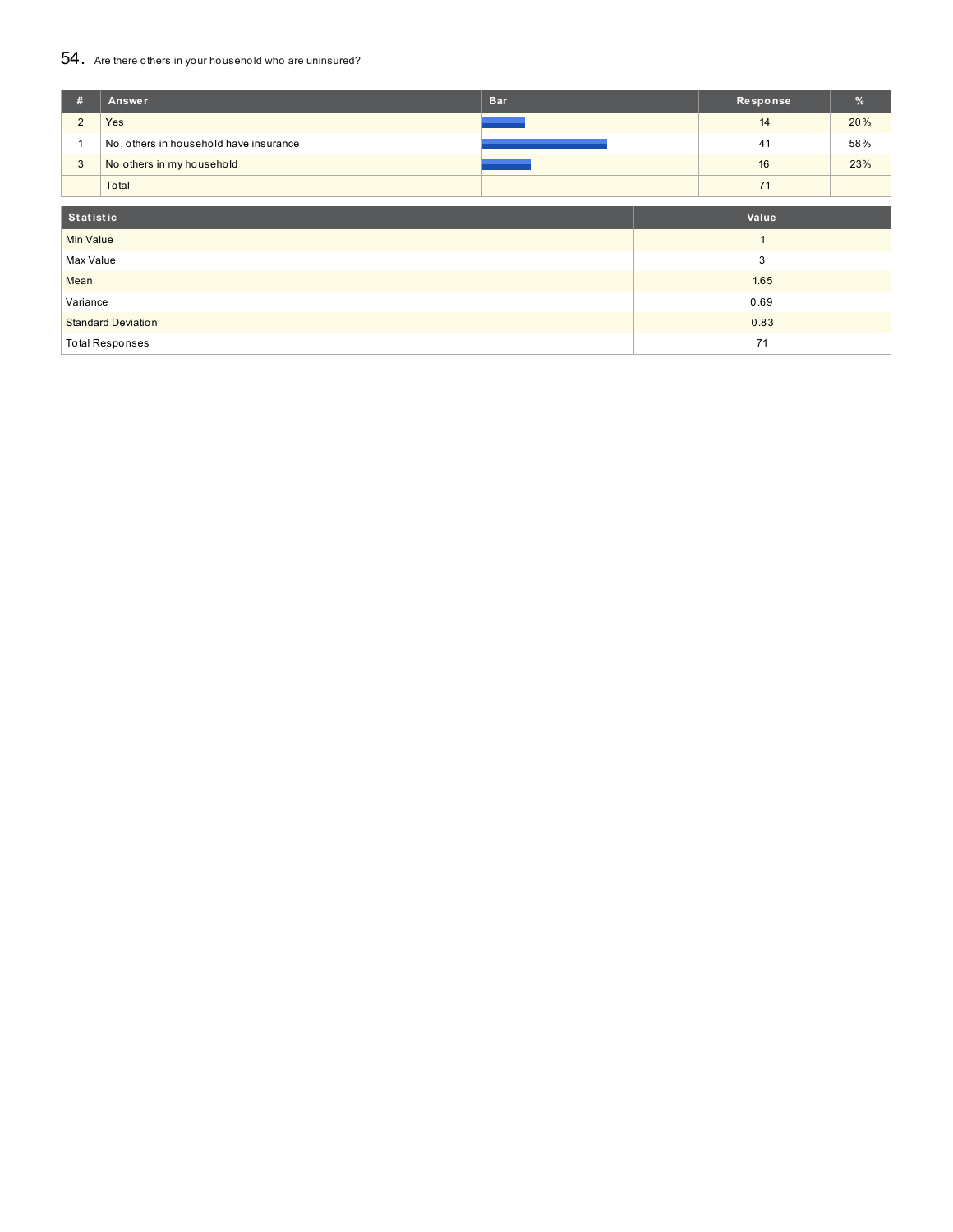## 55. Who provides your health insurance?

| # | Answer     | <b>Bar</b> | Response | $\%$ |
|---|------------|------------|----------|------|
|   | Self       |            | 6        | 9%   |
| ົ | Employer   |            | 21       | 31%  |
| 3 | Government |            | 31       | 46%  |
| 4 | Other      |            | 10       | 15%  |
|   | Total      |            | 68       |      |

| Other                               |
|-------------------------------------|
| Medicaid                            |
| Medicare                            |
| spouse                              |
| husband's employment and government |
| parents                             |
| Parkland                            |
| Parents                             |
| Disability                          |
| spouse                              |
| parents                             |

| Statistic                 | Value |
|---------------------------|-------|
| <b>Min Value</b>          |       |
| Max Value                 | 4     |
| Mean                      | 2.66  |
| Variance                  | 0.70  |
| <b>Standard Deviation</b> | 0.84  |
| <b>Total Responses</b>    | 68    |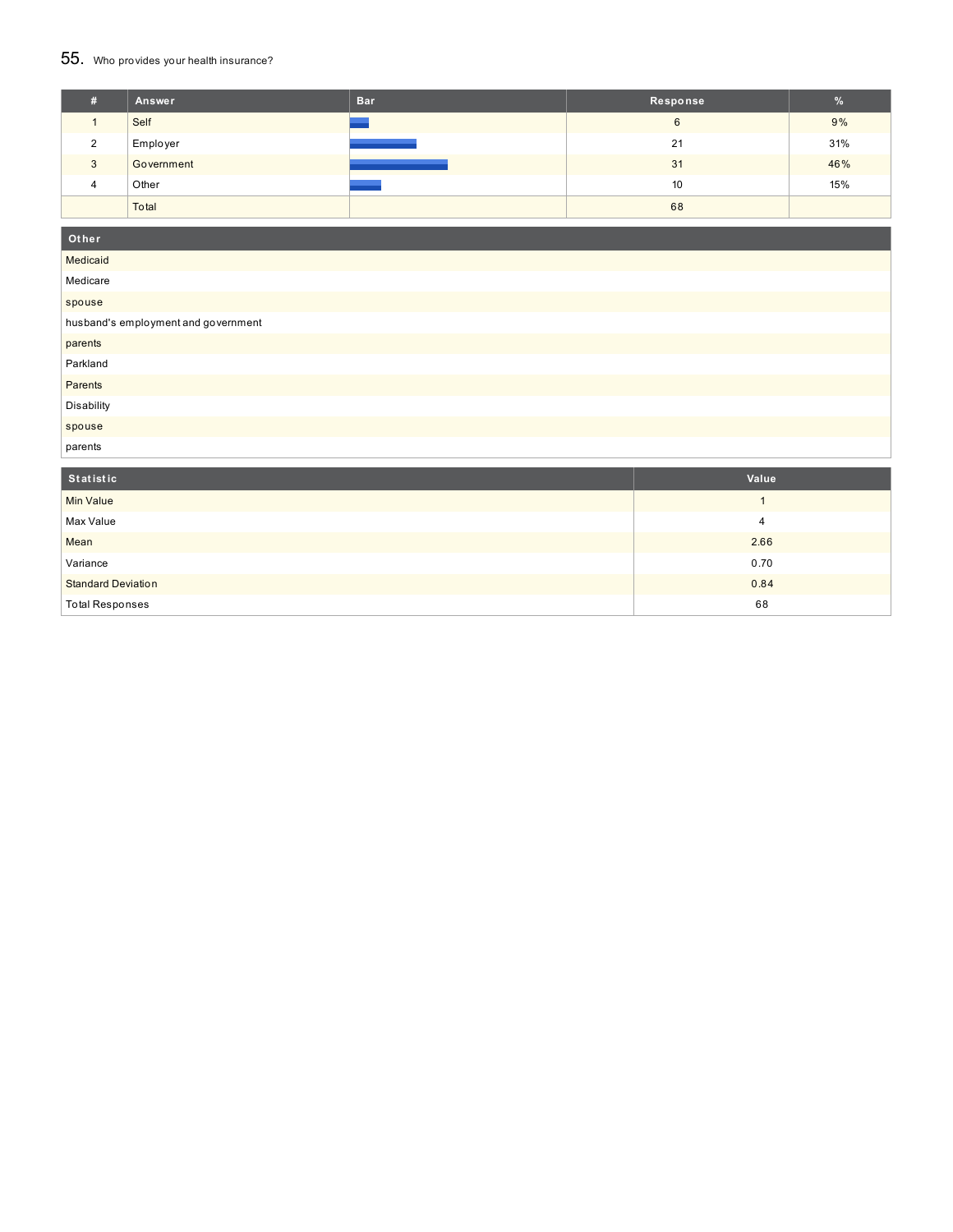# $56_\cdot$  Tell me if you have any of these financial needs or problems. (Read list<br>and mark all that apply)

| #              | Answer                                                                                                                                           | <b>Bar</b> | Response       | %   |
|----------------|--------------------------------------------------------------------------------------------------------------------------------------------------|------------|----------------|-----|
|                | Achieving a "living wage" of income (if you achieve a "living wage" it means you don't need help<br>from social services or government programs) |            | 39             | 39% |
| 2              | Health insurance                                                                                                                                 |            | 38             | 38% |
| 3              | Car insurance                                                                                                                                    |            | 32             | 32% |
| 4              | Home/Renter insurance                                                                                                                            |            | 22             | 22% |
| 5              | Need help collecting child support                                                                                                               |            | $\overline{4}$ | 4%  |
| 6              | Need TANF (temporary assistance for needy families)                                                                                              |            | 6              | 6%  |
| $\overline{7}$ | Budgeting-getting the most from your money & prioritizing                                                                                        |            | 25             | 25% |
| 8              | Bank account                                                                                                                                     |            | 9              | 9%  |
| 9              | <b>NONE</b>                                                                                                                                      |            | 37             | 37% |
| 10             | Have bad credit rating                                                                                                                           |            | 36             | 36% |
| 11             | Have past due bills                                                                                                                              |            | 24             | 24% |
| 12             | Currently in collections                                                                                                                         |            | 30             | 30% |
|                |                                                                                                                                                  |            |                |     |

| Statistic              | Value |
|------------------------|-------|
| <b>Min Value</b>       |       |
| Max Value              | 12    |
| <b>Total Responses</b> | 99    |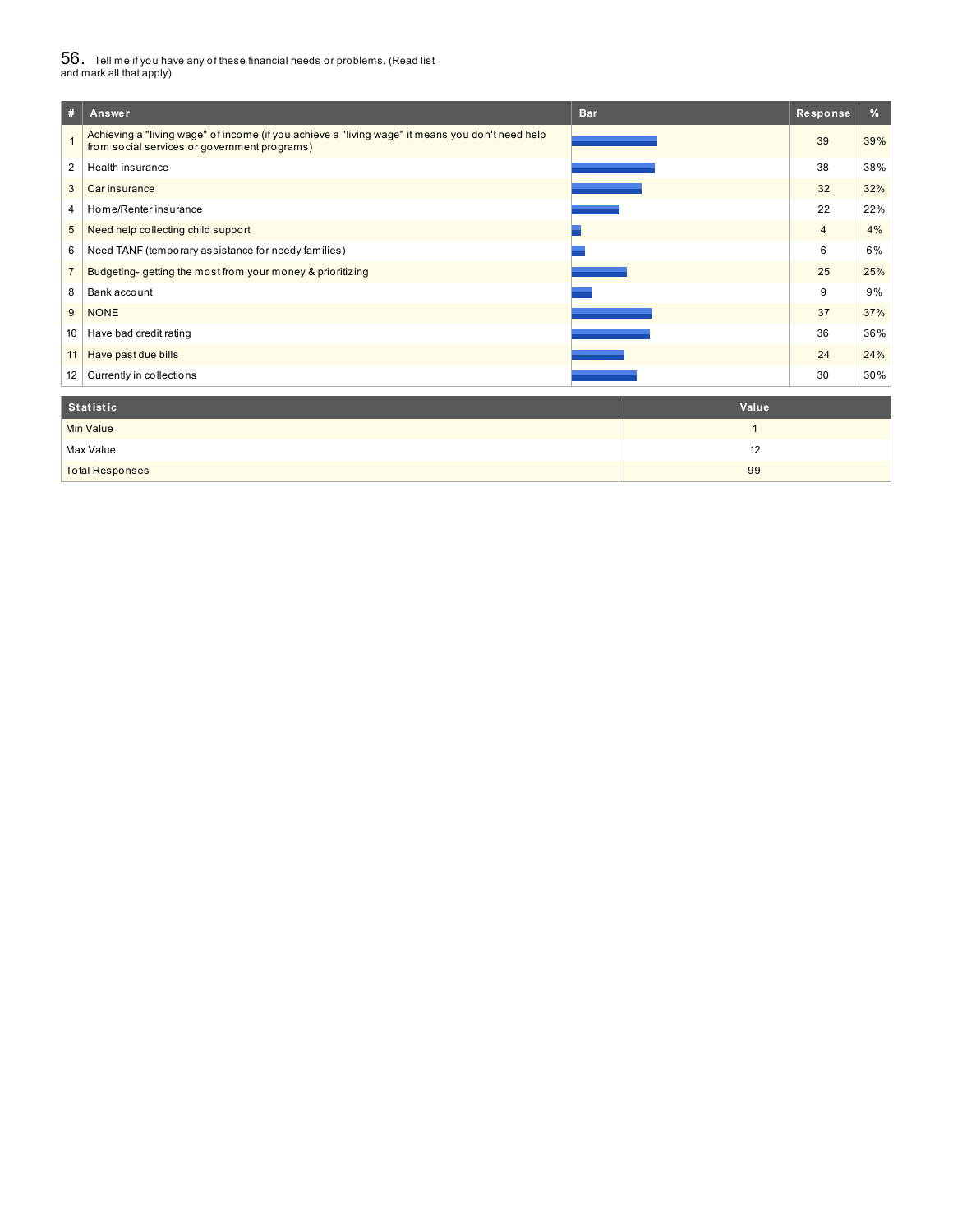#### $57.$  Are you a US veteran?

| #                         | <b>Answer</b> | <b>Bar</b> |                | Response | $\%$ |
|---------------------------|---------------|------------|----------------|----------|------|
| $\mathbf{1}$              | Yes           |            |                | 18       | 18%  |
| 2                         | No            |            |                | 82       | 82%  |
|                           | Total         |            |                | 100      |      |
|                           |               |            |                |          |      |
| Statistic                 |               |            |                | Value    |      |
| <b>Min Value</b>          |               |            |                |          |      |
| Max Value                 |               |            | $\overline{2}$ |          |      |
| Mean                      |               |            |                | 1.82     |      |
| Variance                  |               |            | 0.15           |          |      |
| <b>Standard Deviation</b> |               |            |                | 0.39     |      |
| <b>Total Responses</b>    |               |            |                | 100      |      |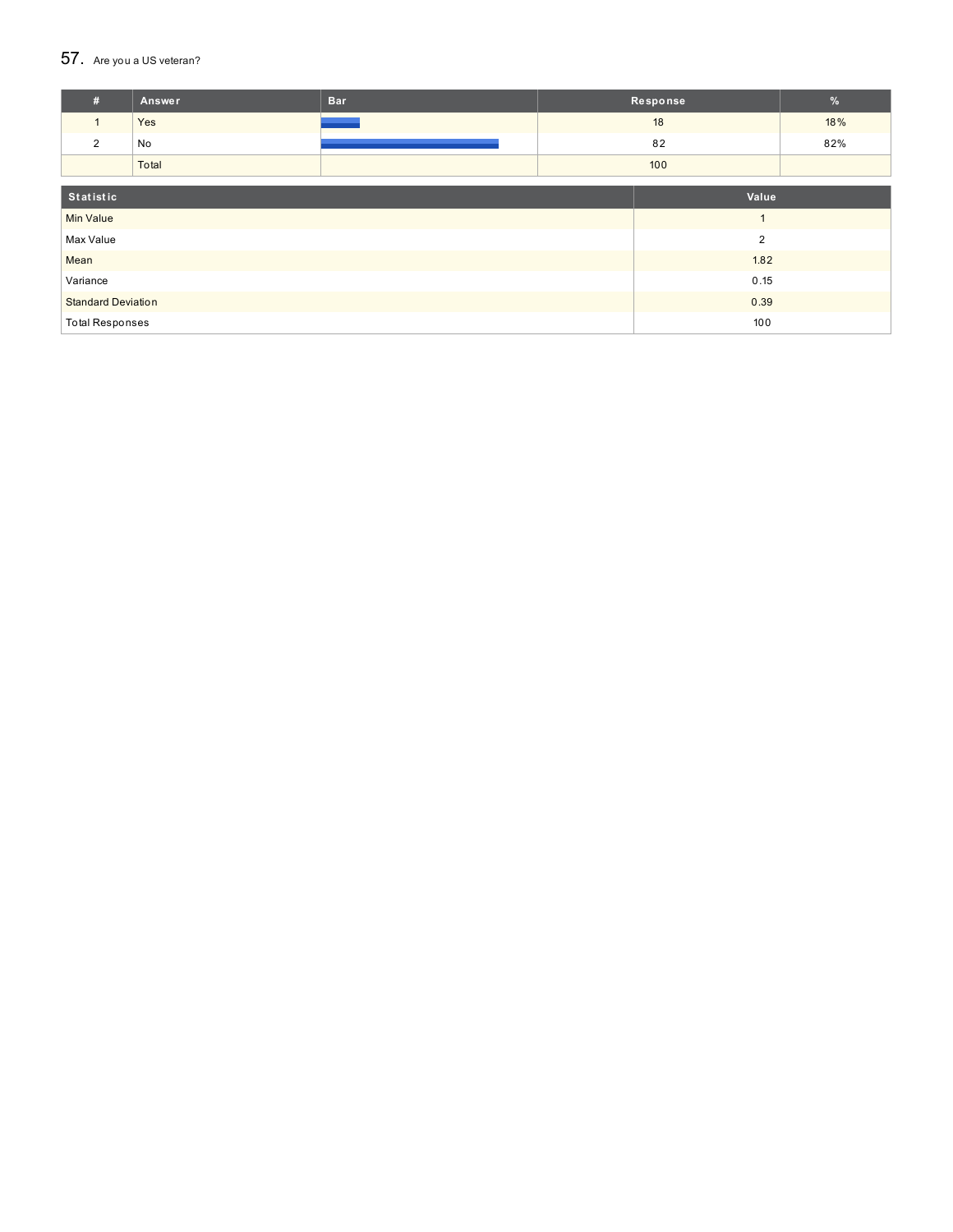### 58. If you are, are you receiving veteran's benefits?

| #                         | Answer | <b>Bar</b> |                | Response       | $\frac{9}{6}$ |
|---------------------------|--------|------------|----------------|----------------|---------------|
| $\mathbf{1}$              | Yes    |            |                | 6              | 33%           |
| 2                         | No     |            |                | 12             | 67%           |
|                           | Total  |            |                | 18             |               |
| Statistic                 |        |            |                | Value          |               |
| <b>Min Value</b>          |        |            |                | $\overline{A}$ |               |
| Max Value                 |        |            | $\overline{2}$ |                |               |
| Mean                      |        |            |                | 1.67           |               |
| Variance                  |        |            | 0.24           |                |               |
| <b>Standard Deviation</b> |        |            |                | 0.49           |               |
| <b>Total Responses</b>    |        |            |                | 18             |               |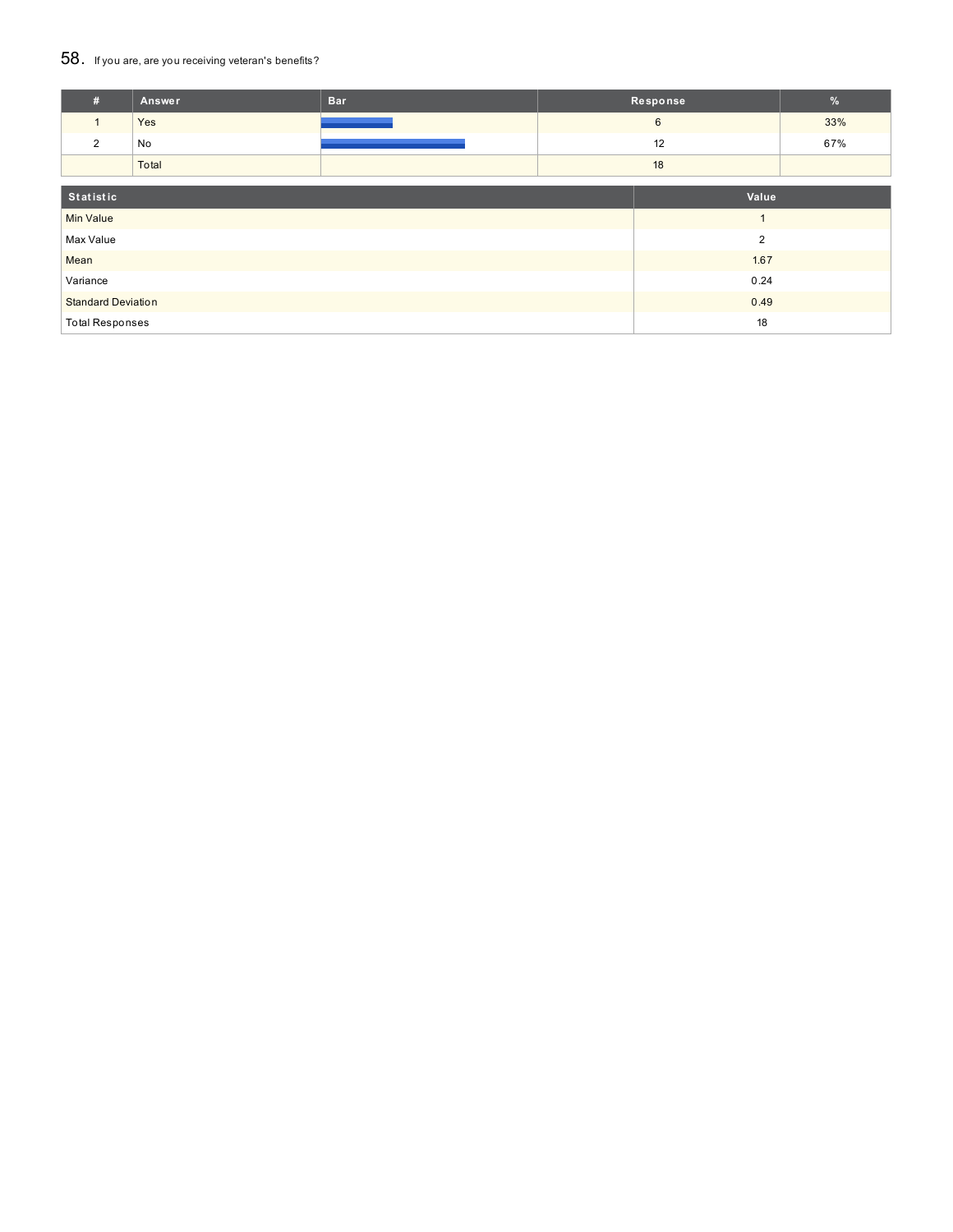### 59. If you are not receiving veteran's benefits, do you need help getting them?

| #                         | Answer | <b>Bar</b> |                | Response       | $\%$ |
|---------------------------|--------|------------|----------------|----------------|------|
|                           | Yes    |            |                | 6              | 50%  |
| $\overline{2}$            | No     |            |                | 6              | 50%  |
|                           | Total  |            |                | 12             |      |
| Statistic                 |        |            | Value          |                |      |
| <b>Min Value</b>          |        |            | $\overline{ }$ |                |      |
|                           |        |            |                |                |      |
| Max Value                 |        |            |                | $\overline{2}$ |      |
| Mean                      |        |            |                | 1.50           |      |
| Variance                  |        |            | 0.27           |                |      |
| <b>Standard Deviation</b> |        |            |                | 0.52           |      |
| <b>Total Responses</b>    |        |            |                | 12             |      |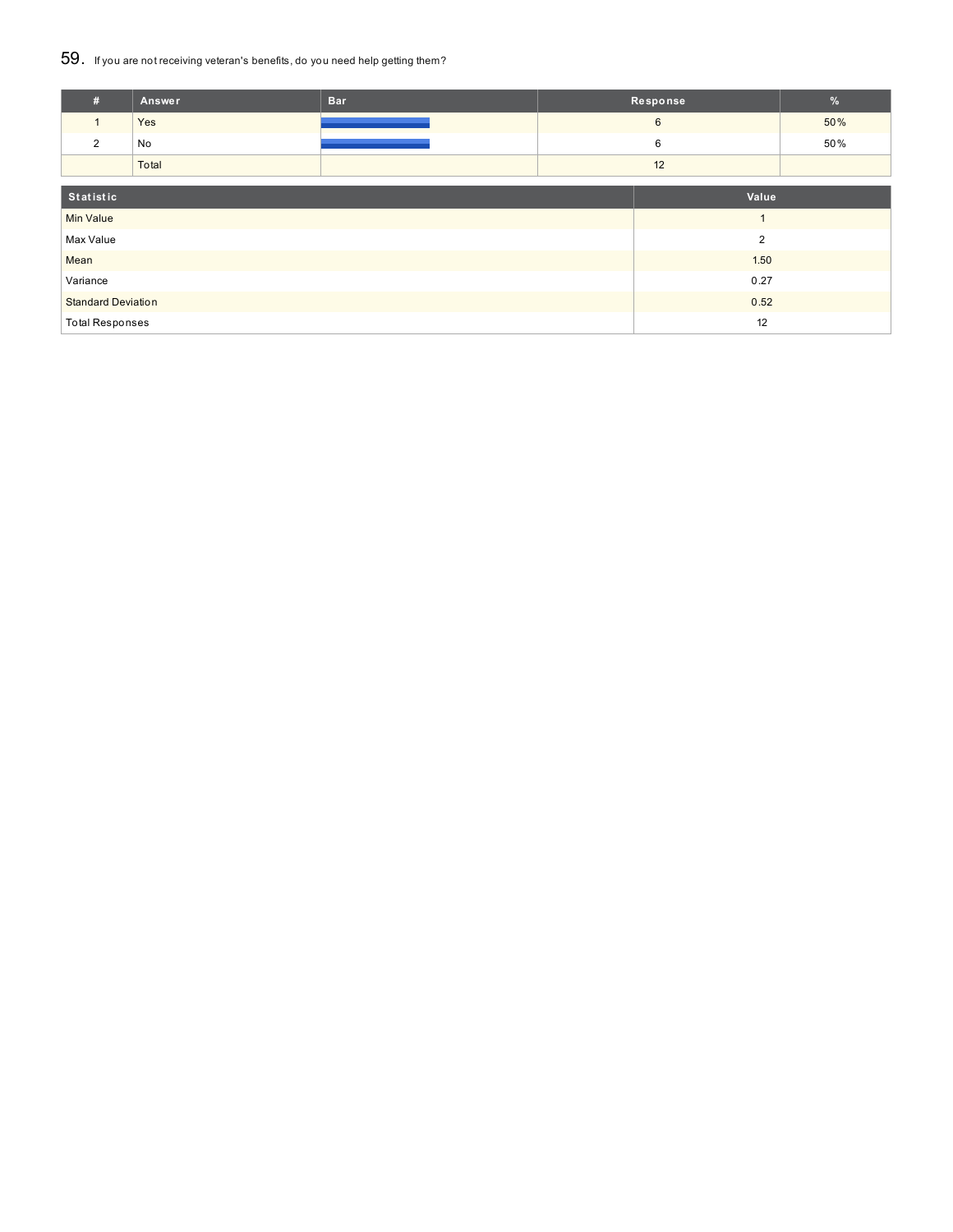# $60_\cdot$  If you are a veteran or dependent, do you need assistance with any of the<br>following? (Read list and mark all that apply)

| #              | Answer                              | <b>Bar</b> | Response       | $\frac{9}{6}$ |
|----------------|-------------------------------------|------------|----------------|---------------|
| $\mathbf{1}$   | <b>Burial and Memorial</b>          |            | $\mathbf{1}$   | 6%            |
| $\overline{2}$ | Connecting to Veteran Organization  |            | $\overline{2}$ | 11%           |
| 3              | <b>Disability</b>                   |            | 6              | 33%           |
| $\overline{4}$ | <b>Education and Training</b>       |            | 2              | 11%           |
| $\sqrt{5}$     | Employment                          |            | $\overline{2}$ | 11%           |
| 6              | <b>Health Care</b>                  |            | 5              | 28%           |
| $\overline{7}$ | Healthcare for family members       |            | $\overline{2}$ | 11%           |
| 8              | Housing                             |            | $\overline{2}$ | 11%           |
| 9              | Life Insurance                      |            | $\overline{2}$ | 11%           |
| 10             | Medals and records                  |            | $\mathbf{1}$   | 6%            |
| 11             | <b>Medical benefits</b>             |            | $\overline{7}$ | 39%           |
| 12             | Mental Health Care                  |            | $\overline{4}$ | 22%           |
| 13             | Pension                             |            | $\mathbf{0}$   | $0\%$         |
| 14             | Reserve and Guard                   |            | $\mathbf 0$    | 0%            |
| 15             | <b>Special and Limited Benefits</b> |            | $\mathbf 0$    | 0%            |
| 16             | <b>Transition Assistance</b>        |            | $\pmb{0}$      | 0%            |
| 17             | Transportation                      |            | $\mathbf{0}$   | 0%            |
| 18             | VA claim Appeals                    |            | $\overline{2}$ | 11%           |
| 19             | Women Veteran Health Services       |            | $\mathbf{1}$   | 6%            |
| 20             | Other                               |            | $\pmb{0}$      | 0%            |
| 21             | None                                |            | 9              | 50%           |

**Ot her**

| Statistic              | Value |
|------------------------|-------|
| <b>Min Value</b>       |       |
| Max Value              | 21    |
| <b>Total Responses</b> | 18    |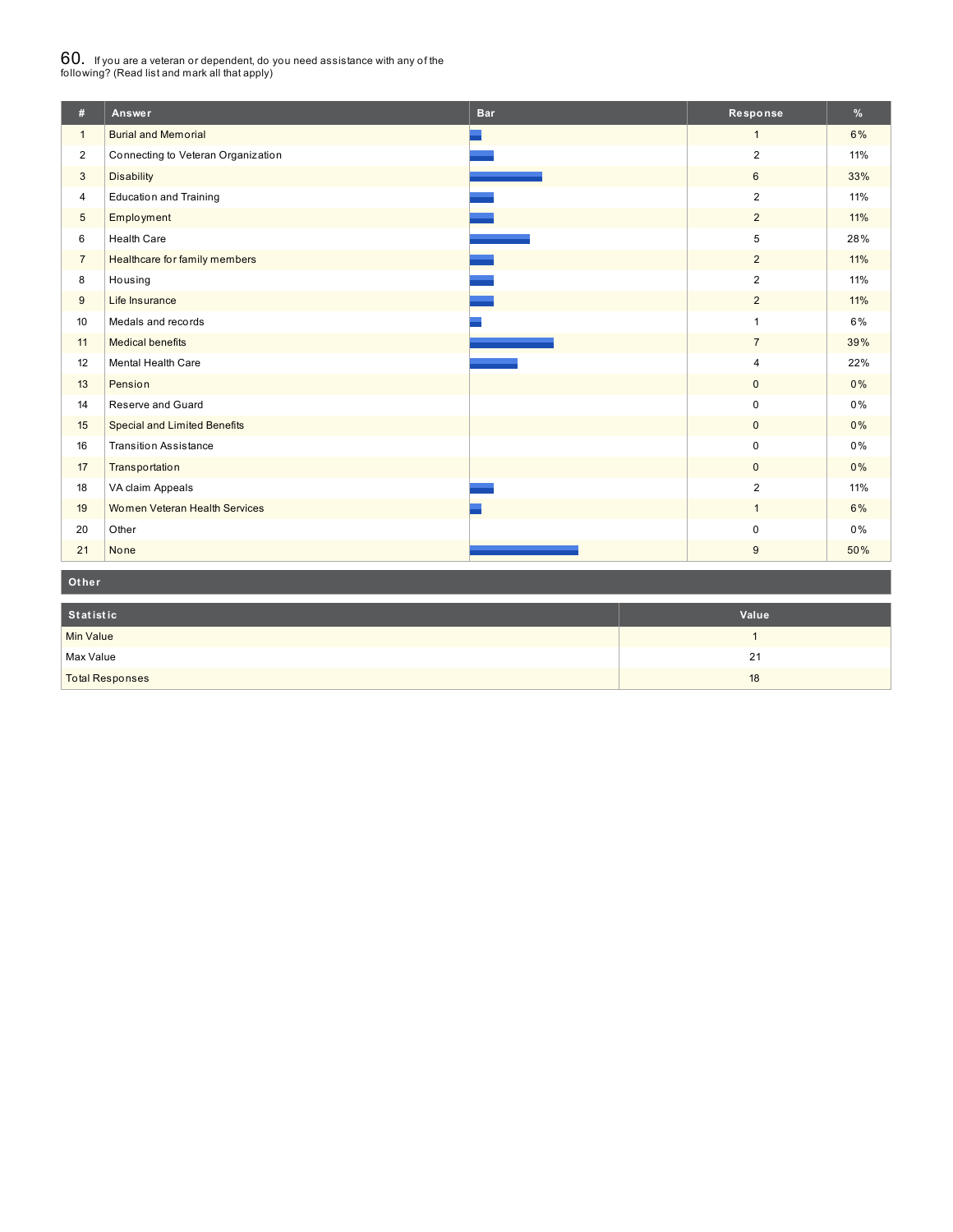#### $61.$  Do you have any legal needs?

| #                         | Answer | <b>Bar</b> |                | Response       | %   |
|---------------------------|--------|------------|----------------|----------------|-----|
| $\mathbf{1}$              | Yes    |            |                | 18             | 19% |
| $\overline{2}$            | No     |            |                | 79             | 81% |
|                           | Total  |            |                | 97             |     |
| Statistic<br>Value        |        |            |                |                |     |
| <b>Min Value</b>          |        |            | $\overline{1}$ |                |     |
| Max Value                 |        |            |                | $\overline{2}$ |     |
| Mean                      |        |            |                | 1.81           |     |
| Variance                  |        |            |                | 0.15           |     |
| <b>Standard Deviation</b> |        |            |                | 0.39           |     |
| <b>Total Responses</b>    |        |            |                | 97             |     |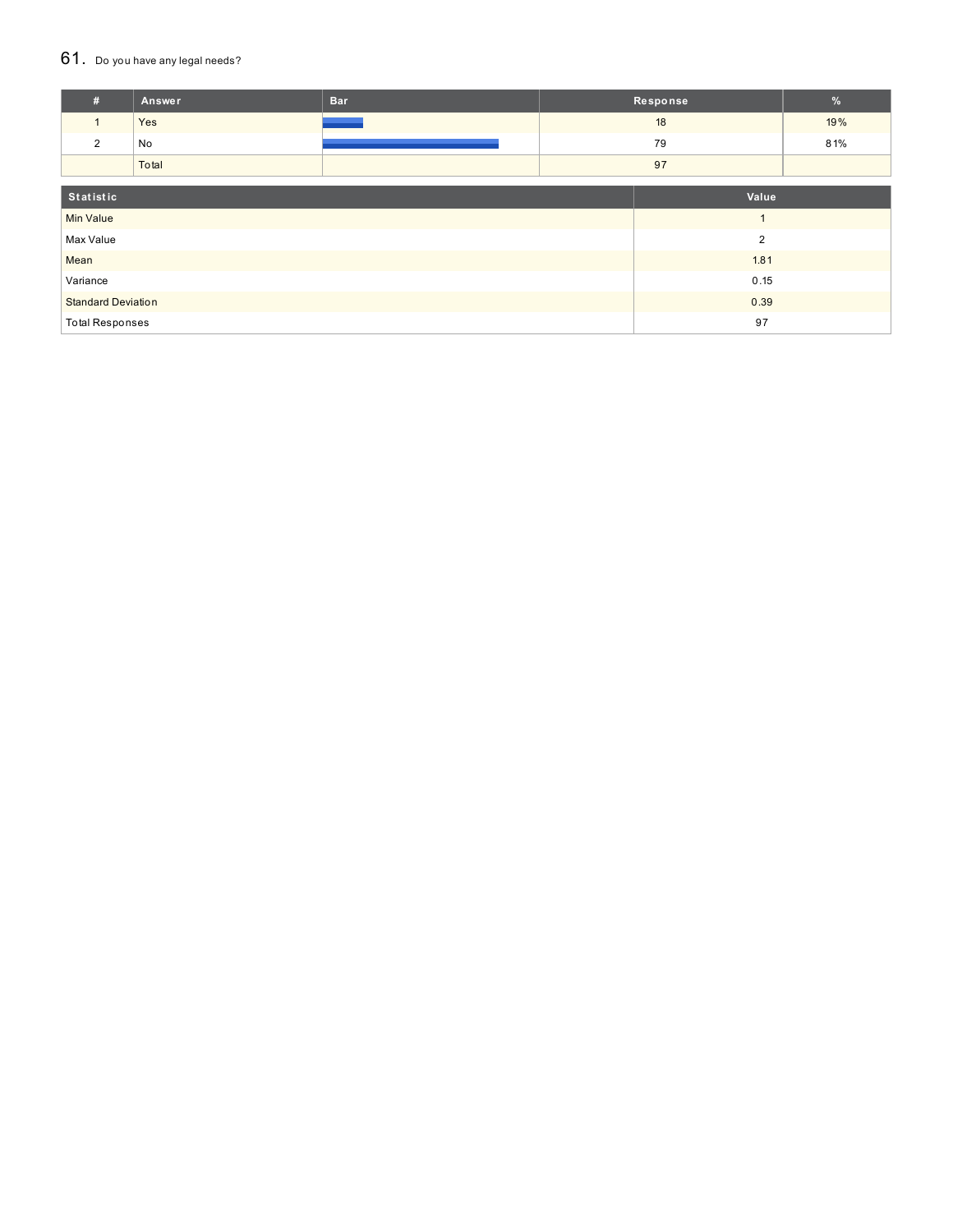## 62. If yes, what kind of legal needs?

| #              | Answer                                                    | <b>Bar</b> | Response       | $\frac{9}{6}$ |
|----------------|-----------------------------------------------------------|------------|----------------|---------------|
| $\mathbf{1}$   | Children's schooling                                      |            | $\mathbf{0}$   | 0%            |
| $\overline{2}$ | Civil Rights/Liberties                                    |            |                | 6%            |
| 3              | Community/Regional                                        |            | $\mathbf 0$    | 0%            |
| 4              | Discrimination related to Americans with Disabilities Act |            | и              | 6%            |
| 5              | Family/Domestic                                           |            | $9\,$          | 50%           |
| 6              | <b>Health Related</b>                                     |            |                | 6%            |
| $\overline{7}$ | Housing/Property                                          |            | $\overline{2}$ | 11%           |
| 8              | Immigration                                               |            |                | 6%            |
| 9              | Personal Economic/Injury                                  |            | $\mathbf{1}$   | 6%            |
| 10             | Personal Finance/Consumer                                 |            | 2              | 11%           |
| 11             | <b>Public Benefits</b>                                    |            |                | 6%            |
| 12             | Small Business/Farm                                       |            |                | 6%            |
| 13             | Veteran                                                   |            | $\overline{2}$ | 11%           |
| 14             | Wills, Estates, Advanced Directives                       |            | 2              | 11%           |
| 15             | <b>Work Related</b>                                       |            | $\overline{1}$ | 6%            |
| 16             | Other                                                     |            | 3              | 17%           |

#### **Ot her**

unfair justice

trouble with law

Need guardianship for adult with disability

| Statistic              | Value    |
|------------------------|----------|
| <b>Min Value</b>       | <u>.</u> |
| Max Value              | 16       |
| <b>Total Responses</b> | 18       |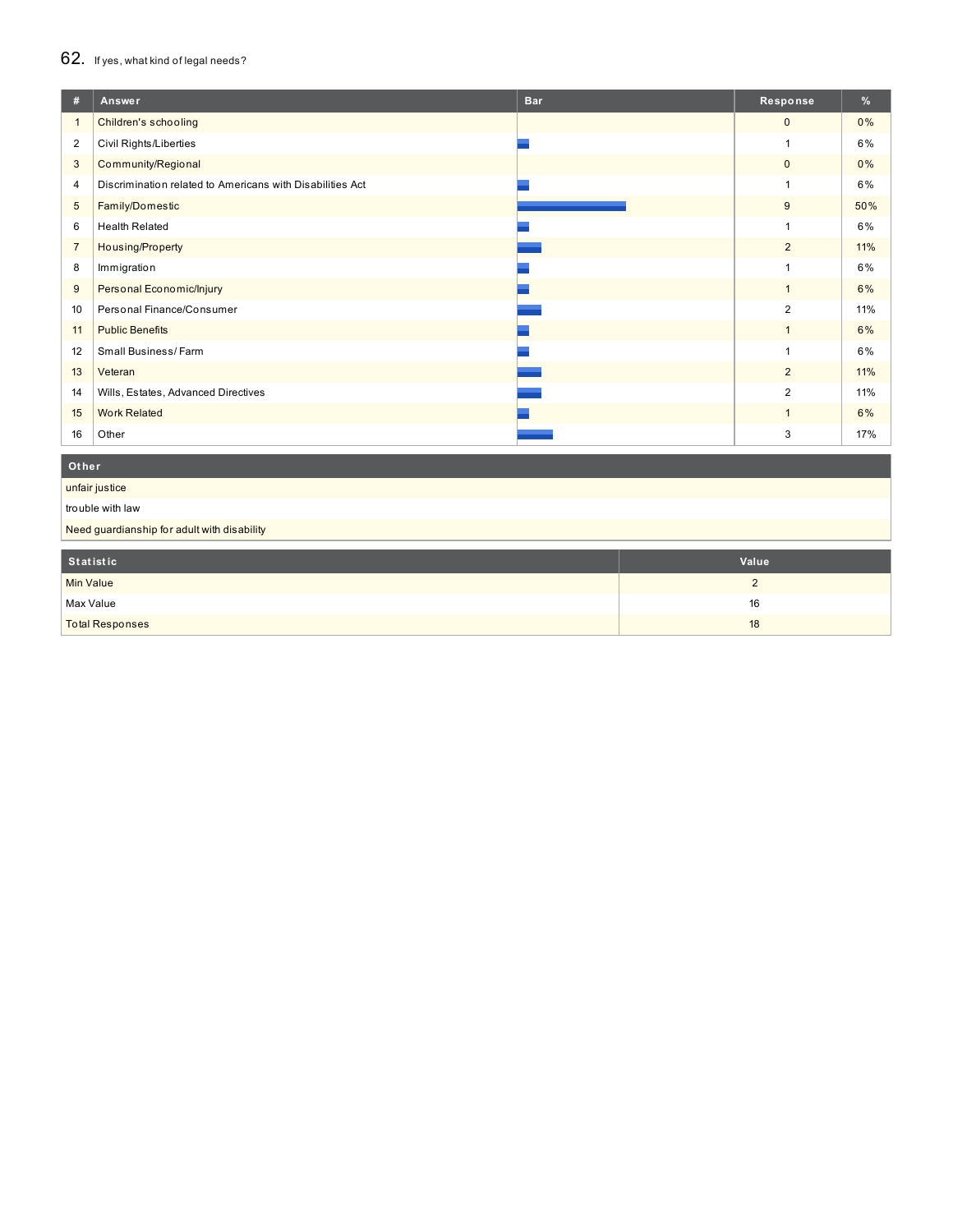## 63. What have we not asked you about that you feel is important?

| <b>Text Response</b>                                                                                                                                                                                                                       |
|--------------------------------------------------------------------------------------------------------------------------------------------------------------------------------------------------------------------------------------------|
| <b>No</b>                                                                                                                                                                                                                                  |
| There is nothing.                                                                                                                                                                                                                          |
| No                                                                                                                                                                                                                                         |
| Being able to pay the deposit for utilities. Section 8 housing needed in Smith county.                                                                                                                                                     |
| More affordable and available pre-k. And it needs to not be so comlicated to get into CCMS program for children.                                                                                                                           |
| No                                                                                                                                                                                                                                         |
| No                                                                                                                                                                                                                                         |
| No                                                                                                                                                                                                                                         |
| No                                                                                                                                                                                                                                         |
| better education                                                                                                                                                                                                                           |
| Can't think of anything that was not covered                                                                                                                                                                                               |
| what do I plan to do with my future                                                                                                                                                                                                        |
| That even though i said Im working I still live with my mother I only work 8hrs a week taking care of mom. I am disable myself and can't do much                                                                                           |
| nothing                                                                                                                                                                                                                                    |
| nothing                                                                                                                                                                                                                                    |
| nothing                                                                                                                                                                                                                                    |
| No, I've pretty much been asked everything.                                                                                                                                                                                                |
| Nothing                                                                                                                                                                                                                                    |
| nothing                                                                                                                                                                                                                                    |
| I know there is help out there, but I don't know how to go about getting it.                                                                                                                                                               |
| I think you've covered most everything.                                                                                                                                                                                                    |
| N/A                                                                                                                                                                                                                                        |
| No                                                                                                                                                                                                                                         |
| We talked about it but I need help about child support. I am paying over \$300 mo and my children are 26 years old. The courts took my salary and my wifes salary. I have a<br>job but I am homeless because I can not afford these things |
| I can't think of anything.                                                                                                                                                                                                                 |
| I think you covered it all.                                                                                                                                                                                                                |
| Oversight to help people in medium to low-medium income levels. //Labor standards regulation and legislation needs also exist.                                                                                                             |
| I don't know.                                                                                                                                                                                                                              |
| Nothing                                                                                                                                                                                                                                    |
| I am on parole, and have difficulty paying parole fees, and staying afloat with monthly bills                                                                                                                                              |
| <b>Nothing Really</b>                                                                                                                                                                                                                      |
| neighbor has mental problems, need nursing home care                                                                                                                                                                                       |
| Energy efficiency on your home                                                                                                                                                                                                             |
| predators, background checks                                                                                                                                                                                                               |
| Nothing, you covered everything                                                                                                                                                                                                            |
| none                                                                                                                                                                                                                                       |
| Nothing you have asked everything                                                                                                                                                                                                          |
| Cant think of anything                                                                                                                                                                                                                     |
| Well you've covered a myriad of subjects, I can't think of anything.                                                                                                                                                                       |
| na                                                                                                                                                                                                                                         |
| Nothing really                                                                                                                                                                                                                             |
| help for underfunded or non-funded people with medical needs                                                                                                                                                                               |
| Nothing                                                                                                                                                                                                                                    |
| Nothing                                                                                                                                                                                                                                    |
| Nothing.                                                                                                                                                                                                                                   |
| Getting information on sleep problems, finding homes for pets                                                                                                                                                                              |
| Nothing                                                                                                                                                                                                                                    |
| you covered the bases                                                                                                                                                                                                                      |
| I think you just about covered everything.                                                                                                                                                                                                 |
| You covered a lot and I cant thing of anything else                                                                                                                                                                                        |
| No you coveted everything                                                                                                                                                                                                                  |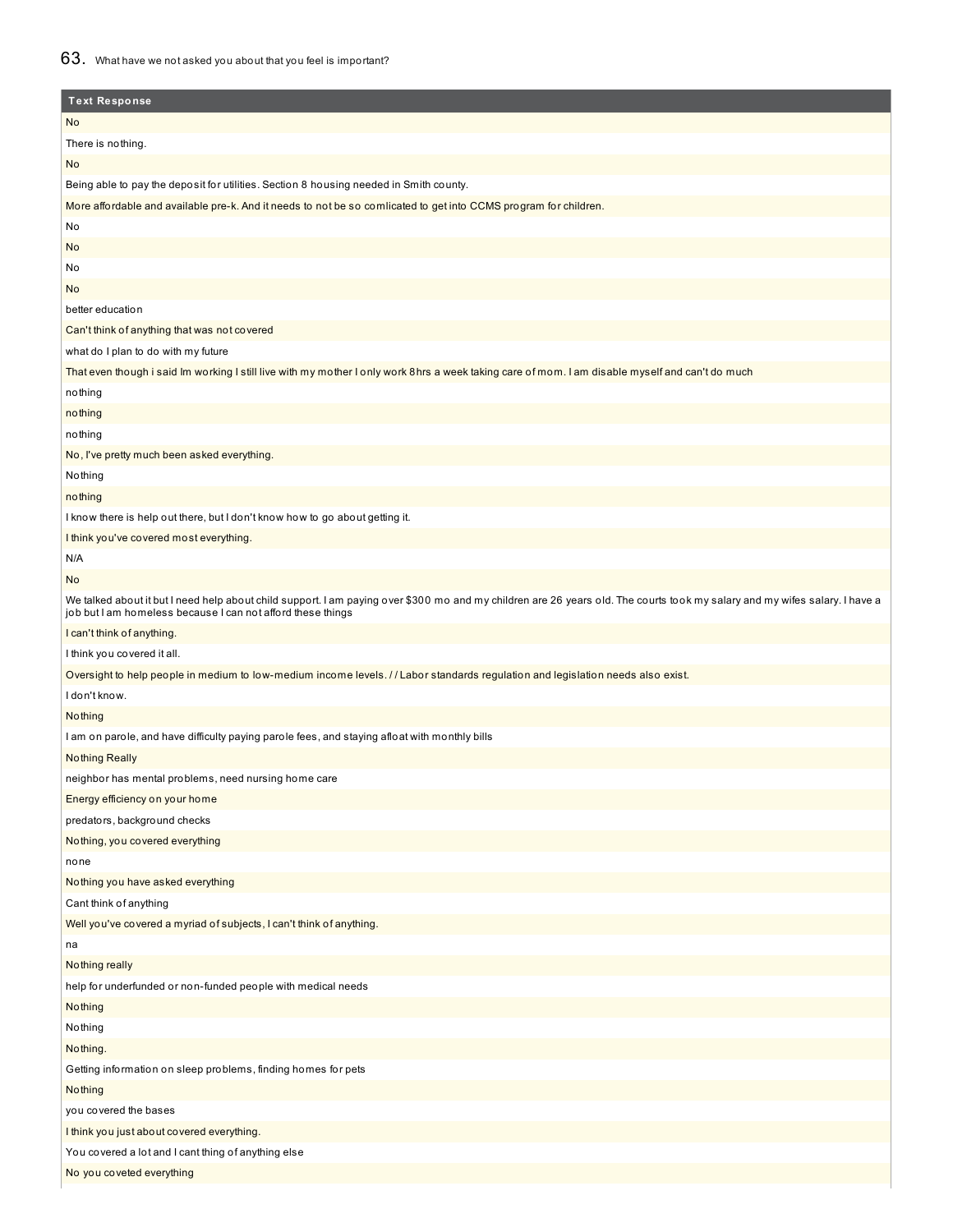| n/a                    |       |
|------------------------|-------|
| N/A                    |       |
|                        |       |
| Statistic              | Value |
| <b>Total Responses</b> | 53    |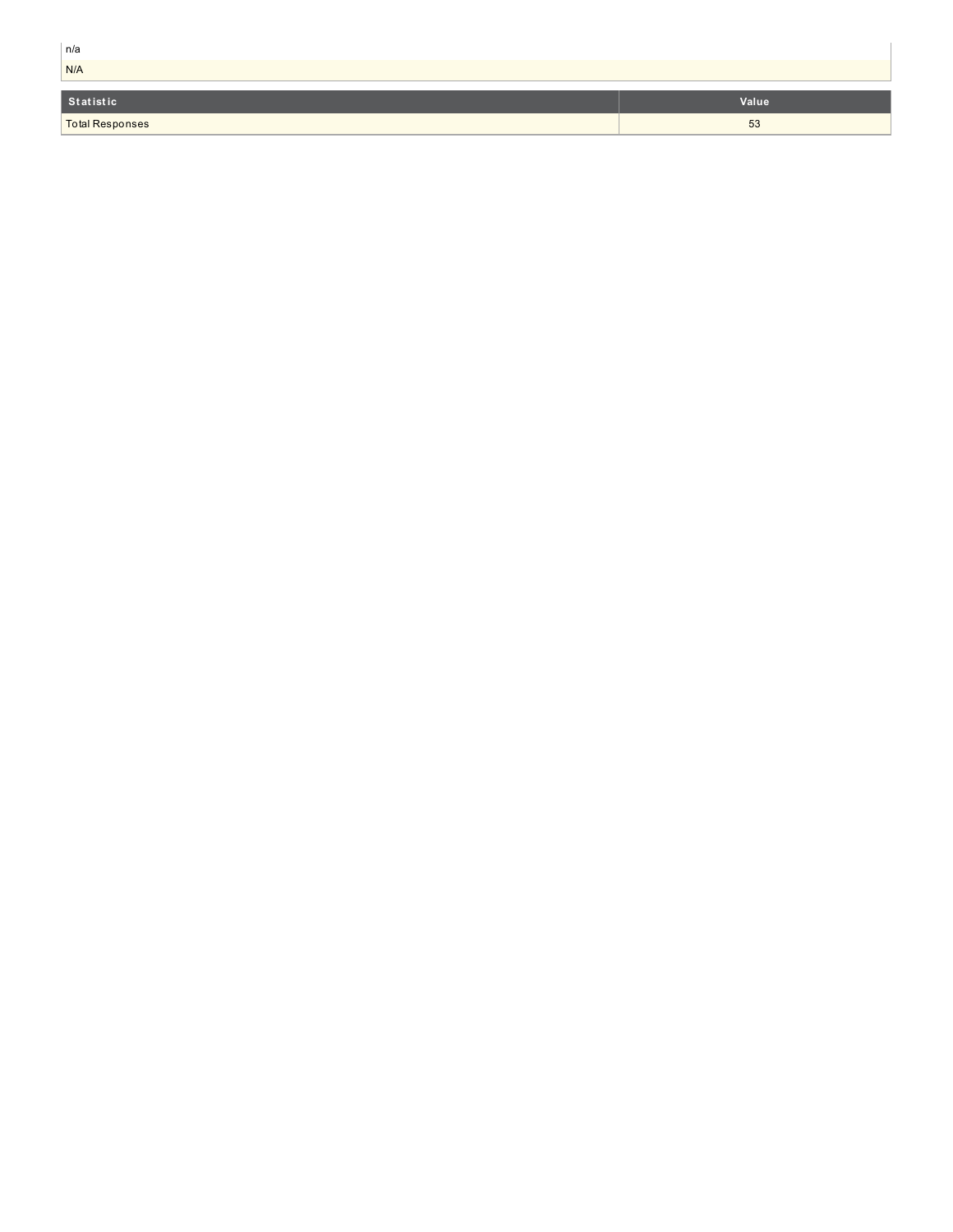## 64. What need do you have that we have not asked you about?

| <b>Text Response</b>                                                                                                                                                                                               |
|--------------------------------------------------------------------------------------------------------------------------------------------------------------------------------------------------------------------|
| No                                                                                                                                                                                                                 |
| There is no need.                                                                                                                                                                                                  |
| homeless getting food stamps, getting a mailing address for the homeless                                                                                                                                           |
| Obtaining access to owning a computer                                                                                                                                                                              |
| <b>No</b>                                                                                                                                                                                                          |
| Gas vouchers. Home furnishings.                                                                                                                                                                                    |
| No                                                                                                                                                                                                                 |
| No                                                                                                                                                                                                                 |
| No                                                                                                                                                                                                                 |
| No                                                                                                                                                                                                                 |
| ayuda de un ginecologo para saber si puedo quedar embarazada                                                                                                                                                       |
| Can't think of anything at this moment                                                                                                                                                                             |
| how to prepare for college                                                                                                                                                                                         |
| nothing                                                                                                                                                                                                            |
| <b>Housing Legal Assistance</b>                                                                                                                                                                                    |
| Need help paying for insulin for diabetes.                                                                                                                                                                         |
| nothing                                                                                                                                                                                                            |
| none                                                                                                                                                                                                               |
| None                                                                                                                                                                                                               |
| None                                                                                                                                                                                                               |
| nothing                                                                                                                                                                                                            |
| None                                                                                                                                                                                                               |
| Nothing that I can think of.                                                                                                                                                                                       |
| N/A                                                                                                                                                                                                                |
| <b>No</b>                                                                                                                                                                                                          |
| I need money to live on. I have to pay so much out of my paycheck I can not live. I work for the city and I can not get another job to get ahead because they will just take that<br>money for back child support. |
| I need life insurance that's cheap.                                                                                                                                                                                |
| None                                                                                                                                                                                                               |
| General money issues.                                                                                                                                                                                              |
| Nothing that I can think of.                                                                                                                                                                                       |
| Need to try and help with more housing, and also utility and food issues.                                                                                                                                          |
| Scholarship money                                                                                                                                                                                                  |
| I need help getting my social security card, copy of my birth certificate, and my driver's license, because I lost my wallet and now I do not have any of these things that are<br>needed.                         |
| Help with neighbor. House is a mess.                                                                                                                                                                               |
| You have asked everything                                                                                                                                                                                          |
| none                                                                                                                                                                                                               |
| Nothing                                                                                                                                                                                                            |
| Nothing                                                                                                                                                                                                            |
| I need legal assistance very, very badly. I don't have the money to support the hourly cost an attorney would require.                                                                                             |
| na                                                                                                                                                                                                                 |
| Thats it                                                                                                                                                                                                           |
| Nothing                                                                                                                                                                                                            |
| Nothing                                                                                                                                                                                                            |
| I think you covered 'em all.                                                                                                                                                                                       |
| Finding a therapist through Blue Cross Blue Shield                                                                                                                                                                 |
| Nothing                                                                                                                                                                                                            |
| you covered all                                                                                                                                                                                                    |
| Nothing                                                                                                                                                                                                            |
| None                                                                                                                                                                                                               |
| i don't know                                                                                                                                                                                                       |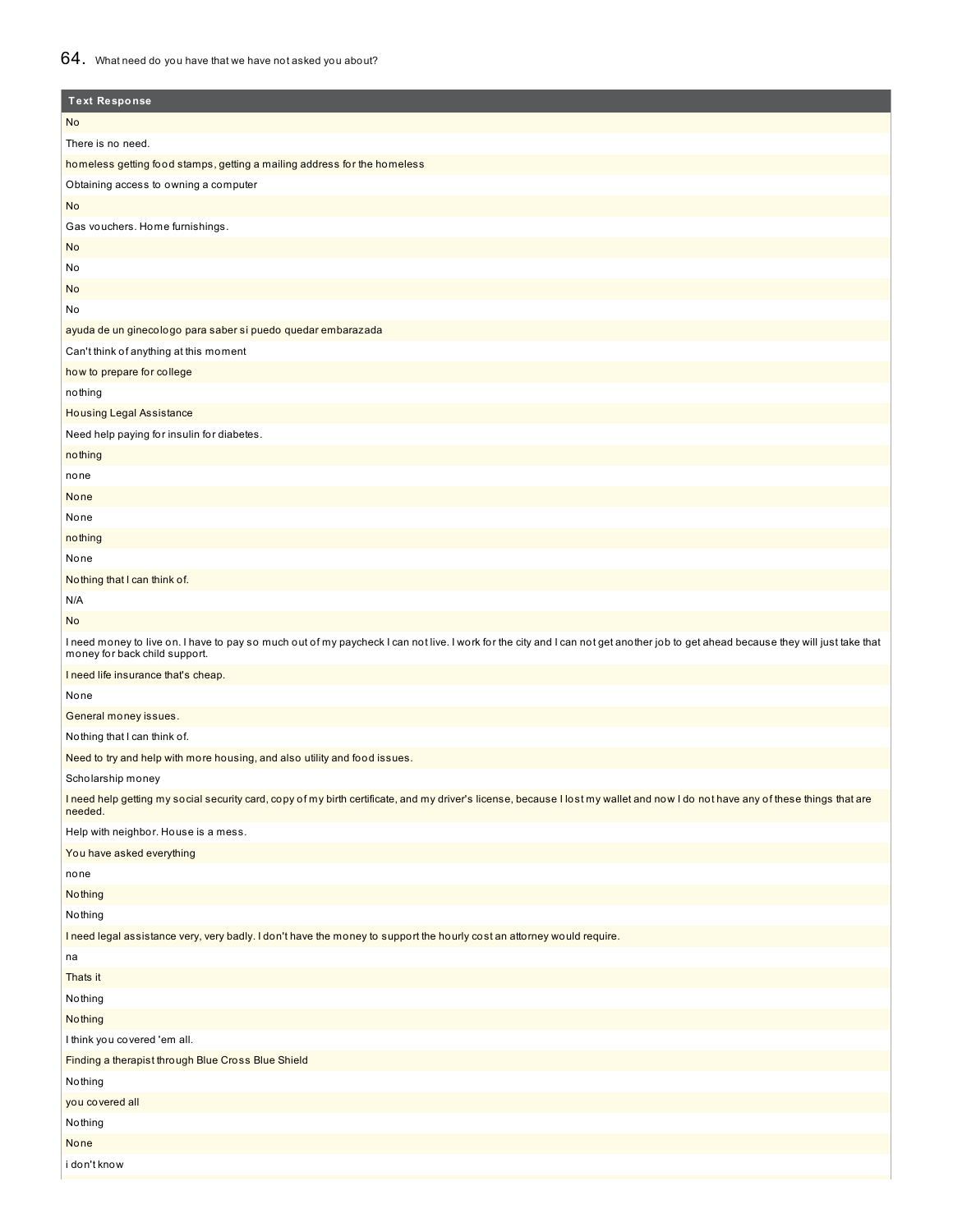| N/A                    |       |  |  |  |
|------------------------|-------|--|--|--|
| Statistic              | Value |  |  |  |
| <b>Total Responses</b> | 51    |  |  |  |